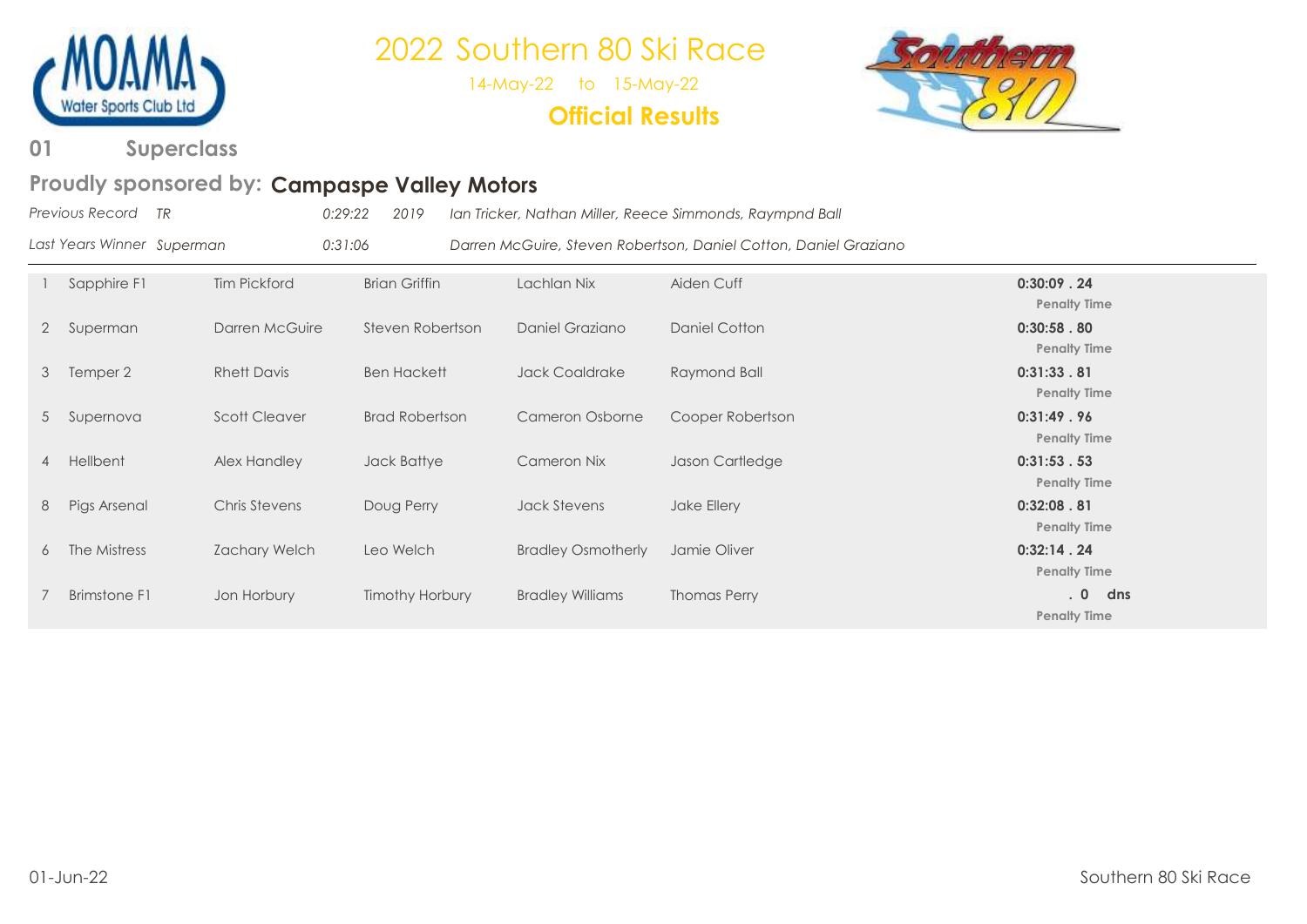

14-May-22 to 15-May-22

### **Official Results**



#### **Unlimited Inboard Expert 02**

#### Proudly sponsored by: Rescom Constructions

|    | $\cdots$ . The component of $\mathcal{L}_i$ is the second constructed by |                       |                        |                       |                                                        |                                   |         |
|----|--------------------------------------------------------------------------|-----------------------|------------------------|-----------------------|--------------------------------------------------------|-----------------------------------|---------|
|    | Previous Record<br>The Mistress                                          |                       | 2019<br>0:30:11        |                       | Zachary Welch, Leo Welch, Wade Stratton, Daniel Cotton |                                   |         |
|    | Last Years Winner The Mistress                                           |                       | 0:31:48                |                       | Zachary Welch, Leo Welch, Aiden Cuff, Craig Gordon     |                                   |         |
|    | Doindough                                                                | Paul Collard          | Mark Spencer           | Jess Spencer          | Connor Ballingall                                      | 0:33:19.70<br><b>Penalty Time</b> |         |
| 14 | Masterforce                                                              | Geoff Thomson         | Craig Nicholls         | Ryan Thomson          | Reece Simmonds                                         | 0:33:35.69<br><b>Penalty Time</b> |         |
| 13 | Tempered                                                                 | <b>Andrew Davis</b>   | David McMillan         | <b>Brock McMillan</b> | <b>Brendan Tidswell</b>                                | 0:33:48.64<br><b>Penalty Time</b> | 0:00:01 |
| 17 | Noizworks                                                                | Peter Gisinger        | Peter Thompson         | Mark Stephenson       | Brayden Jameson                                        | 0:35:23.50<br><b>Penalty Time</b> |         |
| 19 | <b>Public Enemies</b>                                                    | <b>Glenn Rowlands</b> | Arran Samuels          | Max Rowlands          | Mason Vaughan                                          | 0:35:28.83<br><b>Penalty Time</b> |         |
| 26 | Helta Skelta                                                             | <b>Michael Askew</b>  | <b>Richard Souwer</b>  | <b>Joel Massey</b>    | Mick Kelly                                             | 0:35:37.30<br><b>Penalty Time</b> |         |
| 21 | <b>Hells Arsenal</b>                                                     | Mark Boyer            | <b>Brandan McGlynn</b> | Jacob Hinterholzl     | Dylan Cuff                                             | 0:35:53.80<br><b>Penalty Time</b> |         |
| 18 | Hooligan                                                                 | John Grabiec          | <b>Jeff Marshall</b>   | <b>Blaze Branson</b>  | Jack Heather                                           | 0:36:06.85<br><b>Penalty Time</b> |         |
| 27 | Agitator                                                                 | Chris Affoo           | <b>Steve Hurrey</b>    | Ross J Harris         | <b>Riley Arnold</b>                                    | 0:41:28.73<br><b>Penalty Time</b> |         |
|    |                                                                          |                       |                        |                       |                                                        |                                   |         |

**0:00:01 85**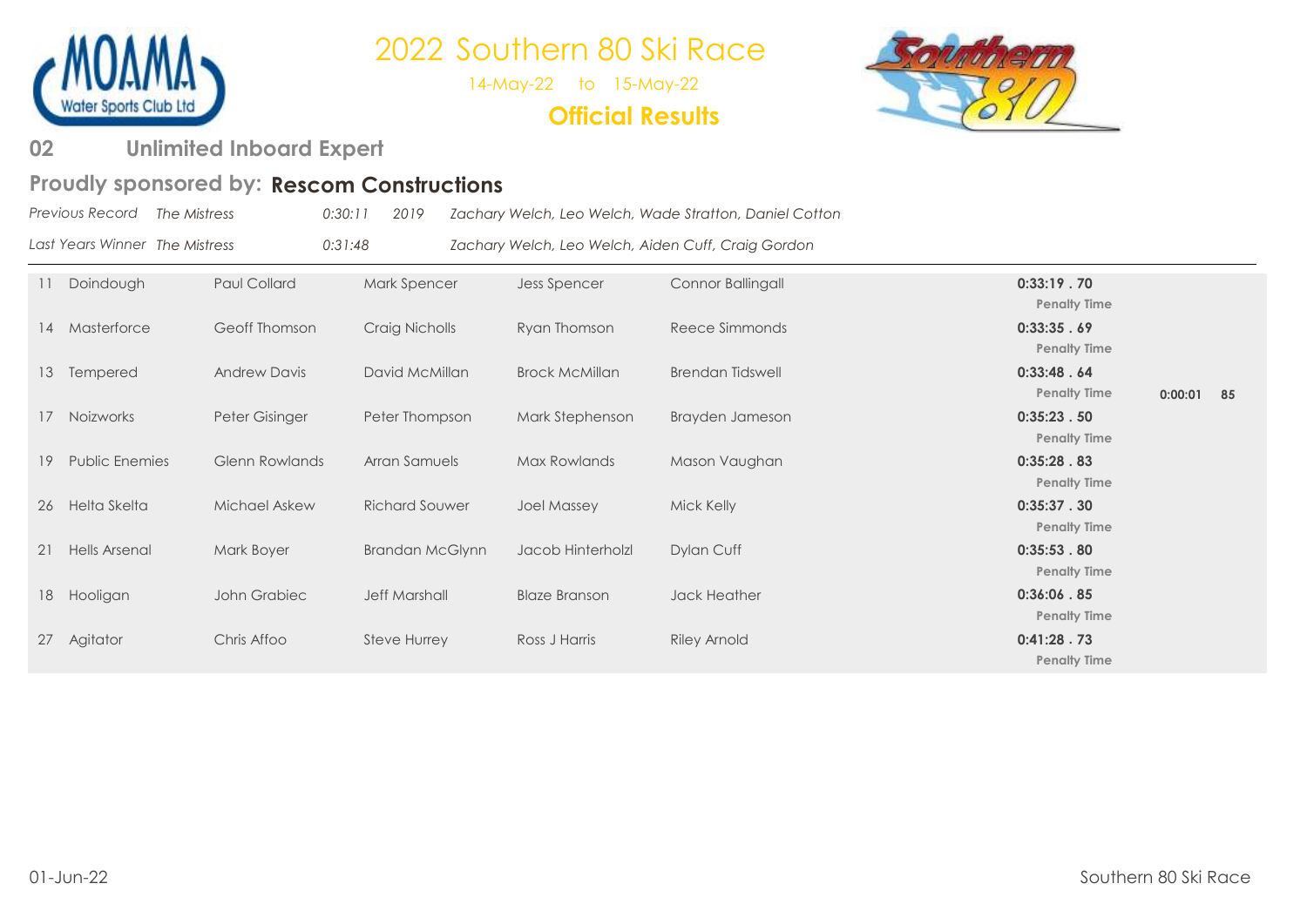

14-May-22 to 15-May-22

### **Official Results**



#### **Unlimited Inboard Naturally Aspirated Expert 03**

### Proudly sponsored by: Echuca Perfomance

| Previous Record Sportspage |                                       | 0:34:31 | 2018 | Dean Johns, Aaron Martin, Jason Cartledge, Shane Floyd |
|----------------------------|---------------------------------------|---------|------|--------------------------------------------------------|
|                            | Last Years Winner Illusion Down Under | 0:38:29 |      | Stuart Clough, Daryl Farley, Josh Horne, Riley Fogarty |

| 12 Agrovation                        | Chris Doonan | Stuart Horne | Kane Horne | <b>Bryce Horne</b> | 0:33:47.28          |  |
|--------------------------------------|--------------|--------------|------------|--------------------|---------------------|--|
|                                      |              |              |            |                    | <b>Penalty Time</b> |  |
| 37 Illusion Down Under Stuart Clough |              | Daryl Farley | Josh Horne | Riley Fogarty      | dnf                 |  |
|                                      |              |              |            |                    | <b>Penalty Time</b> |  |

#### **Unlimited Outboard Expert 04**

### Proudly sponsored by: Tasman Holiday Parks

| Previous Record Showdown |  |  | 0:33:42 1995 Ian Tricker, Steve Cotton, Daniel Cotton, Jason Walmsley |
|--------------------------|--|--|-----------------------------------------------------------------------|
|--------------------------|--|--|-----------------------------------------------------------------------|

*Last Years Winner 2 Extreme 0:42:50 Brad Collins, Jared Steley, Kye Fraser, Jake Gray*

| Double Duty<br>Gavin Reinke<br>Danny Pegorin<br>0:39:24.41<br>Joshua Pegorin<br>Ryan Moss<br>43<br><b>Penalty Time</b><br><b>Brad Collins</b><br>0:40:05.93<br>Nicholas Patterson<br>Stephen Jordan<br>Dylan France<br>Pumped Up<br>49<br><b>Penalty Time</b><br><b>Timothy Balaam</b><br>Penrite Stealth<br>Nathan Cleaver<br>Lachlan Cleaver<br>David Dean<br>0:40:54.74<br>79<br><b>Penalty Time</b> |  |
|---------------------------------------------------------------------------------------------------------------------------------------------------------------------------------------------------------------------------------------------------------------------------------------------------------------------------------------------------------------------------------------------------------|--|
|                                                                                                                                                                                                                                                                                                                                                                                                         |  |
|                                                                                                                                                                                                                                                                                                                                                                                                         |  |
|                                                                                                                                                                                                                                                                                                                                                                                                         |  |
| 0:43:39.74<br>Kim McEgan<br>Reload<br>Anthony Hore<br>Shane Archibald<br>Zane English<br>90<br><b>Penalty Time</b>                                                                                                                                                                                                                                                                                      |  |
| 0:45:14.42<br>Chris Neville<br>Glenn Scanlon<br>Nicholas Chase<br><b>Tyson Heathcote</b><br>53 Korrupt<br><b>Penalty Time</b>                                                                                                                                                                                                                                                                           |  |
| The Contractor<br>Neil Donald<br>Daryl Anderson<br>$0:45:23$ . 1<br><b>Bernadette Carne</b><br>Sarah Moore<br>88<br><b>Penalty Time</b>                                                                                                                                                                                                                                                                 |  |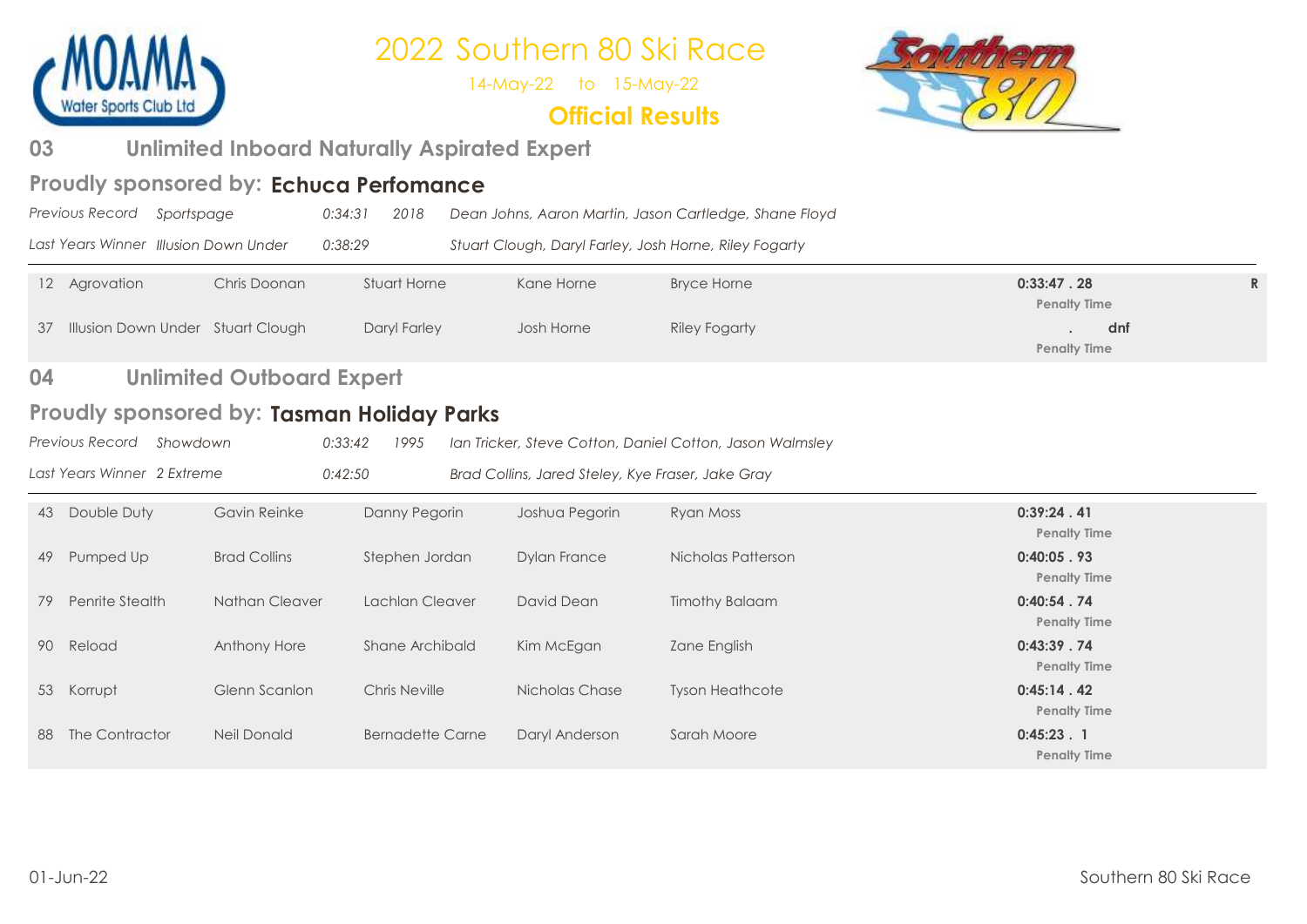

14-May-22 to 15-May-22

### **Official Results**



#### **Sportsmans Expert 05**

### Proudly sponsored by: Riverside Concrete Cutting

| Previous Record Mirror Image |  |  |  | 0:34:51 2020 Daniel Galea, Jordan Galea, Nicholas Patterson, David Follett |
|------------------------------|--|--|--|----------------------------------------------------------------------------|
|------------------------------|--|--|--|----------------------------------------------------------------------------|

|  | Last Years Winner Mirror Image | 0:34:51 | Daniel Galea, Jordan Galea, Nicholas Patterson, David Follett |
|--|--------------------------------|---------|---------------------------------------------------------------|
|--|--------------------------------|---------|---------------------------------------------------------------|

| 9  | Elm Street         | <b>Wesley Davison</b>           | <b>Nathan Perkins</b>       | Kody Davison        | <b>William Groves</b> | 0:33:30.26<br><b>Penalty Time</b>                      | 0:00:01      | 28 | $\mathbb{R}$ |
|----|--------------------|---------------------------------|-----------------------------|---------------------|-----------------------|--------------------------------------------------------|--------------|----|--------------|
|    | 15 Primevil        | Ian Payne                       | Cameron Monaghan Liam Forde |                     | <b>Brayden Harris</b> | 0:34:24.30<br><b>Penalty Time</b>                      |              |    | R            |
| 24 | Merc Force F1      | Colin Hockley                   | James Marth                 | Will Hockley        | <b>Korey Galley</b>   | 0:34:46.71<br><b>Penalty Time</b>                      |              |    | $\mathsf{R}$ |
| 23 | Ghostrider         | Rick Janssen                    | Ryan Hatherell              | Mitchell Gogoll     | Rhys Duggan           | 0:35:48.52<br><b>Penalty Time</b>                      | $0:00:17$ 43 |    |              |
| 29 | Formula One        | Andrew Sproull                  | <b>Bradley Audsley</b>      | <b>Brad Knights</b> | Joshua Tyrrell        | 0:36:52.66<br><b>Penalty Time</b>                      |              |    |              |
| 30 | Corruption         | Adam Barclay                    | Shane Bru                   | Clinton Brown       | Zac Francis           | 0:37:34.91<br><b>Penalty Time</b>                      |              |    |              |
|    | 16 Mirror Image    | Daniel Galea                    | Luke Nixon                  | David Follett       | Mitchell Horan        | 0:41:43.36<br><b>Penalty Time</b>                      | $0:00:02$ 0  |    |              |
| 22 | <b>ORSM Racing</b> | Jason Dingli                    | Danny Cropper               | <b>Blake Dingli</b> | <b>Bailey Cropper</b> | disq<br>$\ddot{\phantom{a}}$<br>club rule Penalty Time |              |    |              |
|    | 87 The Gun         | Jacob Attenborough Keiren Cross |                             | <b>Ashley Davis</b> | Jake Gray             | 0:43:08.84 disq<br>rule 13.13 a Penalty Time           |              |    |              |
|    | 20 Stalker         | Peter Hilet                     | Simon Zealley               | Matthew Hilet       | Calum Lindberg        | dnf<br><b>Penalty Time</b>                             |              |    |              |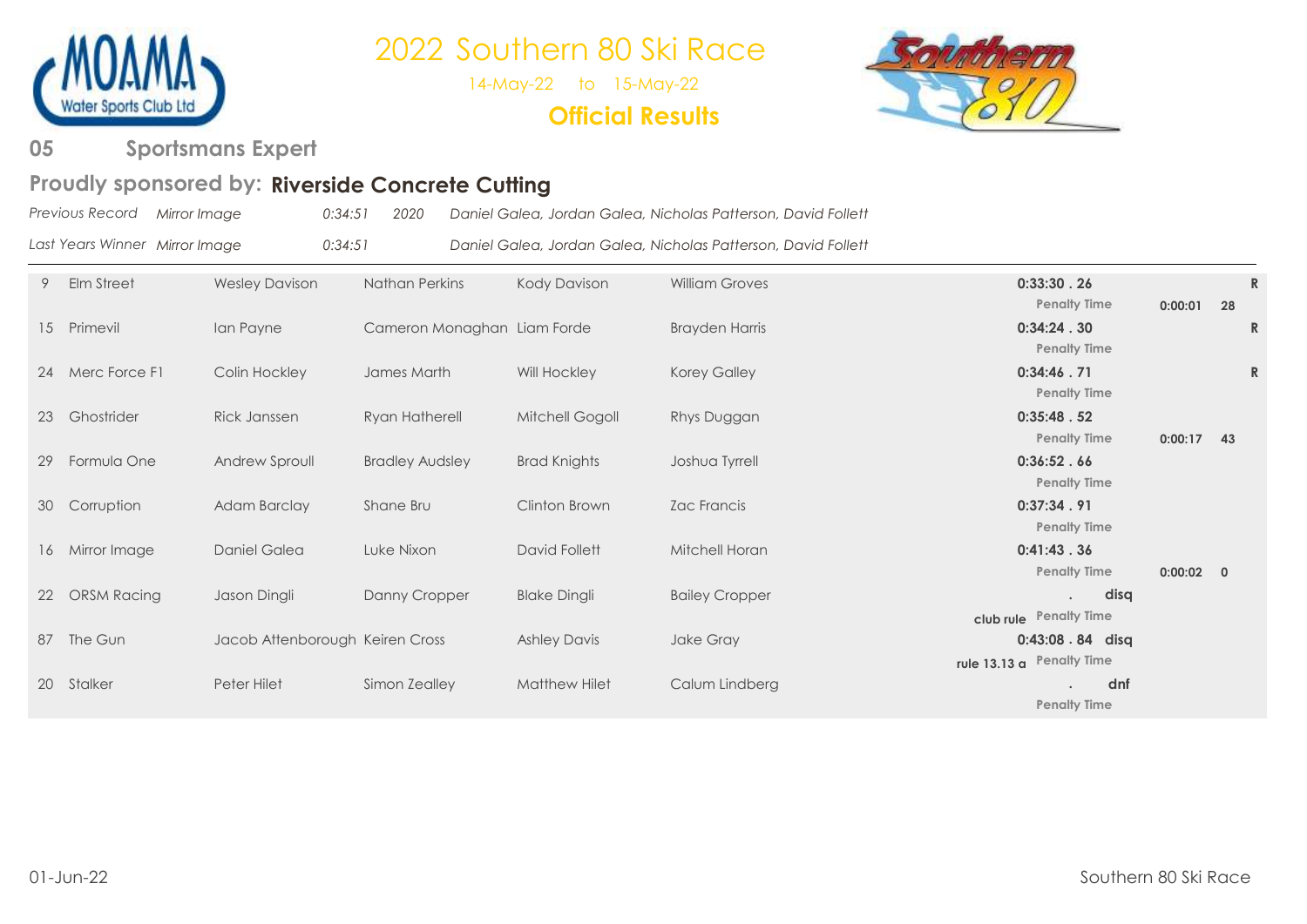

14-May-22 to 15-May-22

**Official Results**



**Clubman Expert 06** 

### Proudly sponsored by: Automation & Robotic Services

*Previous Record New Class*

*Last Years Winner New Class*

| 25 | Gone Mental                | <b>Shane Dower</b>        | James King             | Troy Evans           | Shannon Fornari      | 0:36:25.49                                               |              |    |
|----|----------------------------|---------------------------|------------------------|----------------------|----------------------|----------------------------------------------------------|--------------|----|
| 40 | Recovered                  | <b>Clinton Cartwright</b> | Michael Edwards        | Joshua Edwards       | Kane Marks           | <b>Penalty Time</b><br>0:36:46.32<br><b>Penalty Time</b> | $0:00:16$ 17 |    |
| 31 | Argo                       | <b>Richard Manning</b>    | <b>Brett Armstrong</b> | Jack Manning         | Zak Armstrong        | 0:38:30.50<br><b>Penalty Time</b>                        | $0:01:25$ 89 |    |
| 33 | Phantom F24B               | Kevin Malouf              | Dave McMillan          | Daniel McMillan      | Daniel Watt          | 0:39:12.48                                               |              |    |
| 74 | Biggy Rat                  | Stewart McCandlish        | Cameron Hall           | Jacqui McCandlish    | <b>Molly Palser</b>  | <b>Penalty Time</b><br>0:42:39.75                        | 0:00:29      | 95 |
| 39 | Mirror Image Old<br>School | Darren Osmotherly         | Peter Nixon            | Harrison Galea       | James Pullen         | <b>Penalty Time</b><br>dnf<br>$\bullet$                  |              |    |
|    |                            |                           |                        |                      |                      | <b>Penalty Time</b>                                      |              |    |
| 75 | SteelRoots                 | Chris Storer              | Adam Wilson            | Daniel Hildebrand    | Jake Farrell         | dnf<br><b>Penalty Time</b>                               |              |    |
| 35 | Aggression                 | Lance Muus                | Danny Cichowski        | <b>Trent Fennell</b> | <b>Joel Crowther</b> | dnf<br><b>Penalty Time</b>                               |              |    |
|    | 86 In Pursuit 2            | Craig Anthony             | Luke Baker             | <b>Ashley Davis</b>  | Jake Davis           | dns                                                      |              |    |
|    |                            |                           |                        |                      |                      | <b>Penalty Time</b>                                      |              |    |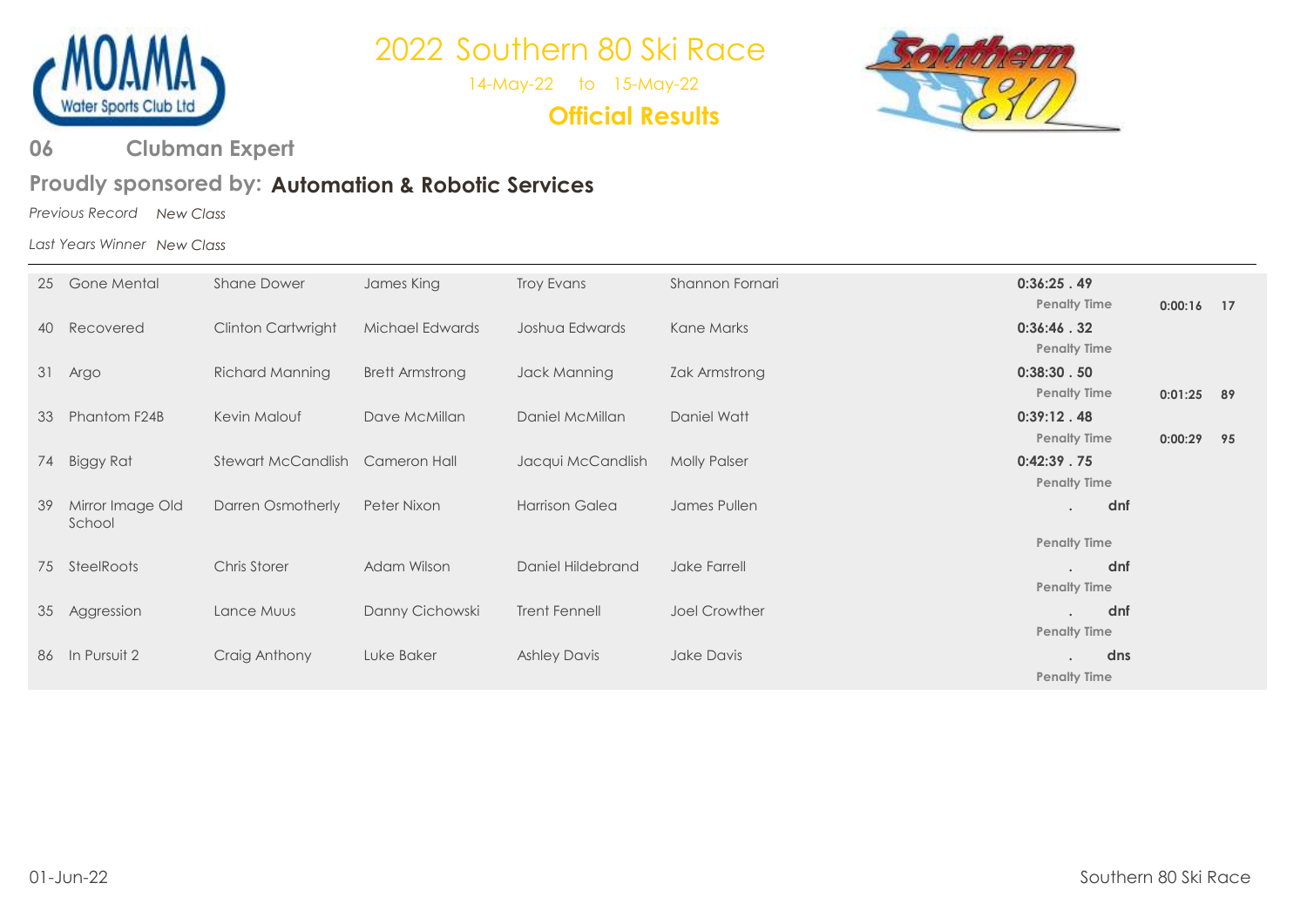

14-May-22 to 15-May-22

### **Official Results**



**8 Litre Expert 07**

### Proudly sponsored by: Easytow Boat Trailers

|    | <b>Previous Record</b>                | Sportspage                     | 0:32:42<br>2016       |  | Dean Johns, Sam Horne, Ben Hackett, Mick Kelly      |                                                           |                                   |
|----|---------------------------------------|--------------------------------|-----------------------|--|-----------------------------------------------------|-----------------------------------------------------------|-----------------------------------|
|    | Last Years Winner The Croc            |                                | 0:39:52               |  |                                                     | Ben Evans, Annabelle James, Bronson Weir, Lance Muus      |                                   |
|    | 59 The Croc                           | <b>Ben Evans</b>               | Annabelle Evans       |  | Jackson Walker                                      | Bronsen Weir                                              | 0:37:51.24<br><b>Penalty Time</b> |
| 10 | Sportspage                            | Dean Johns                     | Anthony O Reilly      |  | Dylan Stevenson                                     | Cameron Horne                                             | dnf<br><b>Penalty Time</b>        |
| 08 |                                       | <b>6 Litre Expert</b>          |                       |  |                                                     |                                                           |                                   |
|    | Proudly sponsored by: Echuca Bearings |                                |                       |  |                                                     |                                                           |                                   |
|    | Previous Record                       | Ultra Troublemaker             | 0:33:57<br>2014       |  | Scott Nind, Stuart Horne, Raymond Ball, Joel Massey |                                                           |                                   |
|    |                                       | Last Years Winner The Enforcer | 0:35:21               |  |                                                     | Stephen Oswald, James Bigeni, Perry Jamieson, Kane Carter |                                   |
|    | 34 Synthetic                          | Stuart Evans                   | Wayne Duggan          |  | Joshua Reid                                         | <b>Greg Norton</b>                                        | 0:38:47.85<br><b>Penalty Time</b> |
| 48 | Buckshot                              | Jeffrey Gogoll                 | Greg Wheeler          |  | Colin Matton                                        | <b>Ben Wheeler</b>                                        | 0:38:56.51<br><b>Penalty Time</b> |
|    | 41 I-Robot                            | Trinton Smith                  | <b>Brendon Dennis</b> |  | Jarryd Tannenberg                                   | Clark Stegmeyer                                           | 0:43:26.4<br><b>Penalty Time</b>  |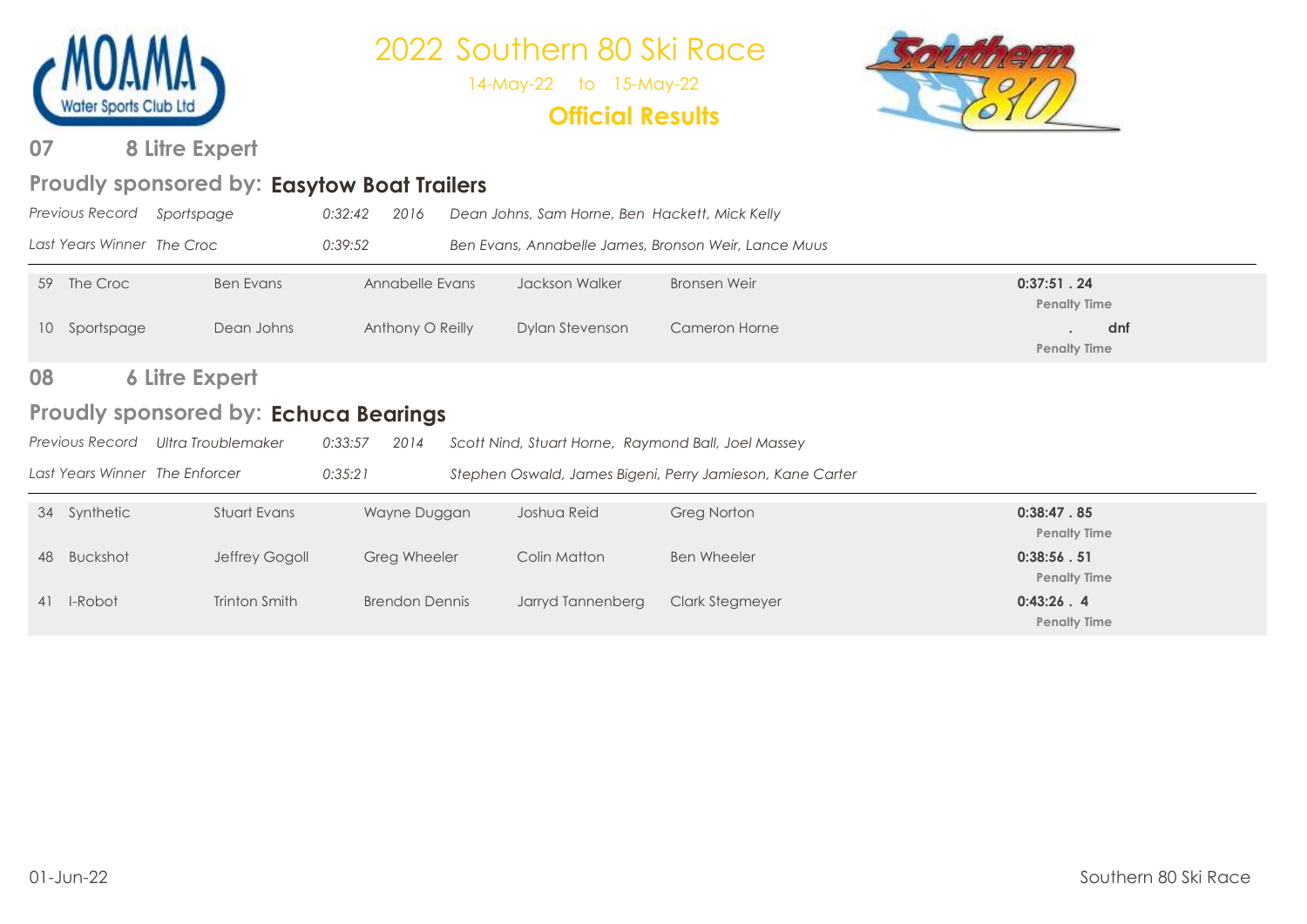

14-May-22 to 15-May-22

### **Official Results**



**MOC Expert 09** 

#### Proudly sponsored by: James Transport

|                          | Previous Record Evinrude Ace Racing | 0:38:25 | 2013 | Darren Spencer, Anthony Nott, Shane Floyd, Darren Reilly  |
|--------------------------|-------------------------------------|---------|------|-----------------------------------------------------------|
| Last Years Winner Raciey |                                     | 0:41:11 |      | Steven Raicevich, John Racevich, Kyle Andrew, Corey lalor |

| 63 | Still No Dramas           | Lochlan McGlynn | Oscar Baumgurtel | Mitch Campbell        | Zac McEwin    | 0:42:41.32                              |
|----|---------------------------|-----------------|------------------|-----------------------|---------------|-----------------------------------------|
|    |                           |                 |                  |                       |               | <b>Penalty Time</b>                     |
|    | 78 Shadow X               | Liam Males      | Deegan Batchlor  | Matthew J Moore       | Presten Campi | 0:43:55.19                              |
|    |                           |                 |                  |                       |               | <b>Penalty Time</b>                     |
| 80 | <b>Hollowpoint Bullet</b> | Jim Senior      | Jacob Senior     | <b>Grant Mitchell</b> | James Milgate | 0:44:46.32                              |
|    |                           |                 |                  |                       |               | <b>Penalty Time</b>                     |
| 68 | Harrasment                | Ross Harris     | Chelsea Harris   | Aaron Harris          | Liam Minogue  | 0:48:26.10                              |
|    |                           |                 |                  |                       |               | <b>Penalty Time</b>                     |
| 71 | Harikari                  | Rod Senior      | Jacob Smith      | <b>Courtney Grech</b> | Emma Wymer    | dnf<br>$\bullet$<br><b>Penalty Time</b> |
|    |                           |                 |                  |                       |               |                                         |
|    | 54 Just Angry             | Samuel Lucas    | Daniel R Cook    | <b>Stuart Cox</b>     | Darren Isaacs | dnf<br>$\sim$<br><b>Penalty Time</b>    |
| 69 | Johnson Racing            | Darren Johnson  | Wayne Bushby     | <b>Tim Gates</b>      | Ben May       | dnf                                     |
|    |                           |                 |                  |                       |               | <b>Penalty Time</b>                     |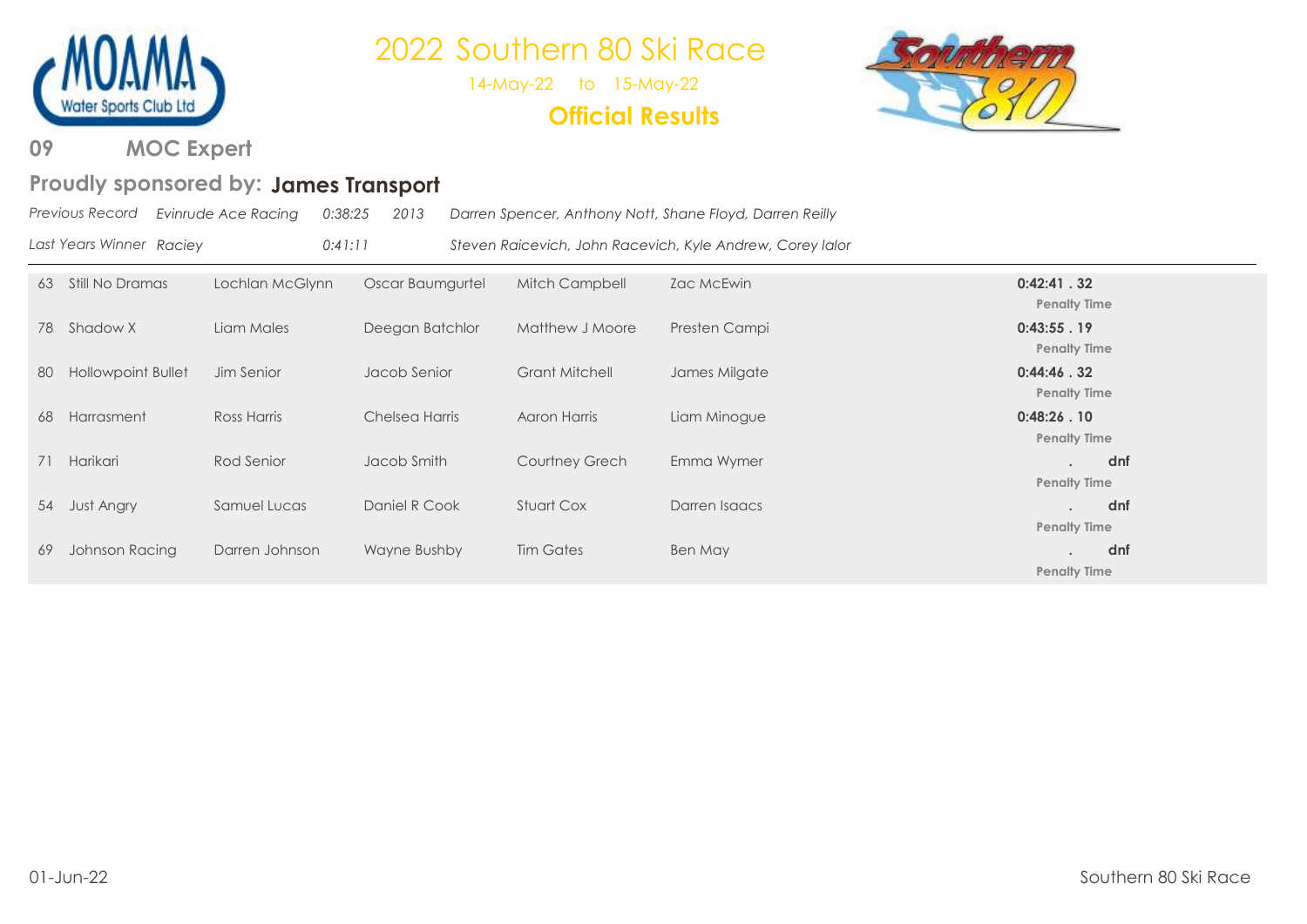

14-May-22 to 15-May-22





**SMOC Expert 10**

### Proudly sponsored by: Echuca Hotel

|    | Previous Record Mercury Rising   | 0:39:03                       | 2018                   |                                                     | Shaun Tomkins, Garry McConnell, Christopher Maher, Michael Boylan |                                   |  |
|----|----------------------------------|-------------------------------|------------------------|-----------------------------------------------------|-------------------------------------------------------------------|-----------------------------------|--|
|    | Last Years Winner Queen Vic      | 0:41:58                       |                        | Noel Bishop, Ryan Epstein, Colin Marks, Boyd Bateup |                                                                   |                                   |  |
|    | 50 Raptor                        | Frazer Donehue                | Andrew Donehue         | Ashley Caruana                                      | Jason Matthews                                                    | 0:40:53.99<br><b>Penalty Time</b> |  |
| 62 | Peppered Bullet                  | <b>Patrick Slark</b>          | Nash Robertson         | Peter Harmer                                        | <b>Zanda Haw</b>                                                  | 0:41:01.46<br><b>Penalty Time</b> |  |
|    | 72 Queen Vic                     | Noel Bishop                   | Ryan Epstein           | Colin Marks                                         | Sam Pretscherer                                                   | 0:41:42.55<br><b>Penalty Time</b> |  |
|    | 66 Dragon                        | Matthew Smith                 | <b>Ben Casey</b>       | Paul Phegan                                         | <b>Rick Kirkman</b>                                               | 0:42:23.85<br><b>Penalty Time</b> |  |
|    | 84 Slab                          | <b>Scott Carling</b>          | Hayden Miles           | Mitchell Wilmot                                     | Lachlan Rogers                                                    | 0:44:51.29<br><b>Penalty Time</b> |  |
|    | 81 Mad Kiwi                      | Douglas Binnie                | Darren Walker          | Leanne Binnie                                       | <b>Summer Carne</b>                                               | 0:46:01.37<br><b>Penalty Time</b> |  |
| 83 | <b>WALKN Racing</b>              | <b>Greg Walker</b>            | <b>Mitchell Stokes</b> | Conor O Toole                                       | Jayden Cichowski                                                  | dnf<br><b>Penalty Time</b>        |  |
| 70 | Mortgage Choice                  | <b>Robert Casey</b>           | David Biggs            | Michael Sullivan                                    | Jordan Wilson                                                     | dnf<br><b>Penalty Time</b>        |  |
| 11 |                                  | <b>Stock 6 Litre Expert</b>   |                        |                                                     |                                                                   |                                   |  |
|    |                                  | Proudly sponsored by: RivaFab |                        |                                                     |                                                                   |                                   |  |
|    | Previous Record Seriously Gro Up | 0:37:14                       | 2015                   |                                                     | Alex Handley, Anthony McCormack, Adrian Nix, Brendon Fogarty      |                                   |  |
|    | Last Years Winner Hollowpoint    | 0:37:32                       |                        |                                                     | Steven Czapp, Joshua Lowrie, Damian, Payne, Brendon Fogarty       |                                   |  |
|    | 42 Pure Enemy                    | <b>Brad Chesser</b>           | Nathan Batchelor       | Jake Davis                                          | Paul Bruton                                                       | disq<br>club rule Penalty Time    |  |
| 32 | Hollowpoint                      | <b>Steven Czapp</b>           | Jason Loftus           | <b>Brendon Fogarty</b>                              | Damian Payne                                                      | dnf<br><b>Penalty Time</b>        |  |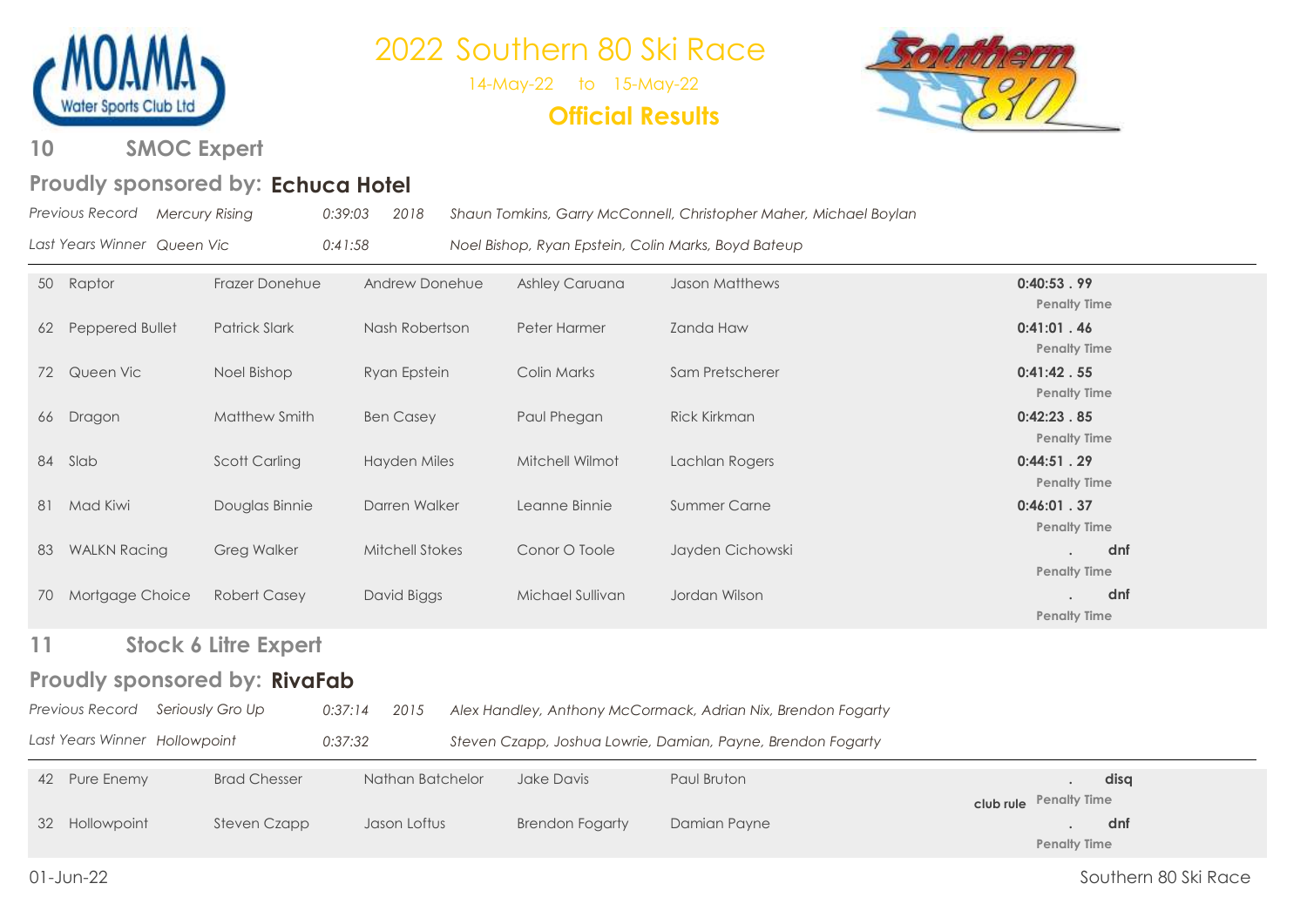

14-May-22 to 15-May-22

**Official Results**



**F2 Expert 12**

### Proudly sponsored by: Rich River Concrete Cutting

| Previous Record Team 26           | 0:38:51 | 2019 | Brandan Cropper, Jason Dingli, Blake Dingli, Bailey Cropper     |
|-----------------------------------|---------|------|-----------------------------------------------------------------|
| Last Years Winner Velocity Racing | 0:41:12 |      | Timothy Everist, Kade Spencer, Jackson McPhan, Bailey Henderson |

| 47 | Team 26                | <b>Brandon Cropper</b> | Matthew Thornton         | Samuel McKenzie          | <b>Billy Pracey</b> | 0:39:30.73<br><b>Penalty Time</b> |
|----|------------------------|------------------------|--------------------------|--------------------------|---------------------|-----------------------------------|
| 46 | Titan Racing           | Thomas Ryan            | Matthew Jordan           | <b>Mitchell Williams</b> | Corey Lalor         | 0:39:47.71<br><b>Penalty Time</b> |
| 45 | <b>Velocity Racing</b> | <b>Timothy Everist</b> | Kade Spencer             | <b>Brett Williamson</b>  | Jake Clancy         | 0:39:48.85<br><b>Penalty Time</b> |
| 55 | The Transporter        | Shannon Gray           | <b>Mark Preston</b>      | Campbell Taylor          | Susan Cartwright    | 0:40:41.70<br><b>Penalty Time</b> |
| 61 | Speed Lab              | Darren Hitchcock       | <b>Russell Hitchcock</b> | Erin Davis               | Emma Williams       | 0:41:36.35<br><b>Penalty Time</b> |
| 56 | Excalibur              | Scott Osmand           | <b>Andrew Valencour</b>  | <b>Dylan Osmand</b>      | Jack Simmonds       | 0:41:38.22<br><b>Penalty Time</b> |
|    | 64 No Bull F2          | Ian Follington         | Darren Lindsell          | Connor Lindsell          | Shantelle King      | 0:41:59.80<br><b>Penalty Time</b> |
| 67 | The Wedge              | David Atley            | Adam Milner              | <b>Scott Collins</b>     | Matthew Henderson   | 0:42:14.9<br><b>Penalty Time</b>  |
| 82 | Cosmos                 | Cameron McKenzie       | Leonie Farrell           | <b>Greg Farrell</b>      | Kyle Hockley        | 0:43:01.37<br><b>Penalty Time</b> |
| 73 | Meltdown               | Damien McGlynn         | Keith Consiglio          | Grace Savona             | Tate Laub           | 0:45:55.26<br><b>Penalty Time</b> |
| 77 | Flaamin F2             | Allan Ross             | <b>Mark Neal</b>         | Samara Ross              | Josh Moxon          | 0:46:00.1<br><b>Penalty Time</b>  |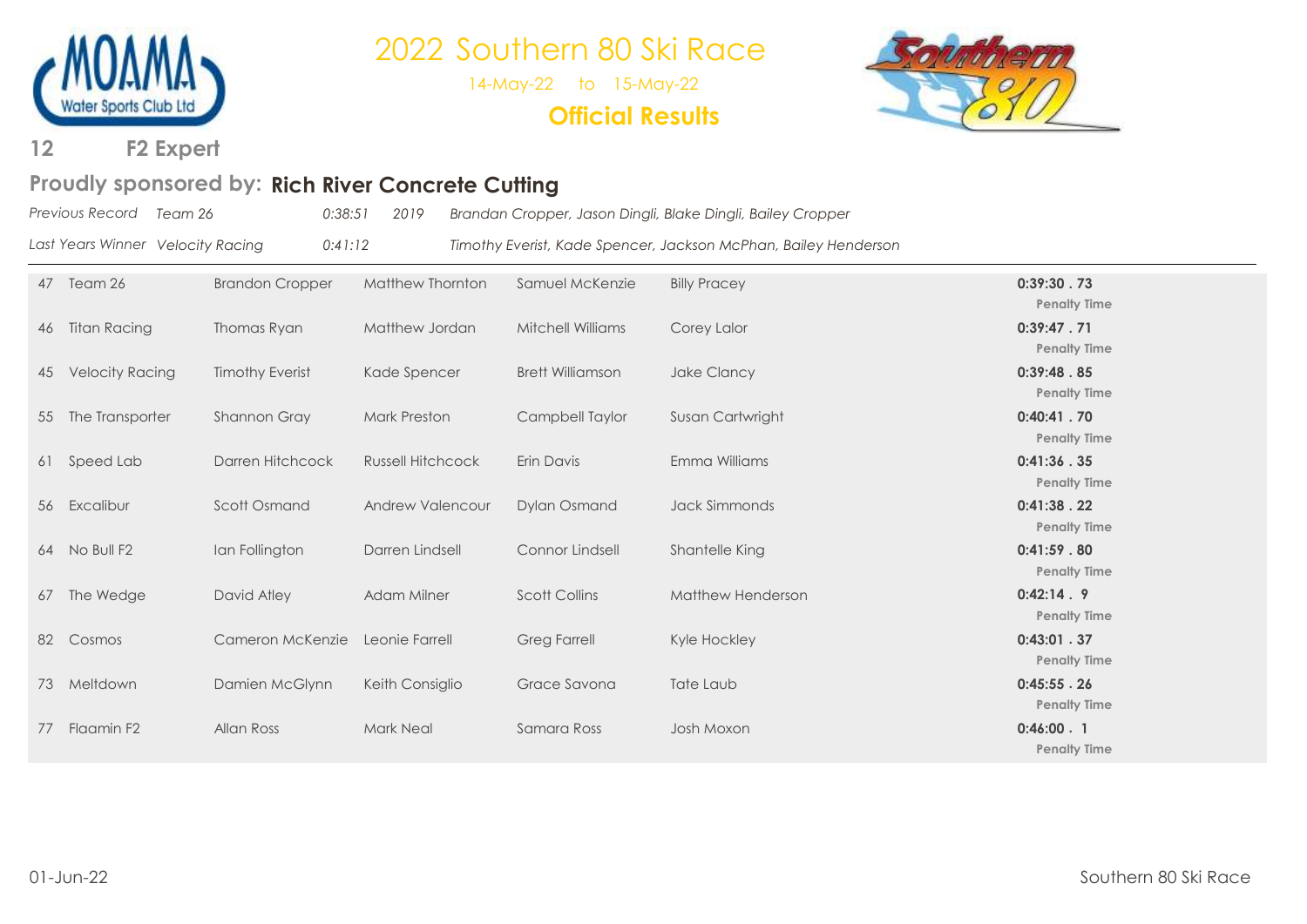

14-May-22 to 15-May-22

### **Official Results**



#### **5.2 Litre & 6 Cylinder Expert 13**

### Proudly sponsored by: Ski Racing Victoria

|    | Previous Record                | Monopoly                         | 0:35:14<br>2019     |                 |                                                      | Matthew Sadler, Keegan Hutchins, Sam Handley, Mitchell Mulchay |                                                          |  |
|----|--------------------------------|----------------------------------|---------------------|-----------------|------------------------------------------------------|----------------------------------------------------------------|----------------------------------------------------------|--|
|    | Last Years Winner Mojo         |                                  | 0:36:16             |                 | Todd Kelly, Brad Winter, Gerard Atkins, Paul Brunton |                                                                |                                                          |  |
| 57 | Moist                          | Kent Edwards                     | <b>Jett Edwards</b> |                 | Kristy Nicholls                                      | <b>Tyler Francis</b>                                           | 0:41:25.62<br><b>Penalty Time</b>                        |  |
| 14 |                                | <b>Open Women Expert</b>         |                     |                 |                                                      |                                                                |                                                          |  |
|    |                                | <b>Proudly sponsored by: OPT</b> |                     |                 |                                                      |                                                                |                                                          |  |
|    | Previous Record                | Merc Force F1                    | 0:33:15<br>2019     |                 |                                                      | Trent Souwer, Christion Apps, Chelsea Blight, Maddison Boyer   |                                                          |  |
|    | Last Years Winner Pigs Arsenal |                                  | 0:36:48             |                 |                                                      | Daniel McMahon, Jesse Burns, Maddison Boyer, Ellen Jones       |                                                          |  |
| 38 | Whitenoiz                      | <b>Brian Nutley</b>              |                     | Erron Jameson   | <b>Riley Jarvis</b>                                  | Nellie McMillan                                                | 0:38:30.6<br><b>Penalty Time</b>                         |  |
|    | 52 Hell Yeah                   | <b>Brett Jenkins</b>             |                     | Samantha Hedley | Sophie Thomson                                       | Holly-Jade<br>Praszczalek                                      | 0:38:33.62                                               |  |
| 58 | <b>Brute Force</b>             | <b>Bevis Squire</b>              |                     | Kris Pogorelec  | Emma Squire                                          | Abby Squire                                                    | <b>Penalty Time</b><br>0:41:48.72<br><b>Penalty Time</b> |  |
|    | 65 2 Mad                       | Guill Cronje                     |                     | Nathan Stewart  | Chelsea Dingli                                       | Simone Sneddon                                                 | 0:43:13.38<br><b>Penalty Time</b>                        |  |
| 89 | Vortex                         | Mark Sneddon                     |                     | Joanne Clinch   | Gabrielle Sneddon                                    | Lucy Quaken                                                    | 0:49:18.72<br><b>Penalty Time</b>                        |  |
| 28 | Extreme Meltdown               | Anthony Savona                   | Sam Horne           |                 | Lucy Savona                                          | Ashlee Cuff                                                    | dnf<br><b>Penalty Time</b>                               |  |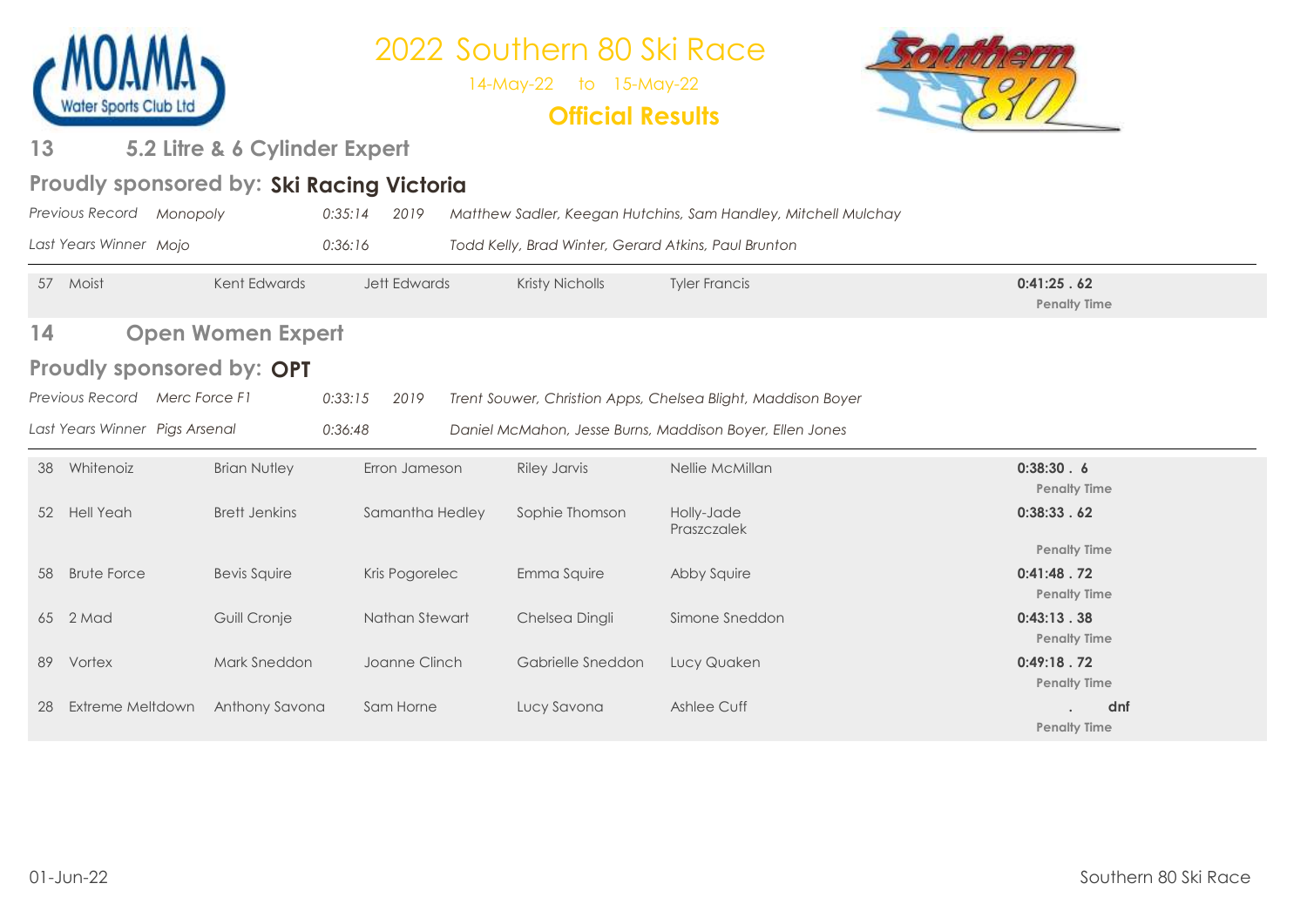

14-May-22 to 15-May-22

### **Official Results**



**Under 18 Girls Expert 16** 

### Proudly sponsored by: Geoff Pilgram Transport

| Previous Record<br>Argo |                | 0:41:26<br>2020        |                  | Allan Ross, Russell Cicognani, Nellie McMillian, Haylee Gibson |                                   |  |
|-------------------------|----------------|------------------------|------------------|----------------------------------------------------------------|-----------------------------------|--|
| Last Years Winner Argo  |                | 0:41:26                |                  | Allan Ross, Russell Cicognani, Nellie McMillian, Haylee Gibson |                                   |  |
| 44 Hedake               | Nathan Hedley  | Emma Barnes            | Cambelle Hedley  | Senna Hedley                                                   | 0:39:19.91<br><b>Penalty Time</b> |  |
| Thundernuts<br>36       | Cameron Cox    | <b>Brett Dominguez</b> | Sharna Dominguez | Kasey Branson                                                  | 0:40:23.66<br><b>Penalty Time</b> |  |
| Enforcer<br>60          | Damien Roberts | Sally McMahon          | Talzyn Roberts   | Ami Davis                                                      | 0:41:40.80<br><b>Penalty Time</b> |  |
| Infinity Racing<br>85   | James Kennedy  | Malinda Sheehan        | Maddison Kennedy | <b>Hailey Williamson</b>                                       | 0:53:21.66<br><b>Penalty Time</b> |  |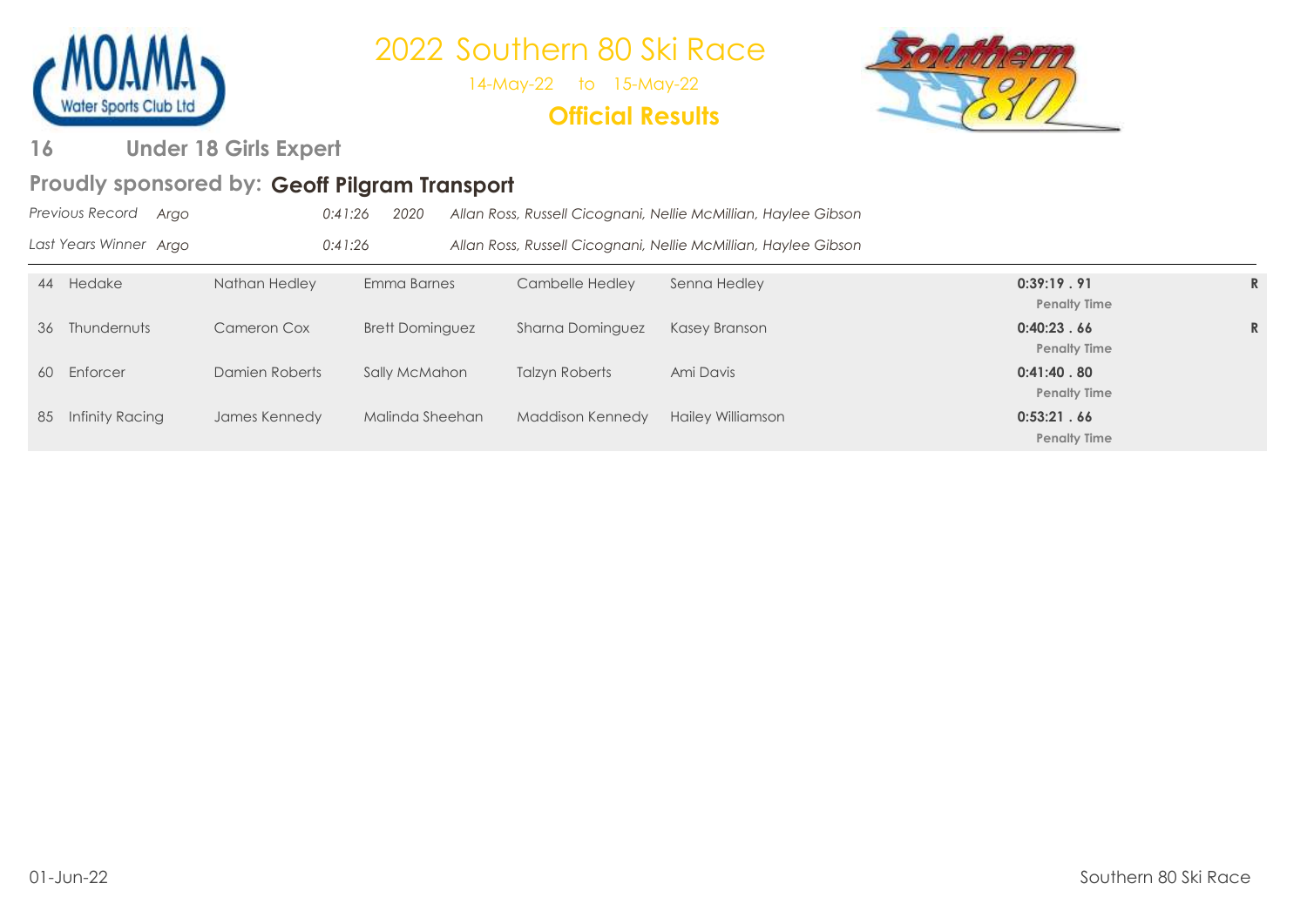

14-May-22 to 15-May-22

### **Official Results**



#### **Super Social 17**

#### **Bridges on Meninya Proudly sponsored by:**

|                               | Previous Record Carlton Dry Racing | 0:34:01 | 2015 | Darren Laub, Robert Bertram, Rory Brockwell, Mason Vaughan |
|-------------------------------|------------------------------------|---------|------|------------------------------------------------------------|
| Last Years Winner ORSM Racing |                                    | 0:36:36 |      | Jason Dingli, Jack Heather, Blake Dingli, Mathew Arnall    |

|                 | <b>ORSM Racing</b>     | Jason Dingli           | Danny Cropper           | <b>Blake Dingli</b>      | <b>Mathew Arnall</b>   | 0:35:30.67<br><b>Penalty Time</b>       |
|-----------------|------------------------|------------------------|-------------------------|--------------------------|------------------------|-----------------------------------------|
| $\overline{2}$  | Doindough              | <b>Paul Collard</b>    | Adam Wilson             | <b>Jackson Walker</b>    | Mitchell Gogoll        | 0:37:01.11<br><b>Penalty Time</b>       |
|                 | 4 The Croc             | <b>Ben Evans</b>       | Craig Nicholls          | <b>Bronsen Weir</b>      | Zac McEwin             | 0:37:54.66<br><b>Penalty Time</b>       |
|                 | 5 Synthetic            | Stuart Evans           | Wayne Duggan            | Joshua Reid              | <b>Greg Norton</b>     | 0:38:57.97<br><b>Penalty Time</b>       |
| 8               | <b>Velocity Racing</b> | <b>Timothy Everist</b> | <b>Brett Williamson</b> | <b>Tyson Heathcote</b>   | Jake Clancy            | 0:40:05.11<br><b>Penalty Time</b>       |
|                 | 6 Raptor               | Andrew Donehue         | Frazer Donehue          | Ashley Caruana           | <b>Stuart Cox</b>      | 0:40:55.74<br><b>Penalty Time</b>       |
| 9               | Peppered Bullet        | <b>Patrick Slark</b>   | Nash Robertson          | Peter Harmer             | <b>Zanda Haw</b>       | 0:41:52.72<br><b>Penalty Time</b>       |
|                 | Harrasment             | <b>Ross Harris</b>     | Chelsea Harris          | <b>Brayden Harris</b>    | <b>Molly Palser</b>    | 0:42:23.82<br><b>Penalty Time</b>       |
|                 | <b>Titan Racing</b>    | Thomas Ryan            | Matthew Jordan          | <b>Mitchell Williams</b> | <b>Brandan McGlynn</b> | 0:43:04.22<br><b>Penalty Time</b>       |
| 10 <sup>°</sup> | Thor                   | <b>Zachary Welch</b>   | <b>Joel Crowther</b>    | Jayden Cichowski         | Jarryd Tannenberg      | dnf<br><b>Penalty Time</b>              |
| 3               | <b>Public Enemies</b>  | <b>Glenn Rowlands</b>  | Arran Samuels           | Max Rowlands             | Mason Vaughan          | $\cdot$ 0<br>dns<br><b>Penalty Time</b> |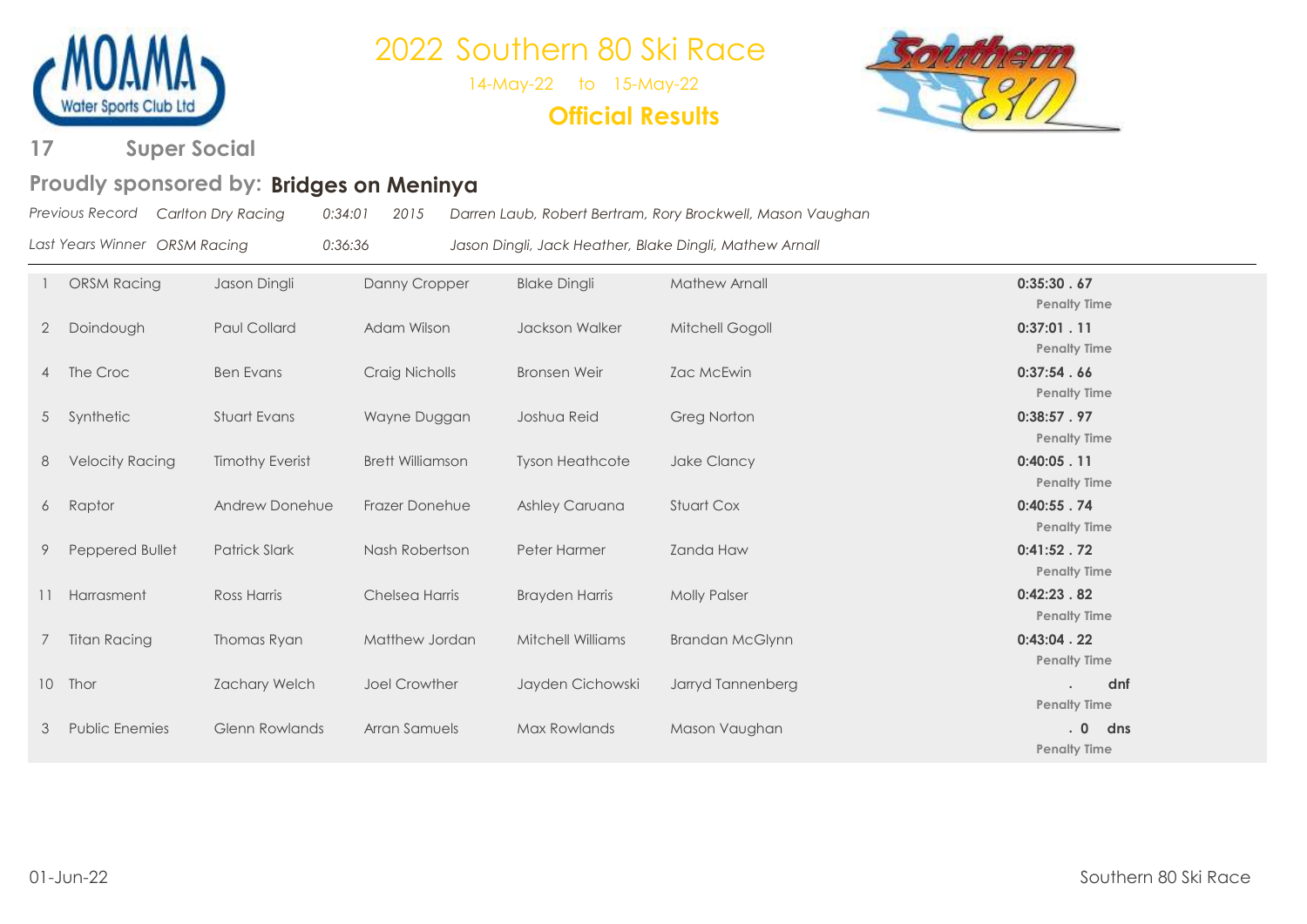

14-May-22 to 15-May-22

**Official Results**



#### **Under 16 Boys Expert 18**

#### Proudly sponsored by: Morley Auto Group

|    | Previous Record<br>Chief      | 0:35:20                      | 2019                    | Darren Laub, Daniel Shipp Tate Laub, Jake Rawe |                                                              |                                   |              |  |
|----|-------------------------------|------------------------------|-------------------------|------------------------------------------------|--------------------------------------------------------------|-----------------------------------|--------------|--|
|    | Last Years Winner Elm Street  | 0:35:59                      |                         |                                                | Wesley Davidson, Paul Forde, Liam Forde, Kody Davidson       |                                   |              |  |
|    | 15 Hells Attitude             | <b>Chris Handley</b>         | Shane Henderson         | Leilani Cartledge                              | Kohdi Cartledge                                              | 0:39:55.49<br><b>Penalty Time</b> | $0:00:04$ 60 |  |
|    | 30 Coldys                     | <b>David Coaldrake</b>       | Reece Simmonds          | Jack Simmonds                                  | Demi Simmonds                                                | 0:41:49.52<br><b>Penalty Time</b> |              |  |
|    | 14 Excalibur                  | Scott Osmand                 | <b>Andrew Valencour</b> | <b>Dylan Osmand</b>                            | <b>Patrick Valencour</b>                                     | 0:42:05.75<br><b>Penalty Time</b> |              |  |
|    | 55 Daredevil                  | Tony Fox                     | Anthony Giddens         | Gemma Fox                                      | <b>Thomas Hilet</b>                                          | 0:45:11.62<br><b>Penalty Time</b> |              |  |
| 49 | Thundernuts                   | <b>Cameron Cox</b>           | <b>Brian Griffin</b>    | Jorja Dominguez                                | <b>Xavier Mallick</b>                                        | 0:47:02.51<br><b>Penalty Time</b> |              |  |
|    | 43 Showbiz                    | <b>Brad Witherden</b>        | Robert Court            | Zoe McCallum                                   | Jordyn Court                                                 | 0:55:59.82<br><b>Penalty Time</b> |              |  |
| 19 |                               | <b>Under 16 Girls Expert</b> |                         |                                                |                                                              |                                   |              |  |
|    | Proudly sponsored by: Telstra |                              |                         |                                                |                                                              |                                   |              |  |
|    | Previous Record Sapphire      | 0:36:05                      | 2015                    |                                                | Tim Pickford, Christopher Gelle, Emma Barnes, Alyssa Long    |                                   |              |  |
|    | Last Years Winner Thundernuts | 0:41:51                      |                         |                                                | Cameron Cox, Daniel Branson, Kasey Branson, Sharna Dominguez |                                   |              |  |
|    | 19 Thirsty II                 | <b>Andrew Gerrand</b>        | Gerard Op De Coul       | <b>Ella Gerrand</b>                            | Demi Op De Coul                                              | 0:43:46.2<br><b>Penalty Time</b>  |              |  |
|    | 13 Flaamin F2                 | Allan Ross                   | <b>Mark Neal</b>        | Anabelle Ross                                  | <b>Charlotte Neal</b>                                        | 0:44:26.71<br><b>Penalty Time</b> |              |  |
| 37 | Pure Enemy                    | <b>Brad Chesser</b>          | Regan Leary             | Jemma Chesser                                  | <b>Ruby Carne</b>                                            | 0:44:55.58<br><b>Penalty Time</b> |              |  |
|    |                               |                              |                         |                                                |                                                              |                                   |              |  |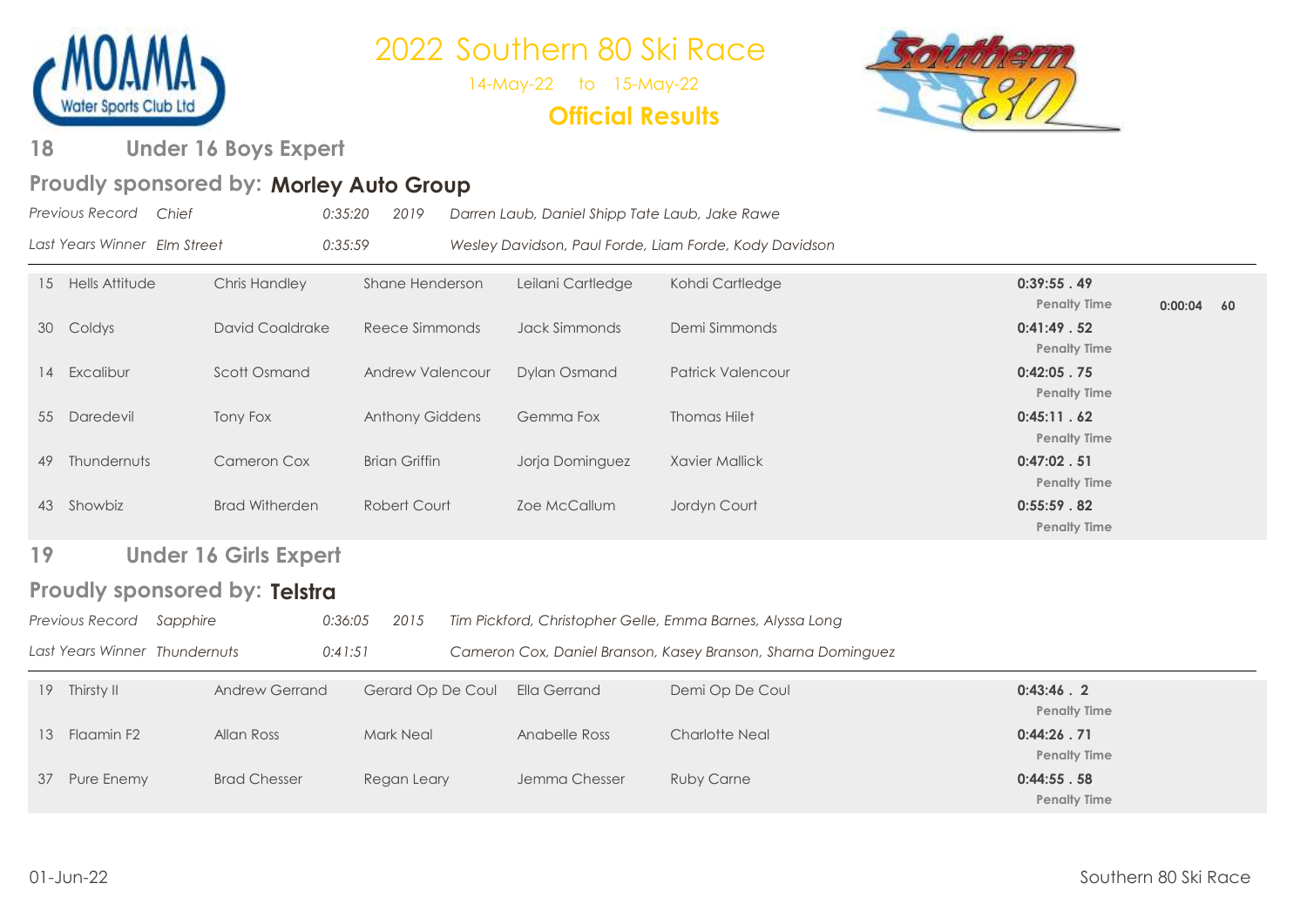

14-May-22 to 15-May-22

**Official Results**



**Under 14 Boys Expert 20**

### Proudly sponsored by: NSW National Parks & Wildlife

| Previous Record Tru Blu   | 0:42:35 | 2020 | Craig Boswell, Brett Armstrong, Zak Armstrong, Riley Merchant |
|---------------------------|---------|------|---------------------------------------------------------------|
| Last Years Winner Tru Blu | 0:42:35 |      | Craig Boswell, Brett Armstrong, Zak Armstrong, Riley Merchant |

| 36 | Cosmos        | Cameron McKenzie     | <b>Ben Casey</b>  | <b>Jock Casey</b>   | Alyssa McKenzie | 0:49:09.37          |
|----|---------------|----------------------|-------------------|---------------------|-----------------|---------------------|
|    |               |                      |                   |                     |                 | <b>Penalty Time</b> |
| 78 | Dragon        | Matthew Smith        | Paul Phegan       | <b>Tom Casey</b>    | Hugh Williams   | 0:51:02.11          |
|    |               |                      |                   |                     |                 | <b>Penalty Time</b> |
| 62 | Cheezed Off   | Andrew de Jong       | Jason Barry       | Isabella de Jong    | Tyler de Jong   | 0:52:20.12          |
|    |               |                      |                   |                     |                 | <b>Penalty Time</b> |
| 58 | Lendenit      | <b>Andrew Glover</b> | <b>Barry Ryan</b> | Erika Glover        | Ollie Glover    | 0:54:24.42          |
|    |               |                      |                   |                     |                 | <b>Penalty Time</b> |
|    | 35 The Slayer | Jamie Collins        | Shelley Brophy    | Cooper Stephenson   | Cooper Allan    | 1:03:17.86          |
|    |               |                      |                   |                     |                 | <b>Penalty Time</b> |
| 75 | Jagged Edge   | Tim Lockhart         | Deb Lockhart      | Jaxon Lockhart      | Liam de Jong    | dnf                 |
|    |               |                      |                   |                     |                 | <b>Penalty Time</b> |
| 34 | Carneage      | <b>Adam Carne</b>    | Mark Hills        | <b>Curtis Carne</b> | Archer Gerrand  | dnf                 |
|    |               |                      |                   |                     |                 | <b>Penalty Time</b> |
| 16 |               | Cameron Greig        | Ian Kirk          | Kohdi Cartledge     | Max McCallum    | dns<br>.07          |
|    |               |                      |                   |                     |                 | <b>Penalty Time</b> |

**Under 14 Girls Expert 21** 

### Proudly sponsored by: Extreme Marine

| Previous Record Kausin Glamour | 0:43:15 2020 | Jessica Pearse, Samantha Headley, Senna Hedley, Ieilani Cartledge |
|--------------------------------|--------------|-------------------------------------------------------------------|
|                                |              |                                                                   |

| Last Years Winner Kausin Glamour<br>Jessica Pearse, Samantha Headley, Senna Hedley, leilani Cartledge<br>0:43:15 |  |
|------------------------------------------------------------------------------------------------------------------|--|
|------------------------------------------------------------------------------------------------------------------|--|

| 42 Elm St F2       | <b>Wesley Davison</b>  | Carlie Davison | <b>Charlette Davison</b> | Indiana Kennedy | 0:44:56.79          |
|--------------------|------------------------|----------------|--------------------------|-----------------|---------------------|
|                    |                        |                |                          |                 | <b>Penalty Time</b> |
| 76 Thundernuts 300 | <b>Brett Dominguez</b> | Troy Love      | Hayley Dominguez         | Emma Love       | 0:55:27.41          |
|                    |                        |                |                          |                 | <b>Penalty Time</b> |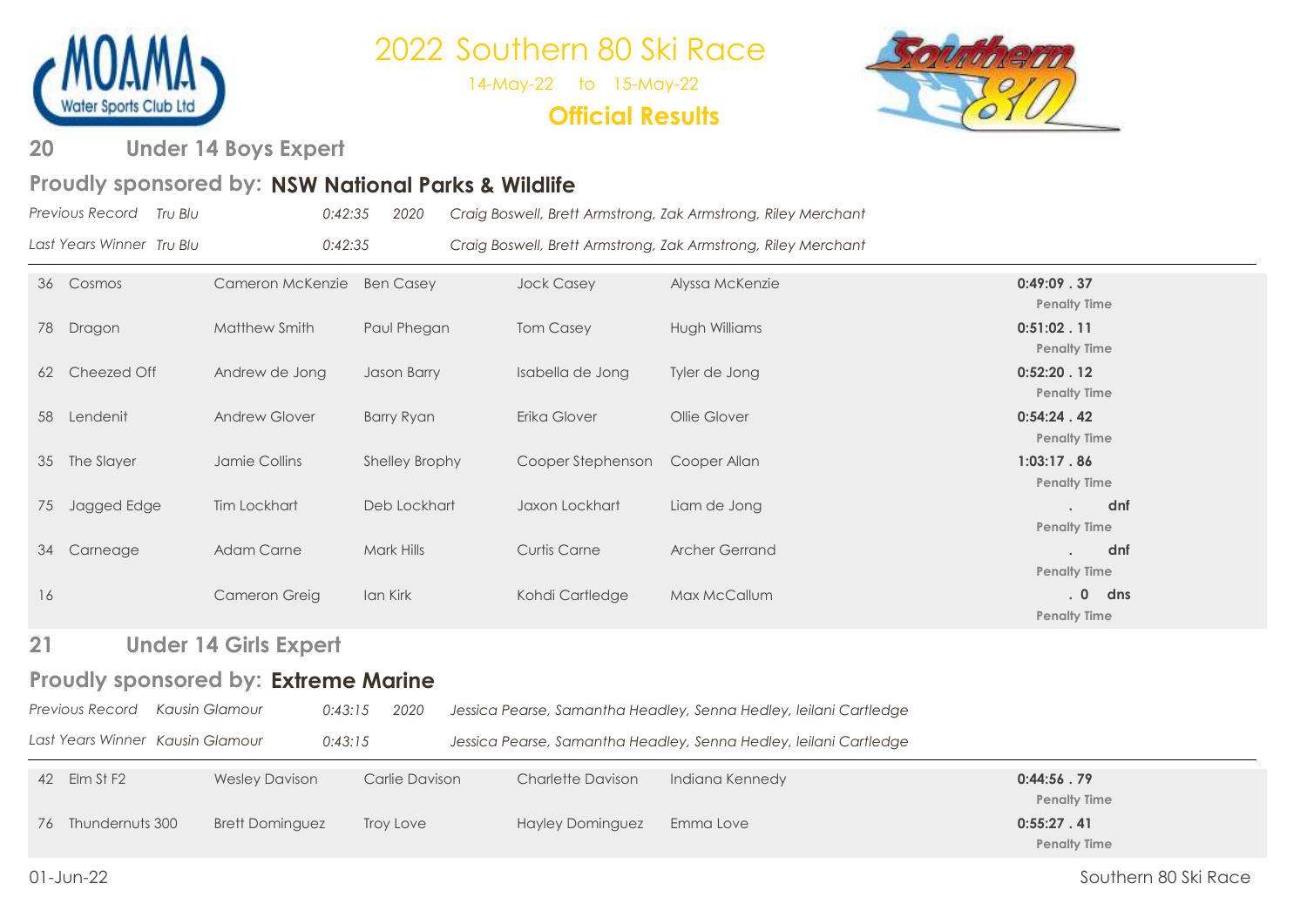

14-May-22 to 15-May-22

**Official Results**



**Invincibles Expert 22** 

### **Rich River Golf Club Proudly sponsored by:**

*Previous Record New Class*

*Last Years Winner New Class*

|           | 12 Team 50 F1              | <b>Brent Wisemantel</b> | Michael Hall             | <b>Tori Clancy</b>       | <b>Bayley Clancy</b>     | 0:38:39.47<br><b>Penalty Time</b> | $0:00:01$ 44 |    |
|-----------|----------------------------|-------------------------|--------------------------|--------------------------|--------------------------|-----------------------------------|--------------|----|
| 17        | <b>General Lee</b>         | <b>Bradley Lighton</b>  | Geoff Rowe               | Declan Rowe              | Jai Lighton              | 0:38:56.42<br><b>Penalty Time</b> | 0:00:00      | 89 |
| 57        | Mirror Image Old<br>School | Peter Nixon             | Darren Osmotherly        | <b>Harrison Galea</b>    | James Pullen             | 0:40:12.32                        |              |    |
|           |                            |                         |                          |                          |                          | <b>Penalty Time</b>               | 0:00:23      | 19 |
| 74        | Speed Lab                  | Darren Hitchcock        | <b>Russell Hitchcock</b> | Kyle Hockley             | Sam Pretscherer          | 0:42:35.48                        |              |    |
|           |                            |                         |                          |                          |                          | <b>Penalty Time</b>               |              |    |
| 18        | Gassa                      | Nathan Gliddon          | Nathan Marshall          | Luke Wentworth           | Ashley Gliddon           | 0:43:46.74                        |              |    |
|           |                            |                         |                          |                          |                          | <b>Penalty Time</b>               |              |    |
| <b>20</b> | Wyvern F2                  | Alan France             | Stephen Jordan           | <b>Alexis France</b>     | Jake Farrell             | 0:53:55.33                        |              |    |
|           |                            |                         |                          |                          |                          | <b>Penalty Time</b>               |              |    |
| 51        | Mortgage Choice            | <b>Robert Casey</b>     | Nathan Jurd              | David Biggs              | Michael Sullivan         | 1:04:10.21                        |              |    |
|           |                            |                         |                          |                          |                          | <b>Penalty Time</b>               |              |    |
| 48        | Kausin Trouble             | Jason Sim               | Kim Cartledge            | Noel Cartledge           | Luke Howe                | dnf                               |              |    |
|           |                            |                         |                          |                          |                          | <b>Penalty Time</b>               |              |    |
| 52        | <b>Game Over</b>           | Dave Benn               | Peter Separovic          | Max Stewart              | <b>Matthew Swindells</b> | dnf                               |              |    |
|           |                            |                         |                          |                          |                          | <b>Penalty Time</b>               |              |    |
| 46        | <b>Big Smoke Racing</b>    | <b>Peter Phillips</b>   | <b>Michael Creek</b>     | <b>Harrison Phillips</b> | Alex Johnston            | dns<br>.0                         |              |    |
|           |                            |                         |                          |                          |                          | <b>Penalty Time</b>               |              |    |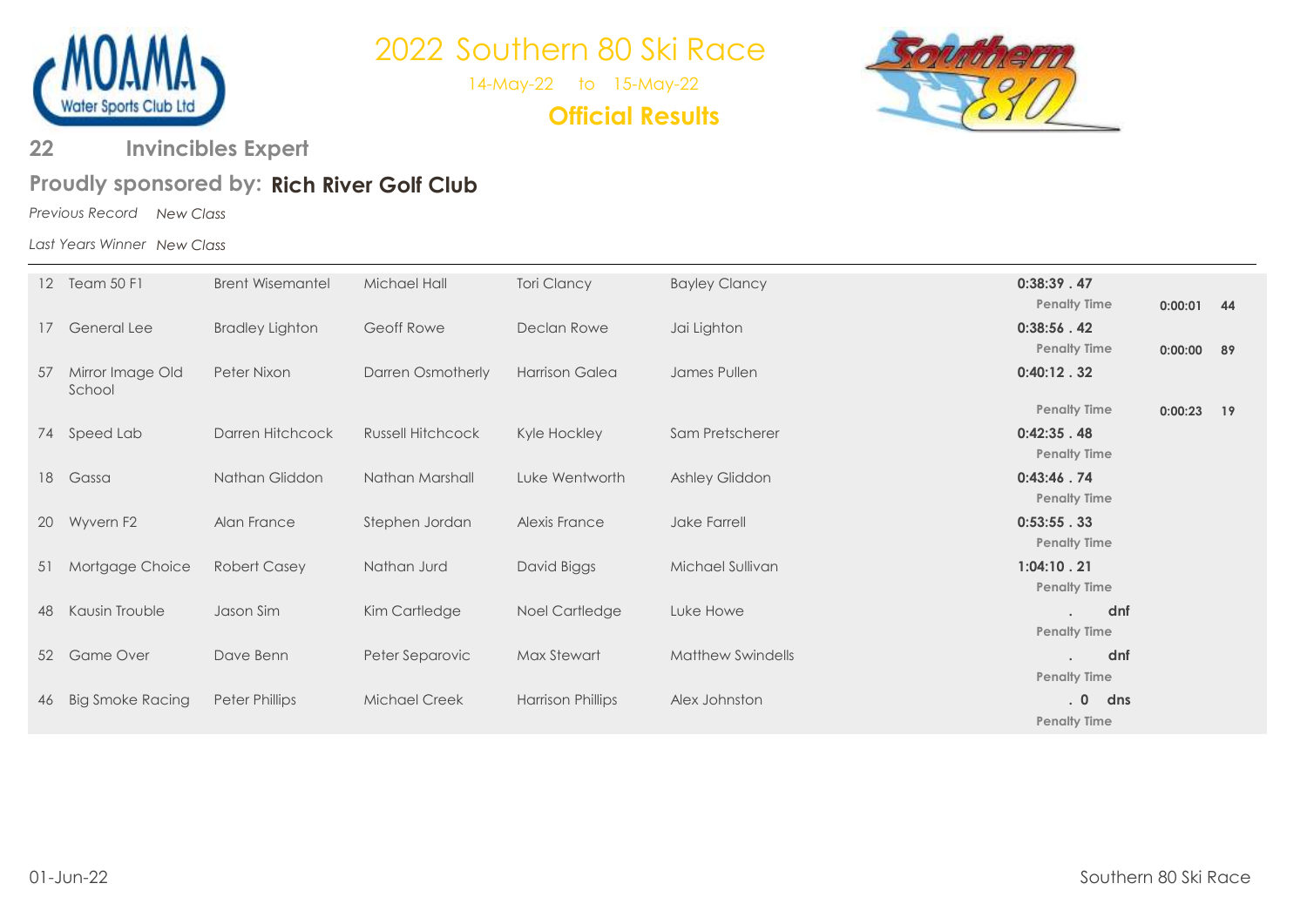

14-May-22 to 15-May-22

**Official Results**



**70mph Expert 23** 

### Proudly sponsored by: Bru Burger

| Previous Record Brutal |                                    | $0:42:12$ 2019 | Mark Matton, Greg Wheeler, Colin Matton, Ben Wheeler      |
|------------------------|------------------------------------|----------------|-----------------------------------------------------------|
|                        | Last Years Winner Shooter Reloaded | 0:42:45        | Lukas Gates, Daniel Pearson, Mattew J Moore, Kevin Butler |

|    | 22 The Wedge            | David Atley      | Matthew Henderson Scott Collins |                          | Craig Cox           | 0:42:35.20                        |              |     |
|----|-------------------------|------------------|---------------------------------|--------------------------|---------------------|-----------------------------------|--------------|-----|
| 40 | <b>Under Seige</b>      | Paul Lawson      | Duane Williams                  | Joel Lawson              | <b>Brayden Mole</b> | <b>Penalty Time</b><br>0:43:41.67 | $0:00:08$ 50 |     |
|    |                         |                  |                                 |                          |                     | <b>Penalty Time</b>               | 0:00:06      | 33  |
| 50 | Roughnutz F2            | Jarrod Robertson | Kirk Lindsay                    | <b>Brianna Robertson</b> | Jack Monkhouse      | 0:43:51.37                        |              |     |
|    |                         |                  |                                 |                          |                     | <b>Penalty Time</b>               | 0:00:03      | 82  |
| 39 | Friction                | Colin Rimmer     | Lachlan<br>Cunningham           | Duane Rimmer             | Jake O Neill        | 0:44:43.75                        |              |     |
|    |                         |                  |                                 |                          |                     | <b>Penalty Time</b>               | $0:01:20$ 68 |     |
| 23 | Drag On                 | Geoff Rowley     | Leigh Hocken                    | Mitchell Rowley          | <b>Ryan Peel</b>    | 0:44:48.38                        |              |     |
|    |                         |                  |                                 |                          |                     | <b>Penalty Time</b>               | $0:00:00$ 34 |     |
|    | 45 The Real McCoy       | Ian Cranston     | Matthew I Moore                 | Cooper Moore             | Sebastian Slater    | 0:44:49.76                        |              |     |
|    |                         |                  |                                 | <b>Shayne Taylor</b>     | Joshua Milburn      | <b>Penalty Time</b><br>0:44:57.0  | $0:00:18$ 22 |     |
|    | 25 Interceptor          | Doug Walton      | Anthony Taylor                  |                          |                     | <b>Penalty Time</b>               | $0:00:32$ 84 |     |
|    | 63 Madcase              | Sam Surace       | <b>Greg Farrell</b>             | Joshua Surace            | Jordan Wilson       | 0:45:32.10                        |              |     |
|    |                         |                  |                                 |                          |                     | <b>Penalty Time</b>               | $0:00:27$ 14 |     |
| 60 | Cracklin                | Michael Bohan    | Nathan Stewart                  | <b>Ray Cole</b>          | Aaron Gauci         | 0:45:39.30                        |              |     |
|    |                         |                  |                                 |                          |                     | <b>Penalty Time</b>               | 0:02:01      | 80  |
|    | 32 Against The Grain    | Kris Freeman     | Neville Blake                   | <b>Grant Mitchell</b>    | Jack Shkreli        | 0:45:53.71                        |              |     |
|    |                         |                  |                                 |                          |                     | <b>Penalty Time</b>               | $0:01:05$ 1  |     |
| 29 | Xtreme Kaos             | Kyle J Edwards   | Clinton Saddington              | <b>Matthew Edwards</b>   | John Birthisel      | 0:46:29.44                        |              |     |
|    |                         |                  |                                 |                          |                     | <b>Penalty Time</b>               |              |     |
| 24 | <b>Shooter Reloaded</b> | Lukas Gates      | Daniel Pearson                  | Kevin Butler             | Matthew J Moore     | 0:46:48.50<br><b>Penalty Time</b> |              |     |
|    |                         |                  |                                 |                          |                     |                                   | 0:00:23      | -25 |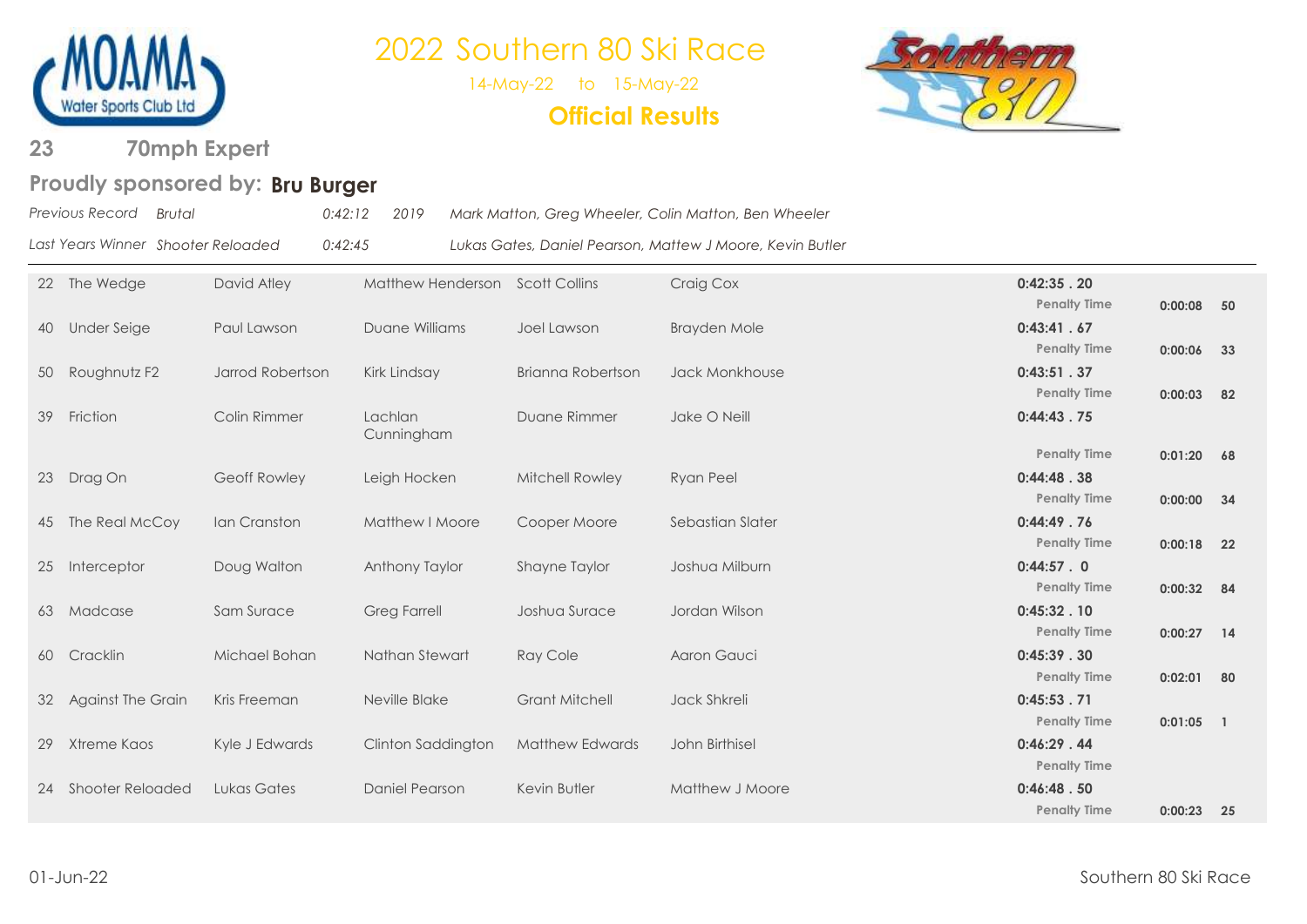

14-May-22 to 15-May-22

### **Official Results**



| 66              | <b>Cyclone Warning</b>   | Lance Muus                                   | Claire Lee             | <b>Henry Arnall</b>     | <b>Billy Elliott</b>                               | 0:54:23.99                        |              |  |
|-----------------|--------------------------|----------------------------------------------|------------------------|-------------------------|----------------------------------------------------|-----------------------------------|--------------|--|
|                 | Last Years Winner Chief  | 0:49:44                                      |                        |                         | Darren Laub, Greg Plummer, Kade Laub, Max McCallum |                                   |              |  |
|                 | Previous Record<br>Chief | 0:49:44                                      | 2020                   |                         | Darren Laub, Greg Plummer, Kade Laub, Max McCallum |                                   |              |  |
|                 |                          | <b>Proudly sponsored by: Advanced Cranes</b> |                        |                         |                                                    |                                   |              |  |
| 24 <sub>q</sub> |                          | <b>Under 12 Boys &amp; Girls Expert</b>      |                        |                         |                                                    |                                   |              |  |
|                 |                          |                                              |                        |                         |                                                    | <b>Penalty Time</b>               |              |  |
| 28              | Migraine                 | Travis Whitten                               | Daniel Sullivan        | Will Balkin             | Nathan Whitten                                     | dnf                               |              |  |
|                 |                          |                                              |                        |                         |                                                    | wrong Racesafe unit Penalty Time  |              |  |
|                 | 21 ViperF2               | Emma Henderson                               | Robert Heward          | <b>Taylor Wallace</b>   | Rohan Heward                                       | .0<br>disq                        |              |  |
| 56              | Mirror Image             | <b>Daniel Galea</b>                          | Luke Nixon             | Evan Partridge          | Lachlan Partridge                                  | 1:00:36.38<br><b>Penalty Time</b> |              |  |
|                 |                          |                                              |                        |                         |                                                    | <b>Penalty Time</b>               | $0:08:25$ 92 |  |
| 59              | <b>Blown Cash</b>        | Angelo Mezzomo                               | <b>Michael Perkins</b> | Logan Mezzomo           | Nicholas Patterson                                 | 0:52:46.95                        |              |  |
|                 |                          |                                              |                        |                         |                                                    | <b>Penalty Time</b>               | $0:00:54$ 4  |  |
| 53              | Sixteen 48               | <b>Billy Anderson</b>                        | Adam Tuddenham         | Michael James           | Luke Tuddenham                                     | <b>Penalty Time</b><br>0:50:29.48 | $0:00:16$ 79 |  |
| 41              | Esky Mojo                | Jeremy Deacon                                | <b>Martin Deacon</b>   | <b>Brett Segat</b>      | Emma Tuddenham                                     | 0:49:49.7                         |              |  |
|                 |                          |                                              |                        |                         |                                                    | <b>Penalty Time</b>               |              |  |
| 38              | Tuff N Ruff              | Jade Pumpa                                   | Paul Tannenberg        | <b>Tyler Tannenberg</b> | Michelle Pumpa                                     | <b>Penalty Time</b><br>0:49:25.49 | $0:00:13$ 31 |  |
| 27              | Phantom F24B             | Kevin Malouf                                 | Dave McMillan          | Daniel McMillan         | Daniel Watt                                        | 0:47:34.55                        |              |  |
|                 |                          |                                              |                        |                         |                                                    | <b>Penalty Time</b>               |              |  |
| 47              | <b>Full Noise</b>        | Michael Denham                               | <b>Stuart Dennehy</b>  | James Dennehy           | <b>Zach Edwards</b>                                | 0:47:20.61                        |              |  |

**Penalty Time**

64 Alabama Christopher Gibson Josh Moxon Caleb Oliver Will Armstrong **0:56:58 . 52 Penalty Time**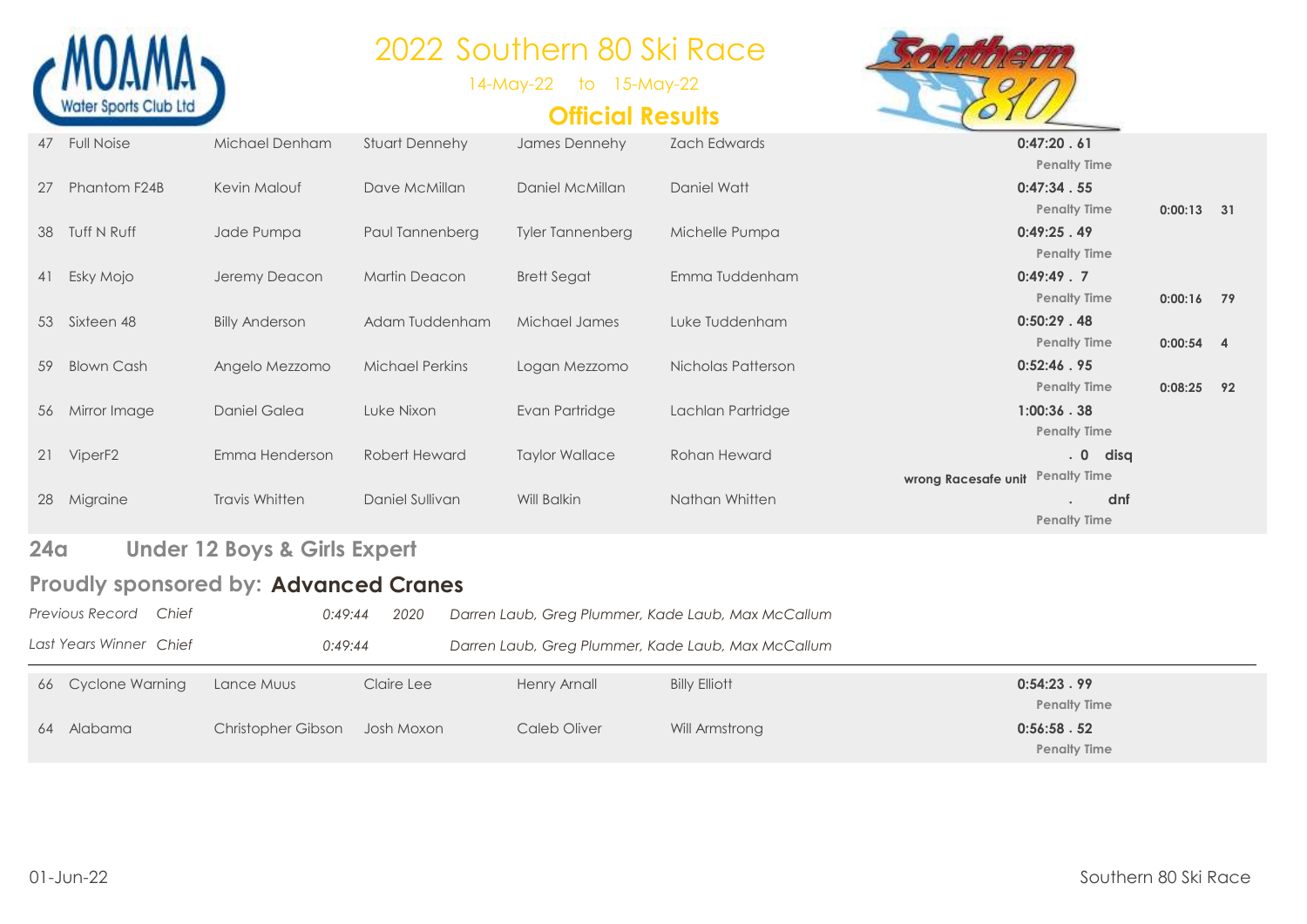

14-May-22 to 15-May-22

**Official Results**



**60mph Expert 25** 

### **Wake Ski & Surf Proudly sponsored by:**

| Previous Record Nailed |                                     | 0:47:57 | 2015 | Leigh Thomas, Matthew Kipping, Kevin Grech, Peter Wood |
|------------------------|-------------------------------------|---------|------|--------------------------------------------------------|
|                        | Last Years Winner Against the Grain | 0:49:44 |      | Kris Freeman, Kevin grech, Leigh Freeman, Greg Fenech  |

|    | 72 Settle Down       | <b>Tony Morley</b>   | Nick Thomas             | Lachlan Morley                   | <b>Brodie Hartland</b> | $0:50:09$ . 49<br><b>Penalty Time</b> | $0:00:04$ 59 |  |
|----|----------------------|----------------------|-------------------------|----------------------------------|------------------------|---------------------------------------|--------------|--|
|    | 54 Mischief          | Darren Laub          | <b>Greg Plummer</b>     | Kade Laub                        | Tate Laub              | 0:50:10.61<br><b>Penalty Time</b>     | $0:00:01$ 59 |  |
|    | 70 Kong              | <b>Ashley Harris</b> | Narelle Chater          | <b>Bradley Haack</b>             | Wes Valinoti           | 0:50:36.43                            |              |  |
|    | 33 Struggle Duck     | Jon Davies           | Rhys Duggan             | <b>Gabhriel Collins</b>          | Corey Lee              | <b>Penalty Time</b><br>0:51:04.53     | $0:00:09$ 12 |  |
|    | 31 Final Trim        | Rohan Coleman        | Max Coleman             | Tom Aliotti                      | Chris Hack             | <b>Penalty Time</b><br>0:51:17.96     | $0:00:31$ 66 |  |
|    |                      |                      |                         |                                  |                        | <b>Penalty Time</b>                   | $0:00:00$ 93 |  |
|    | 65 Broken Arrow      | <b>Bruce Dengate</b> | Mark White              | Paul Weir                        | Ron Ross               | 0:52:46.41<br><b>Penalty Time</b>     |              |  |
| 71 | <b>Cranky Missus</b> | Nigel Pearson        | Mark Smith              | David Lundstrom                  | <b>Bayley Moore</b>    | 0:52:59.77<br><b>Penalty Time</b>     | $0:01:36$ 97 |  |
|    | 69 Meltdown          | Damien McGlynn       | Keith Consiglio         | Paige Helson                     | Grace Savona           | 0:55:49.30<br><b>Penalty Time</b>     |              |  |
|    | 73 Spyro             | Anthony Jones        | Jamie Allan             | Gregan Pearse-Clark Joel Codling |                        | 1:00:14.83                            | $0:03:24$ 72 |  |
|    | 67 Sawdust           | Leigh McDonald       | <b>Grant McDonald</b>   | <b>Tiarnee Browney</b>           | Caitlin Butler         | <b>Penalty Time</b><br>dnf            |              |  |
|    |                      |                      | Pauline Butler          |                                  | <b>Lachlan Gates</b>   | <b>Penalty Time</b><br>.0<br>dnf      |              |  |
|    | 68 PegLeg            | Jenny Grech          |                         | Hayden Freeman                   |                        | <b>Penalty Time</b>                   |              |  |
| 61 |                      |                      |                         |                                  |                        | .0<br>dns<br><b>Penalty Time</b>      |              |  |
| 26 | Carlton Dry Racing   | Ryan Wells           | <b>Heath Clarke Snr</b> | Michael Hobbs                    | <b>Heath Clarke</b>    | dns<br>.0<br><b>Penalty Time</b>      |              |  |
|    |                      |                      |                         |                                  |                        |                                       |              |  |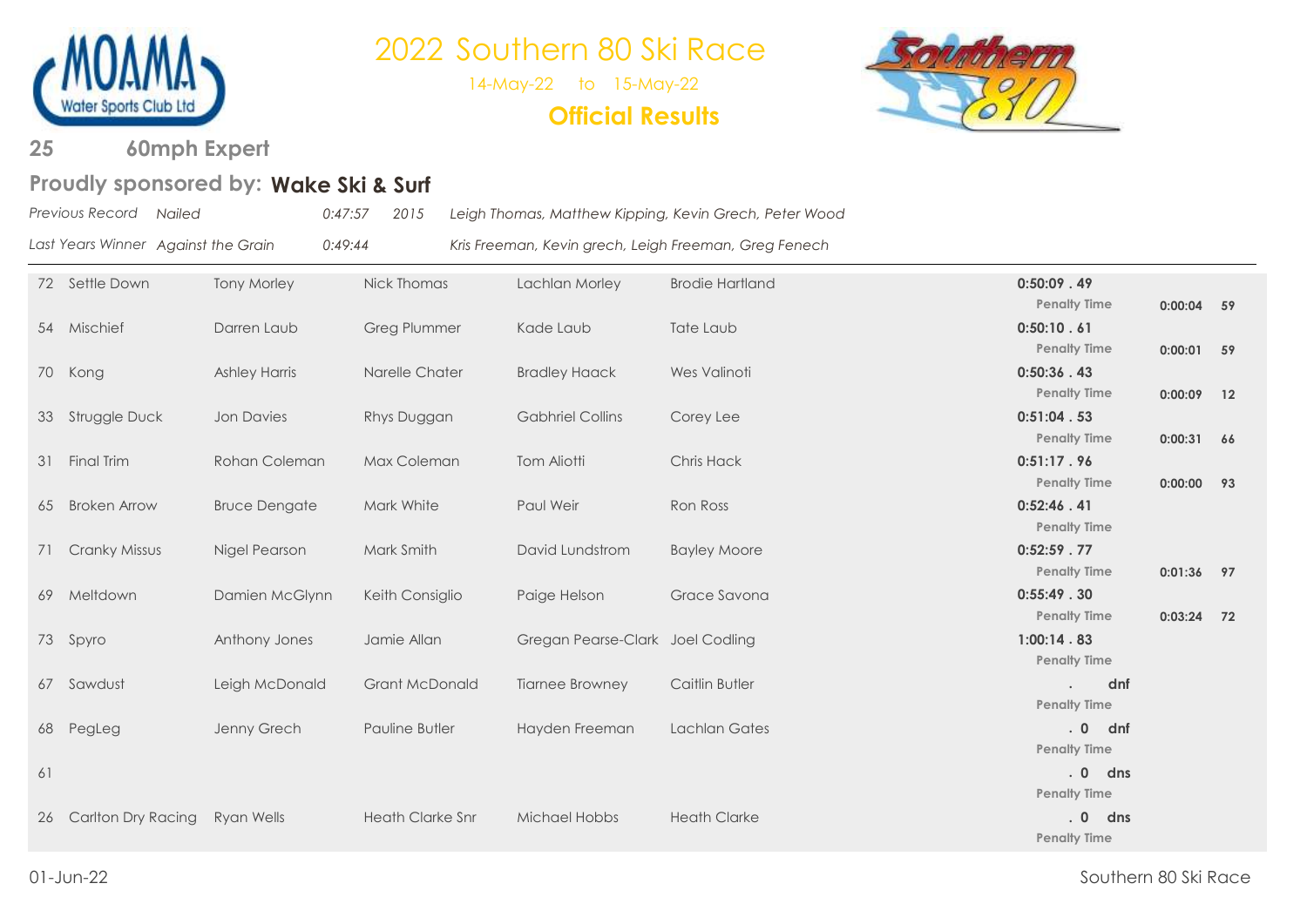

14-May-22 to 15-May-22

**Official Results**



#### **Unlimited Inboard Social 26**

### Proudly sponsored by: Autobarn Echuca

|                 | Previous Record<br>Reactor  | 0:07:32             | 2015            |                     | Lance Heathcote, James Jones, Stuart Cox, Darren Purdom     |                                   |
|-----------------|-----------------------------|---------------------|-----------------|---------------------|-------------------------------------------------------------|-----------------------------------|
|                 | Last Years Winner Doindough | 0:08:07             |                 |                     | Paul Collard, Mark Spencer, Jess Spencer, Jacob Hinterholzl |                                   |
| 8               | ORSM Racing                 | Jason Dingli        | Danny Cropper   | <b>Blake Dingli</b> | Mathew Arnall                                               | 0:07:58.21<br><b>Penalty Time</b> |
|                 | Hells Arsenal               | Mark Boyer          | Adam Wilson     | Jackson Walker      | Mitchell Gogoll                                             | 0:08:15.57<br><b>Penalty Time</b> |
| $12-12$         | Recovered                   | Clinton Cartwright  | Michael Edwards | Joshua Edwards      | <b>Tyson Heathcote</b>                                      | 0:08:16.72<br><b>Penalty Time</b> |
| 10 <sup>°</sup> | <b>Public Enemies</b>       | Glenn Rowlands      | Arran Samuels   | Max Rowlands        | Mason Vaughan                                               | 0:08:27.53<br><b>Penalty Time</b> |
|                 | 42 In Pursuit 2             | Craig Anthony       | Luke Baker      | <b>Ashley Davis</b> | Jake Davis                                                  | 0:08:44.48<br><b>Penalty Time</b> |
|                 | The Croc                    | <b>Ben Evans</b>    | Craig Nicholls  | Bronsen Weir        | Liam Forde                                                  | 0:09:06.32<br><b>Penalty Time</b> |
| 28              | Gassa                       | Nathan Marshall     | Luke Wentworth  | Nathan Gliddon      | Ashley Gliddon                                              | 0:11:07.72<br><b>Penalty Time</b> |
|                 | Doindough                   | <b>Paul Collard</b> | Mark Spencer    | Jess Spencer        | Rhys Duggan                                                 | dnf<br><b>Penalty Time</b>        |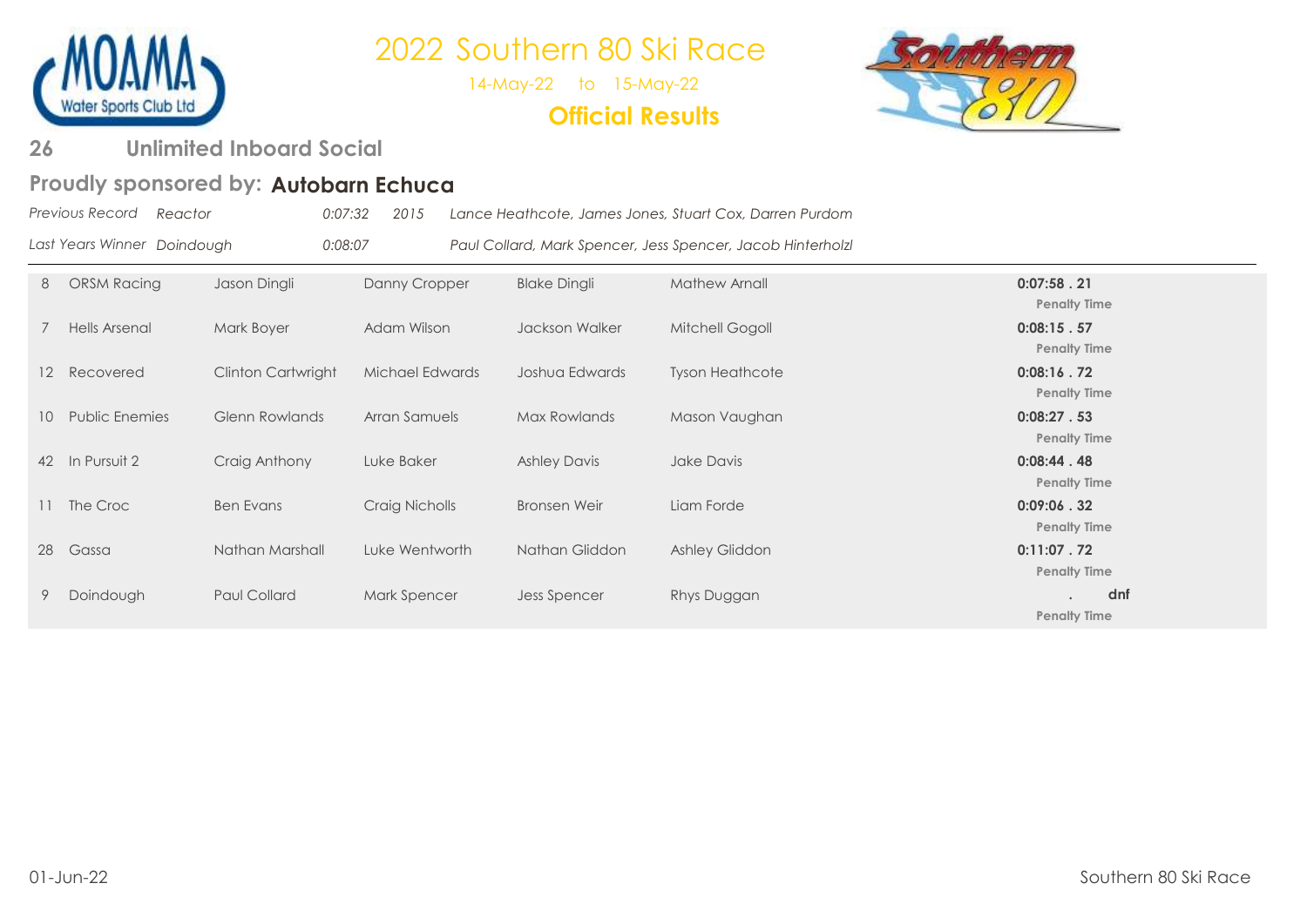

14-May-22 to 15-May-22 **Official Results**



### **27 Unlimited Outboard Social**

#### **Proudly sponsored by:**

|    | Previous Record<br>Judgemental    | 0:08:38                | 2017                    |                         | Dale Hally, Jarrod Robertson, Mathew Arnall, Rhys Duggan            |                                   |
|----|-----------------------------------|------------------------|-------------------------|-------------------------|---------------------------------------------------------------------|-----------------------------------|
|    | Last Years Winner Velocity racing | 0:09:11                |                         |                         | Timothy Everist, Brett Williamson, Jackson McPhan, Bailey Henderson |                                   |
| 14 | <b>Titan Racing</b>               | Thomas Ryan            | Matthew Jordan          | Mitchell Williams       | <b>Brandan McGlynn</b>                                              | 0:08:48.6<br><b>Penalty Time</b>  |
| 16 | Double Duty                       | Danny Pegorin          | Gavin Reinke            | Joshua Pegorin          | Ryan Moss                                                           | 0:09:07.0<br><b>Penalty Time</b>  |
| 26 | Pumped Up                         | <b>Brad Collins</b>    | Stephen Jordan          | Nicholas Patterson      | Kane Horne                                                          | 0:09:23.98<br><b>Penalty Time</b> |
| 27 | Harrasment                        | Ross Harris            | Chelsea Harris          | <b>Brayden Harris</b>   | <b>Molly Palser</b>                                                 | 0:09:34.60<br><b>Penalty Time</b> |
| 17 | Still No Dramas                   | Lochlan McGlynn        | Oscar Baumgurtel        | Mitch Campbell          | Zac McEwin                                                          | 0:09:38.17<br><b>Penalty Time</b> |
| 48 | Shadow X                          | Liam Males             | Deegan Batchlor         | Presten Campi           | <b>Brodie Peel</b>                                                  | 0:09:51.90<br><b>Penalty Time</b> |
| 49 | The Contractor                    | Neil Donald            | <b>Bernadette Carne</b> | Jaymi Clancy            | Sarah Moore                                                         | 0:09:54.50<br><b>Penalty Time</b> |
| 25 | Reload                            | Anthony Hore           | Kim McEgan              | Zane English            | Jake Farrell                                                        | 0:10:24.71<br><b>Penalty Time</b> |
| 15 | <b>Velocity Racing</b>            | <b>Timothy Everist</b> | <b>Brett Williamson</b> | <b>Bailey Henderson</b> | Jake Clancy                                                         | 0:15:21.46<br><b>Penalty Time</b> |

**Penalty Time Penalty Time Penalty Time Penalty Time Penalty Time Penalty Time Penalty Time** 50 The Transporter Shannon Gray Mark Preston Campbell Taylor Susan Cartwright **0:17:18 . 80 Penalty Time** 51 Johnson Racing Darren Johnson Wayne Bushby Ben May Tim Gates **. 0 dns Penalty Time**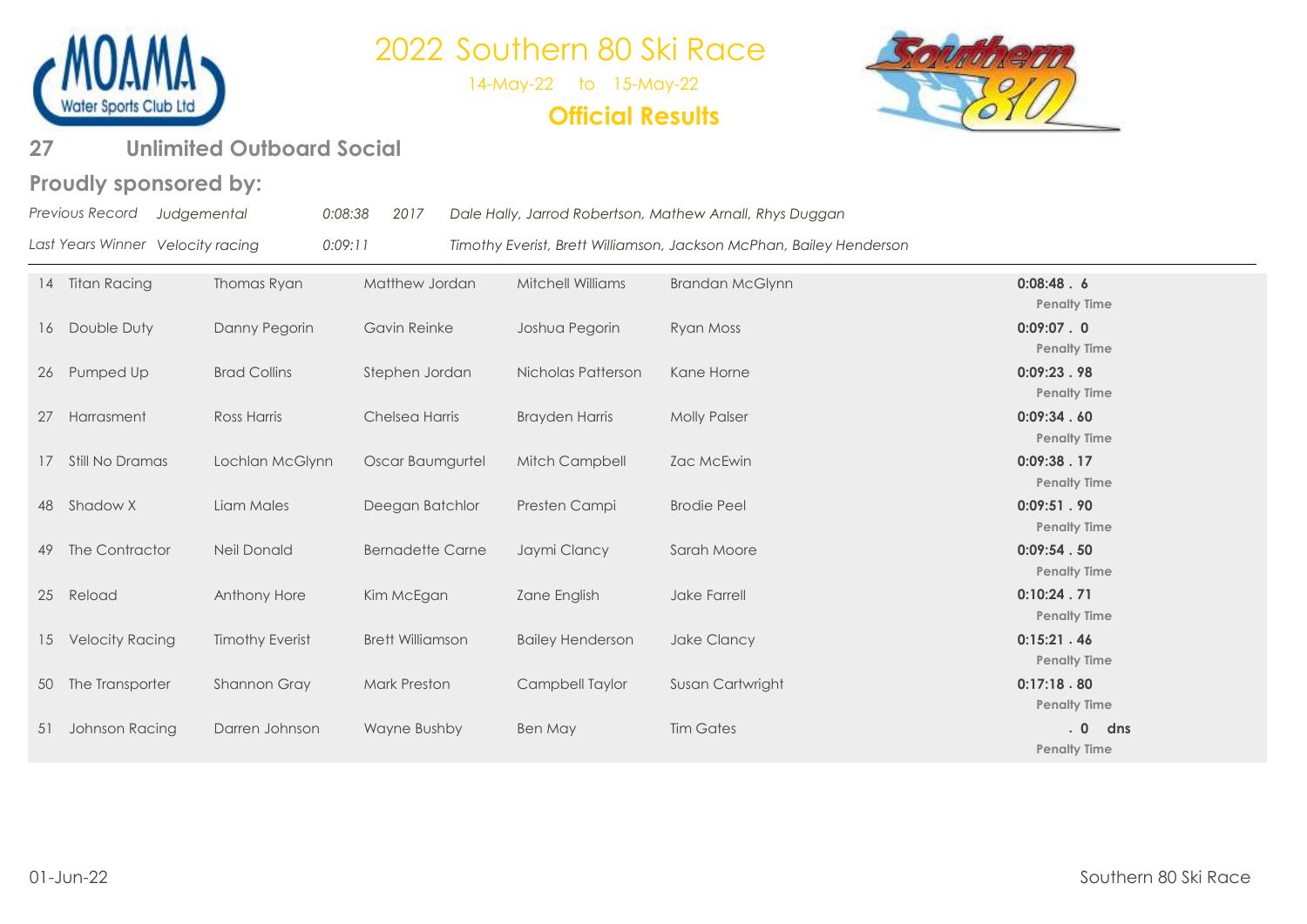

14-May-22 to 15-May-22

### **Official Results**



#### **5.2 & 6 Litre Social 28**

### Proudly sponsored by: Border Inn Hotel

|           | <b>Previous Record</b>        | <b>Bulletproof</b>                        | 0:07:53<br>2020       |                 | Paul S White, Adam Wilson, Jackson Walker, Mitchell Gogoll     |                                   |
|-----------|-------------------------------|-------------------------------------------|-----------------------|-----------------|----------------------------------------------------------------|-----------------------------------|
|           | Last Years Winner Bulletproof |                                           | 0:07:53               |                 | Paul S White, Adam Wilson, Jackson Walker, Mitchell Gogoll     |                                   |
|           | 13 Synthetic                  | Stuart Evans                              | Wayne Duggan          | Joshua Reid     | <b>Greg Norton</b>                                             | 0:08:45.10<br><b>Penalty Time</b> |
| 31        | <b>Game Over</b>              | Dave Benn                                 | Peter Separovic       | Max Stewart     | <b>Matthew Swindells</b>                                       | 0:09:10.71<br><b>Penalty Time</b> |
|           | 53 Buckshot                   | Jeffrey Gogoll                            | Greg Wheeler          | Samuel McKenzie | Jordan Wilson                                                  | 0:10:21.13<br><b>Penalty Time</b> |
| 29        |                               | <b>SMOC Social</b>                        |                       |                 |                                                                |                                   |
|           |                               | Proudly sponsored by: Begbies Contracting |                       |                 |                                                                |                                   |
|           | Previous Record               | Mercury Rising                            | 0:08:44<br>2015       |                 | Shaun Tomkins, Garry McConnell, Jacob Smith, Christopher Maher |                                   |
|           | Last Years Winner Express Lab |                                           | 0:09:19               |                 | Daniel Brundell, Nathan Brundell, Will Spain, Mitch Campbell   |                                   |
| <b>20</b> | Raptor                        | Andrew Donehue                            | <b>Frazer Donehue</b> | Ashley Caruana  | <b>Stuart Cox</b>                                              | 0:09:09.56<br><b>Penalty Time</b> |
| 18        | Peppered Bullet               | <b>Patrick Slark</b>                      | Nash Robertson        | Peter Harmer    | Zanda Haw                                                      | 0:09:22.13<br><b>Penalty Time</b> |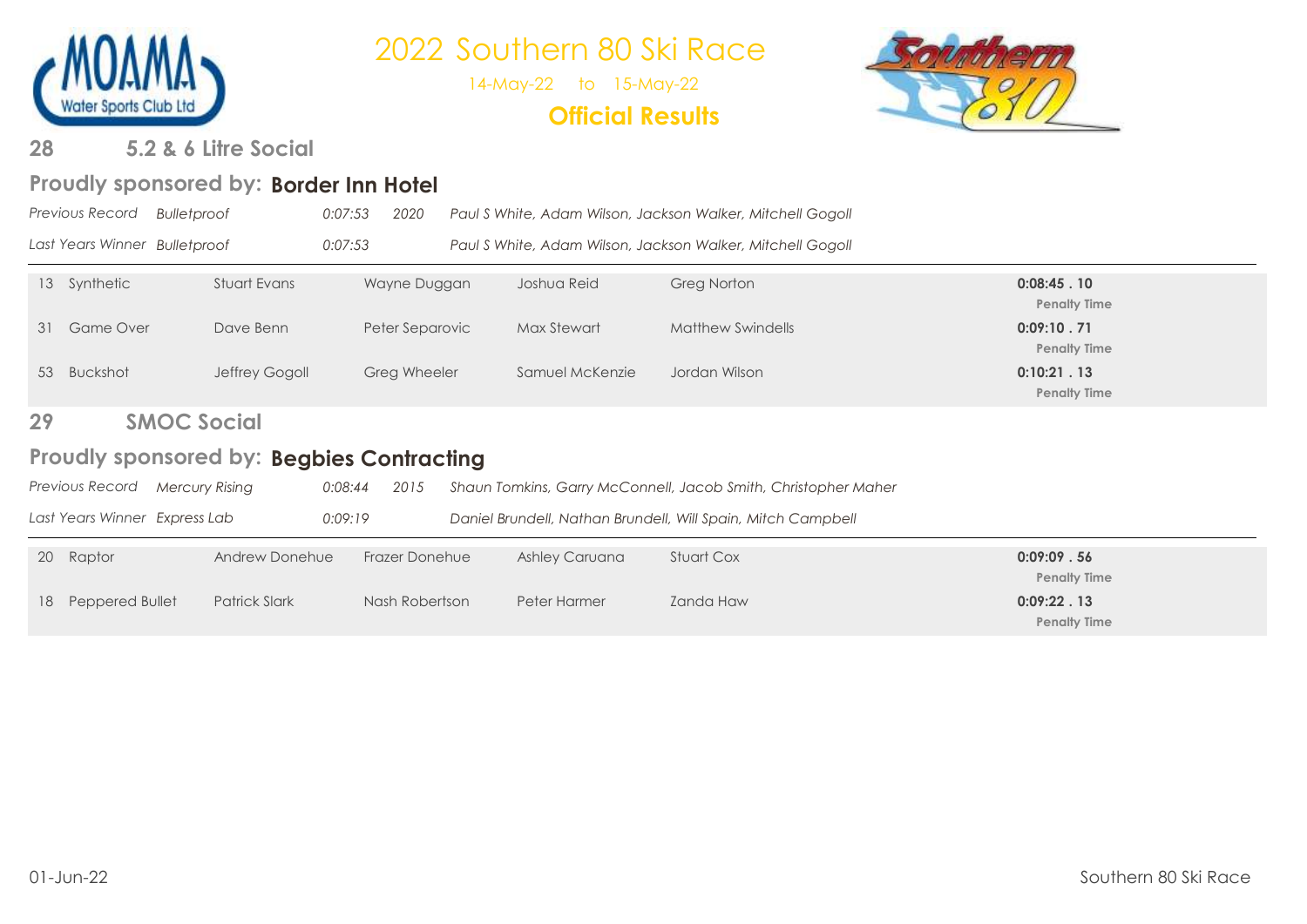

14-May-22 to 15-May-22

### **Official Results**



**Open Women Social / Dawn Rowbottom Memorial 31** 

### Proudly sponsored by: Garage Doors R Us

|    | Previous Record<br><b>Blown Cash</b> |                  | 0:09:06<br>2017          | Travis Cuff, Paul Jones, Ashlee Cuff, Chelsea Blight |                                                          |                                   |
|----|--------------------------------------|------------------|--------------------------|------------------------------------------------------|----------------------------------------------------------|-----------------------------------|
|    | Last Years Winner Pegleg             | 0:09:20          |                          |                                                      | Jenny Grech, Dean Needham, Melanie Grech, Courtney Grech |                                   |
| 24 | Enforcer                             | Damien Roberts   | Sally McMahon            | <b>Talzyn Roberts</b>                                | Ami Davis                                                | 0:09:12.78<br><b>Penalty Time</b> |
| 21 | PegLeg                               | Jenny Grech      | Neville Blake            | Melanie Couch                                        | <b>Courtney Grech</b>                                    | 0:09:26.5<br><b>Penalty Time</b>  |
|    | 22 Speed Lab                         | Darren Hitchcock | <b>Russell Hitchcock</b> | Emma Williams                                        | Erin Davis                                               | 0:09:28.47<br><b>Penalty Time</b> |
| 45 | Sixteen 48 Racing                    | Adam Tuddenham   | <b>Billy Anderson</b>    | Emma Tuddenham                                       | Holly-Jade<br>Praszczalek                                | 0:10:13.4                         |
|    |                                      |                  |                          |                                                      |                                                          | <b>Penalty Time</b>               |
| 43 | Mad Kiwi                             | Douglas Binnie   | Darren Walker            | Leanne Binnie                                        | <b>Summer Carne</b>                                      | 0:13:00.93                        |
|    |                                      |                  |                          |                                                      |                                                          | <b>Penalty Time</b>               |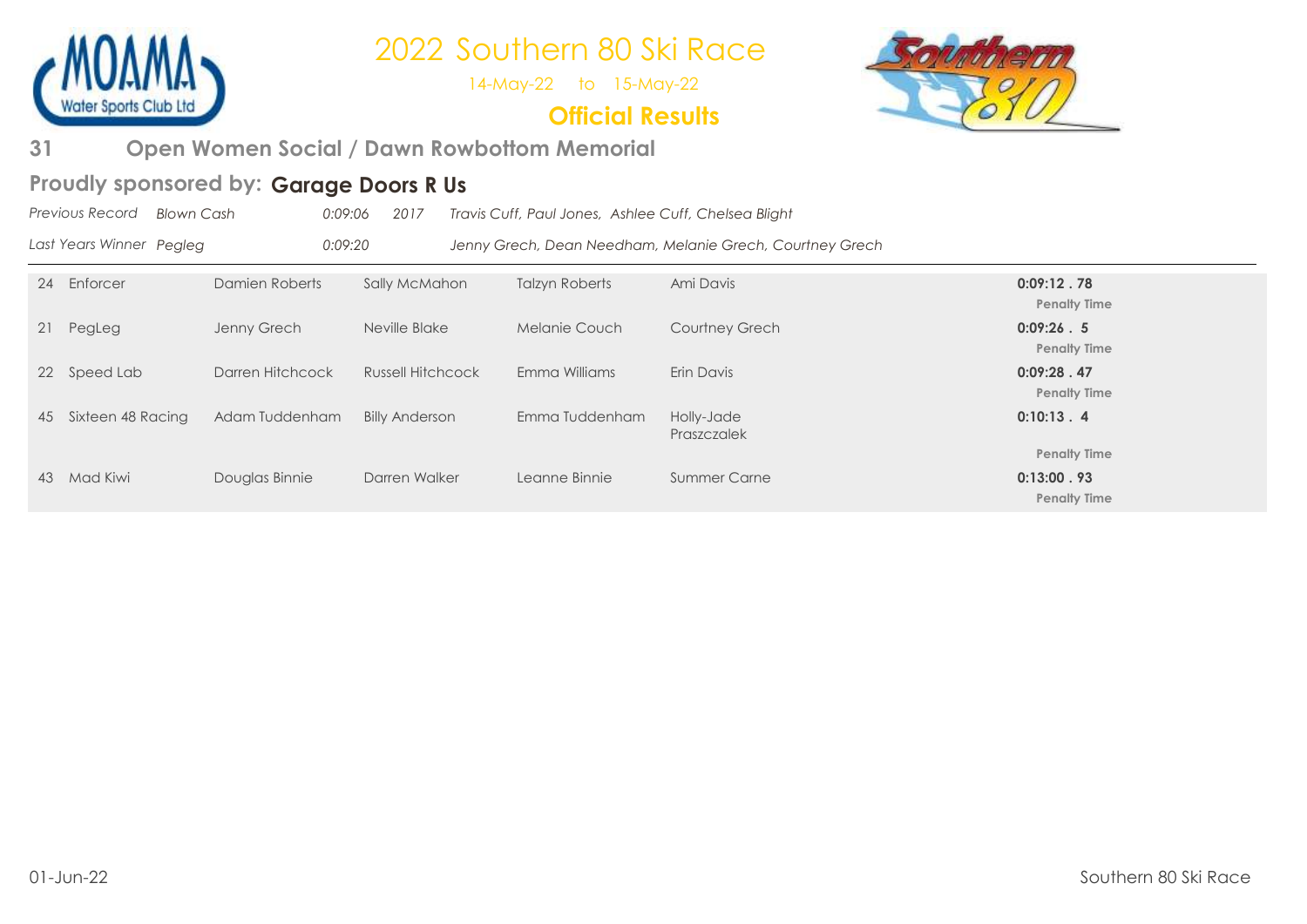

14-May-22 to 15-May-22

**Official Results**



**Under 16 Social 32** 

### Proudly sponsored by: Campapse Shire Council

|    | Previous Record            | Revenge                 | 0:08:23<br>2008        | Travis Cuff, Jeff Howard, Aiden Cuff, Ben Pearse |                                                             |                                     |
|----|----------------------------|-------------------------|------------------------|--------------------------------------------------|-------------------------------------------------------------|-------------------------------------|
|    | Last Years Winner Idlewild |                         | 0:09:50                |                                                  | Richard Manning, Brayden Jameson, Samara Ross, Jack Manning |                                     |
| 46 | Excalibur                  | Scott Osmand            | Andrew Valencour       | <b>Dylan Osmand</b>                              | Patrick Valencour                                           | 0:09:27.37<br><b>Penalty Time</b>   |
| 78 | Barn Dog                   | <b>Barney Patterson</b> | Gerard Op De Coul      | Ella Gerrand                                     | Demi Op De Coul                                             | $0:10:07-.3$<br><b>Penalty Time</b> |
| 47 | Showbiz                    | <b>Brad Witherden</b>   | Robert Court           | Zoe McCallum                                     | Jordyn Court                                                | 0:10:43.20<br><b>Penalty Time</b>   |
| 79 | Daredevil                  | Tony Fox                | <b>Anthony Giddens</b> | Gemma Fox                                        | Sharmayn Fox                                                | 0:11:45.80<br><b>Penalty Time</b>   |
| 77 | Pure Enemy                 | <b>Brad Chesser</b>     | Regan Leary            | Jemma Chesser                                    | <b>Ruby Carne</b>                                           | 0:11:49.98<br><b>Penalty Time</b>   |
| 23 | ViperF <sub>2</sub>        | Emma Henderson          | Kim Cartledge          |                                                  | Leilani Cartledge                                           | .0<br>dns<br><b>Penalty Time</b>    |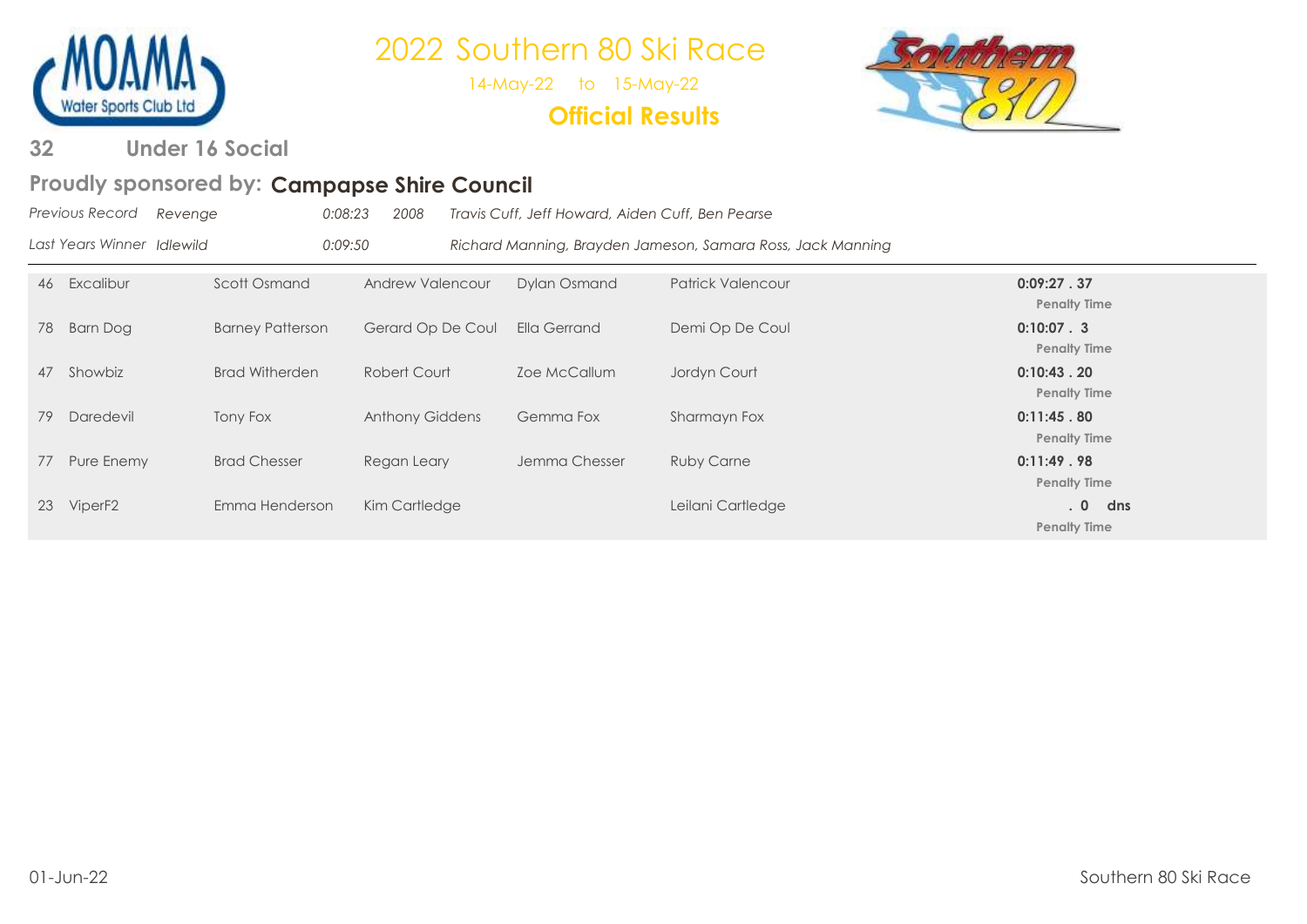

14-May-22 to 15-May-22

**Official Results**



**Under 14 Social 33** 

### Proudly sponsored by: Thomsons Electrical

|    | Previous Record<br>Boystress       | 0:10:29           | 2019           | Mark Boyer, Rachael Howe, Ami Davis, Sky Bourke |                                                                  |                                   |  |
|----|------------------------------------|-------------------|----------------|-------------------------------------------------|------------------------------------------------------------------|-----------------------------------|--|
|    | Last Years Winner Lab it Up        | 0:10:36           |                |                                                 | Scott Osmand, Andrew Valencour, Dylan Osmand, Patrick, Valencour |                                   |  |
| 81 | Carneage                           | <b>Adam Carne</b> | Mark Hills     | <b>Curtis Carne</b>                             | <b>Archer Gerrand</b>                                            | 0:11:55.36<br><b>Penalty Time</b> |  |
| 19 | Dragon                             | <b>Ben Casey</b>  | Paul Phegan    | <b>Jock Casey</b>                               | Hugh Williams                                                    | 0:12:18.45<br><b>Penalty Time</b> |  |
| 80 | The Slayer                         | Jamie Collins     | Shelley Brophy | Cooper Stephenson                               | Cooper Allan                                                     | 0:13:33.52<br><b>Penalty Time</b> |  |
| 83 | Cheezed Off                        | Andrew de Jong    | Jason Barry    | Liam de Jong                                    | Tyler de Jong                                                    | 0:20:05.63<br><b>Penalty Time</b> |  |
| 68 | Jagged Edge                        | Tim Lockhart      | Deb Lockhart   | Jaxon Lockhart                                  | Savannah Waterfield                                              | dnf<br><b>Penalty Time</b>        |  |
| 82 |                                    |                   |                |                                                 |                                                                  | .0<br>dns<br><b>Penalty Time</b>  |  |
| 34 | <b>Under 12 Social</b>             |                   |                |                                                 |                                                                  |                                   |  |
|    | Proudly sponsored by: Savage Force |                   |                |                                                 |                                                                  |                                   |  |

| <b>Previous Record</b><br>Hedake | 0:10:50               | 2019          | Nathan hedley, Samantha Hedley, Senna Hedley, Leilani Cartledge |                  |                                   |
|----------------------------------|-----------------------|---------------|-----------------------------------------------------------------|------------------|-----------------------------------|
| Last Years Winner Toxick         | 0:12:24               |               | Dave Benn, Jamie Allan, Cooper Allan, Max McCallum              |                  |                                   |
| 86 Cyclone Warning               | Matthew Smith         | Claire Lee    | <b>Henry Arnall</b>                                             | <b>Tom Casey</b> | 0:11:32.94<br><b>Penalty Time</b> |
| 85 Thirsty II                    | <b>Andrew Gerrand</b> | Julie Gerrand | Jessica Gerrand                                                 | Jenna McDonald   | 0:12:40.67<br><b>Penalty Time</b> |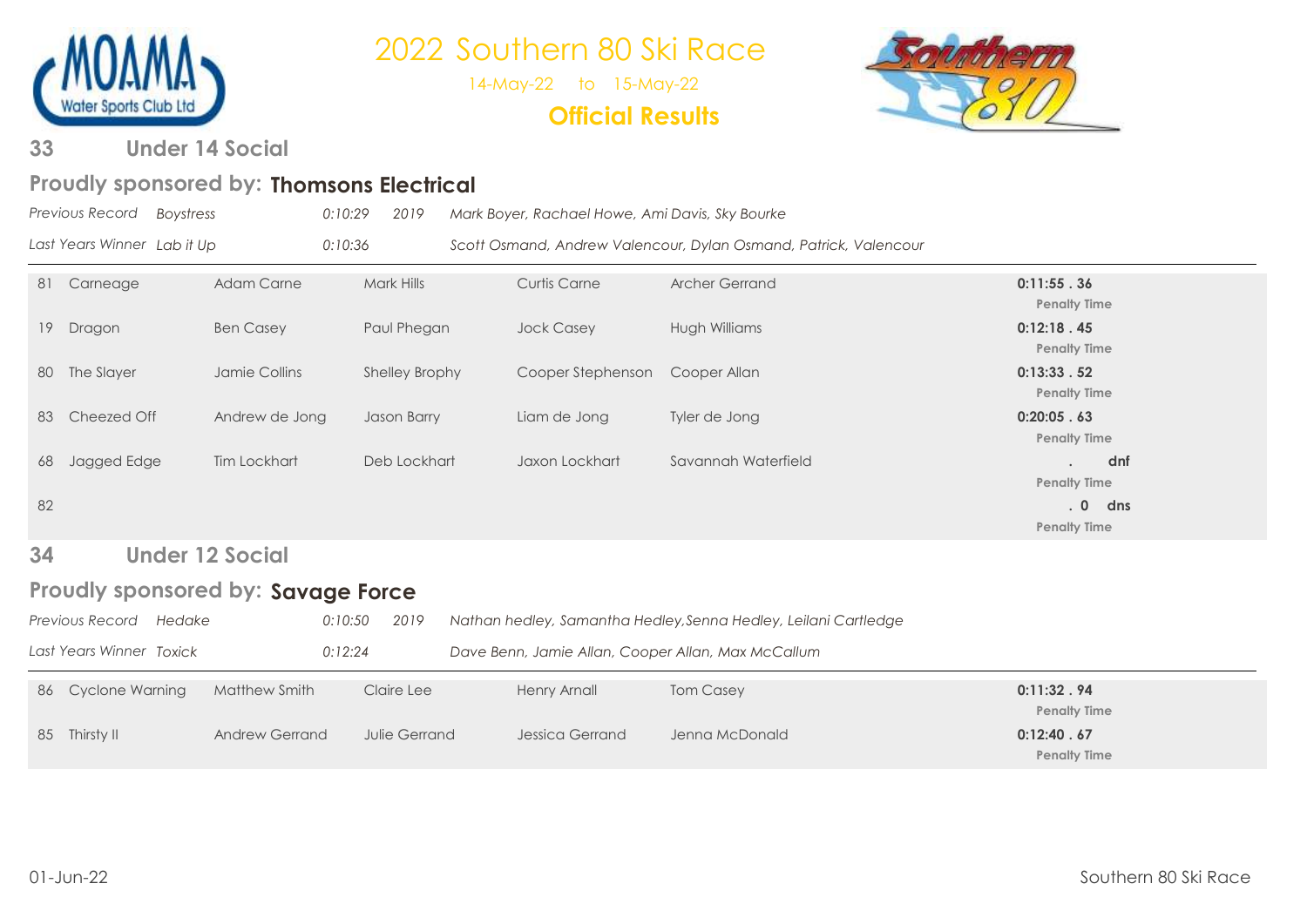

14-May-22 to 15-May-22

**Official Results**



**70 mph Social 35** 

### Proudly sponsored by: Transport for NSW - Maritime

*Last Years Winner*

*Previous Record*

*General Lee 0:09:16 2015 Bradley Lighton, Brock Manson, Craig Ashworth, Travis Delany*

*Friction 0:09:25 Colin Rimmer, Lachan Cunningham, Duane Rimmer, Ashley Caruana*

| 34 | Migraine                 | <b>Travis Whitten</b>     | Daniel Sullivan       | Nathan Whitten         | Will Balkin              | 0:09:14.23<br><b>Penalty Time</b>                        | 0:00:00 62   | $\mathbb{R}$ |
|----|--------------------------|---------------------------|-----------------------|------------------------|--------------------------|----------------------------------------------------------|--------------|--------------|
| 33 | <b>General Lee</b>       | <b>Bradley Lighton</b>    | Geoff Rowe            | Jai Lighton            | Declan Rowe              | 0:09:26.46                                               |              |              |
| 29 | Friction                 | Colin Rimmer              | Lachlan<br>Cunningham | Duane Rimmer           | Jake O Neill             | <b>Penalty Time</b><br>0:09:33.17                        | $0:00:01$ 99 |              |
|    | 36 Drag On               | Geoff Rowley              | Leigh Hocken          | <b>Mitchell Rowley</b> | <b>Ryan Peel</b>         | <b>Penalty Time</b><br>0:09:34.97<br><b>Penalty Time</b> |              |              |
| 40 | Roughnutz F2             | Jarrod Robertson          | Kirk Lindsay          | Brianna Robertson      | Jack Monkhouse           | 0:09:41.26<br><b>Penalty Time</b>                        | $0:00:01$ 59 |              |
|    | 56 Interceptor           | Doug Walton               | Anthony Taylor        | <b>Shayne Taylor</b>   | Joshua Milburn           | 0:10:00.56                                               |              |              |
| 38 | Xtreme Kaos              | Kyle J Edwards            | Clinton Saddington    | John Birthisel         | <b>Matthew Edwards</b>   | <b>Penalty Time</b><br>0:10:04.84                        | $0:00:16$ 45 |              |
| 57 | Cracklin                 | Michael Bohan             | Nathan Stewart        | <b>Ray Cole</b>        | Aaron Gauci              | <b>Penalty Time</b><br>0:10:07.27                        |              |              |
| 32 | <b>Against The Grain</b> | Kris Freeman              | Kevin Grech           | <b>Grant Mitchell</b>  | Aaron Harris             | <b>Penalty Time</b><br>0:10:16.21                        | $0:00:03$ 25 |              |
|    | 44 Biggy Rat             | <b>Stewart McCandlish</b> | Cameron Hall          | Jacqui McCandlish      | <b>Zach Edwards</b>      | <b>Penalty Time</b><br>0:10:37.76                        | 0:00:00 68   |              |
|    | 52 Full Noise            | Michael Denham            | <b>Stuart Dennehy</b> | James Dennehy          | <b>Hailey Williamson</b> | <b>Penalty Time</b><br>0:10:47.83                        | $0:00:22$ 68 |              |
| 37 | Under Seige              | Paul Lawson               | Duane Williams        | Jack Shkreli           | Brayden Mole             | <b>Penalty Time</b><br>0:15:47.75                        |              |              |
|    |                          |                           |                       |                        |                          | <b>Penalty Time</b>                                      | $0:00:10$ 62 |              |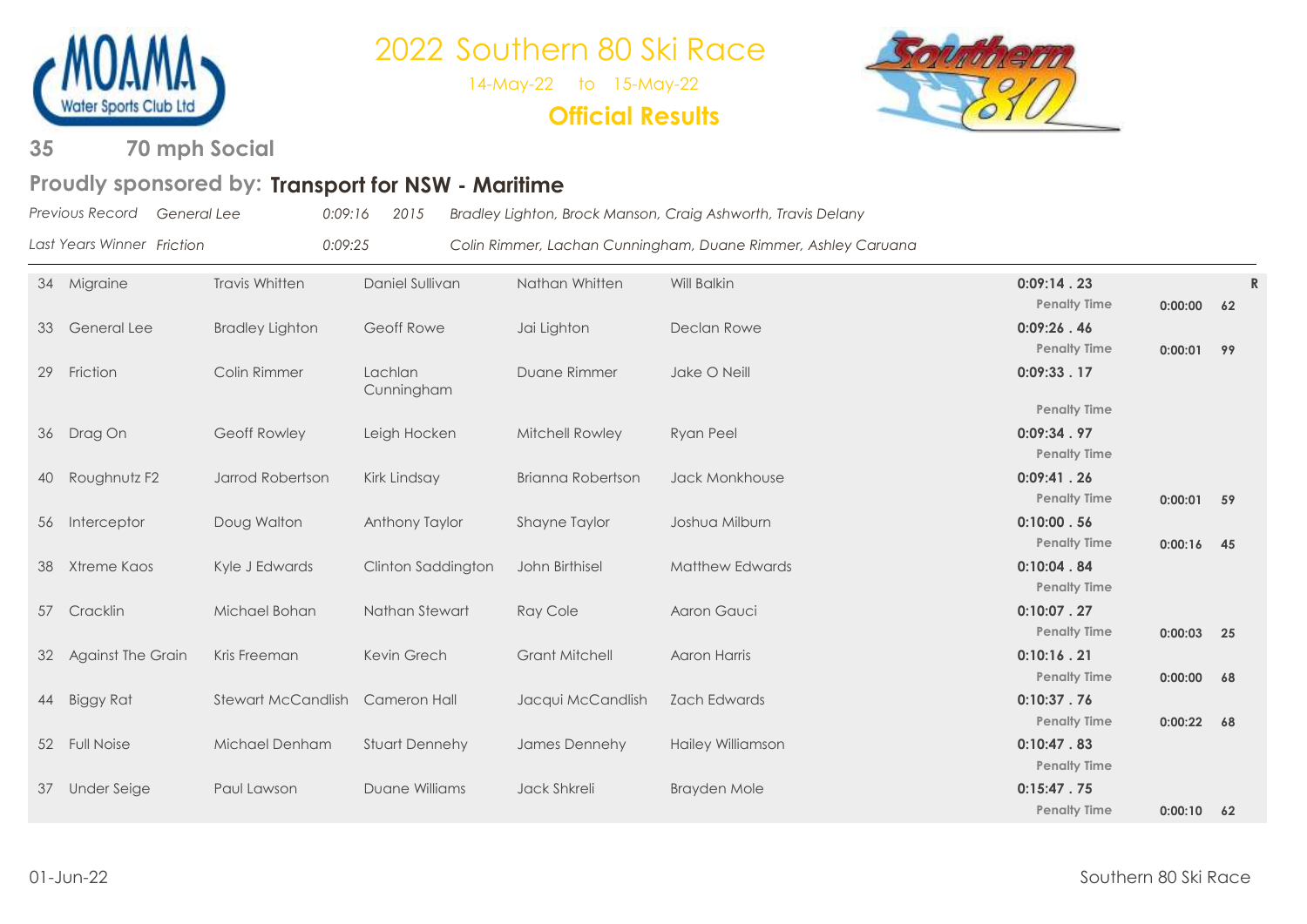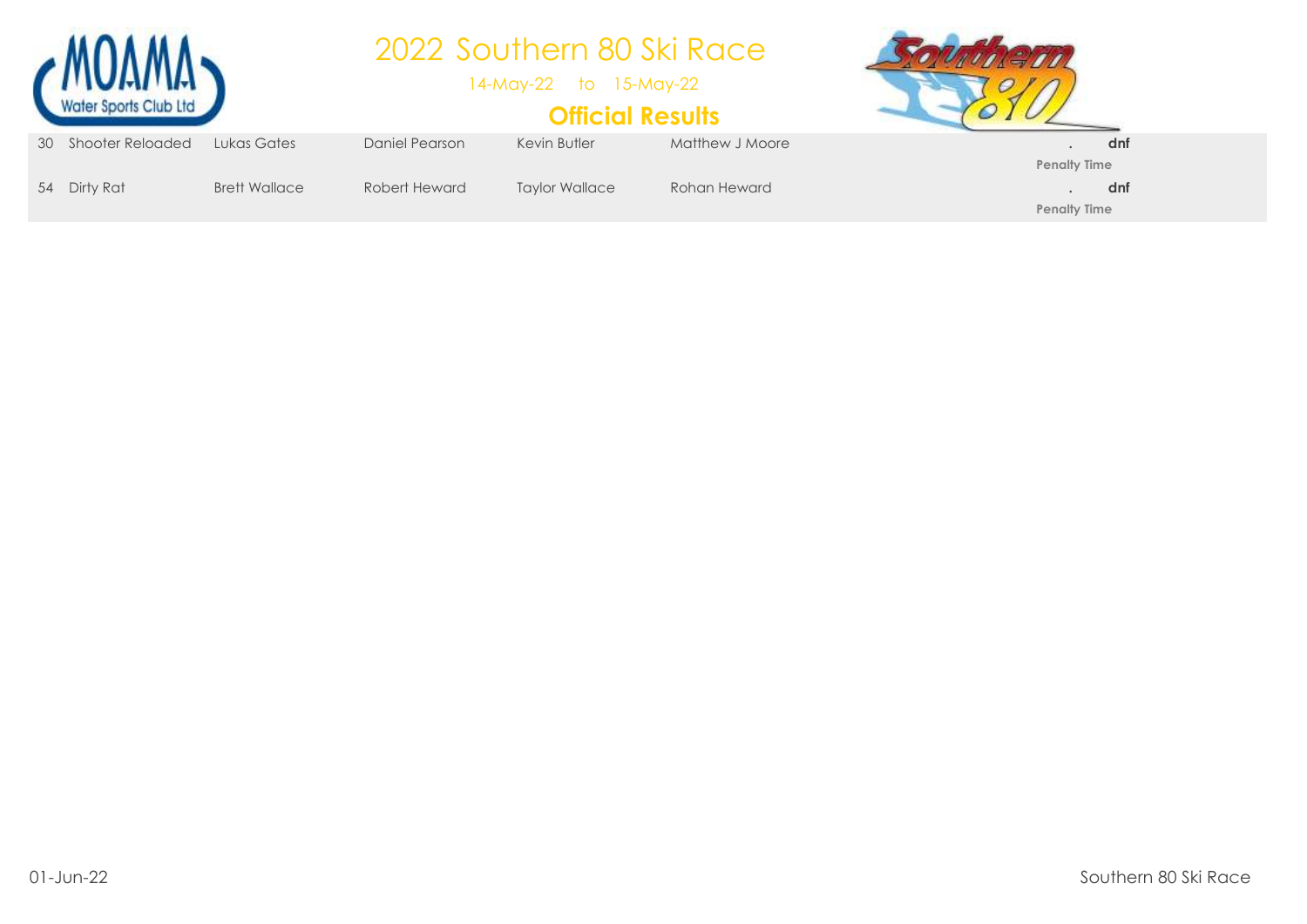

14-May-22 to 15-May-22

**Official Results**



**60 mph Social 36** 

### **Echuca Printers Proudly sponsored by:**

|    | Previous Record<br>Too Ezy | 0:10:16                  | 2015                  |                          | John Frankland, Rod Mariner, Peter Frankland, Ashley Mortel       |                                                          |              |    |
|----|----------------------------|--------------------------|-----------------------|--------------------------|-------------------------------------------------------------------|----------------------------------------------------------|--------------|----|
|    | Last Years Winner Sawdust  | 0:10:52                  |                       |                          | Leigh McDonald, Grant McDonald, Tiarnee Browney, Richard Williams |                                                          |              |    |
|    | 58 Sawdust                 | Leigh McDonald           | <b>Grant McDonald</b> | <b>Tiarnee Browney</b>   | Caitlin Butler                                                    | 0:10:57.14<br><b>Penalty Time</b>                        | $0:00:03$ 73 |    |
|    | 59 Mischief                | Darren Laub              | Ryan Wells            | Michael Hobbs            | <b>Heath Clarke</b>                                               | 0:10:58.0<br><b>Penalty Time</b>                         | 0:00:00      | 20 |
| 73 | <b>Final Trim</b>          | Rohan Coleman            | Max Coleman           | Chris Hack               | <b>Tom Aliotti</b>                                                | 0:11:16.19<br><b>Penalty Time</b>                        |              |    |
| 74 | Big Smoke Racing           | <b>Peter Phillips</b>    | <b>Michael Creek</b>  | <b>Benjamin Phillips</b> | <b>Harrison Phillips</b>                                          | 0:11:18.47<br><b>Penalty Time</b>                        | $0:00:04$ 86 |    |
| 61 | <b>Cranky Missus</b>       | Nigel Pearson            | Mark Smith            | David Lundstrom          | Kiera Rimmer                                                      | 0:11:26.85<br><b>Penalty Time</b>                        |              |    |
|    | 60 Struggle Duck           | <b>Jon Davies</b>        | Jamie Allan           | <b>Gabhriel Collins</b>  | Corey Lee                                                         | 0:11:27.21<br><b>Penalty Time</b>                        |              |    |
|    | 64 Kong                    | <b>Ashley Harris</b>     | Narelle Chater        | <b>Bradley Haack</b>     | Wes Valinoti                                                      | 0:11:28.49<br><b>Penalty Time</b>                        | $0:00:18$ 13 |    |
|    | 66 Esky Mojo               | Jeremy Deacon            | John Baumgurtel       | <b>Joel Codling</b>      | Sebastian Slater                                                  | 0:11:32.18<br><b>Penalty Time</b>                        | 0:00:18      | 99 |
| 69 | Mirror Image Old<br>School | <b>Darren Osmotherly</b> | Terri Rigg            | Peter Nixon              | Evan Partridge                                                    | 0:11:43.81                                               |              |    |
| 67 | <b>Broken Arrow</b>        | Paul Weir                | Mark White            | <b>Bruce Dengate</b>     | Ron Ross                                                          | <b>Penalty Time</b><br>0:12:05.92<br><b>Penalty Time</b> |              |    |
|    | 72 2 Mad                   | Guill Cronje             | Chelsea Dingli        | Simone Sneddon           | Nathan Jurd                                                       | 0:12:07.4<br><b>Penalty Time</b>                         | $0:00:22$ 79 |    |
|    | 62 Aggression              | <b>Joel Crowther</b>     | <b>Trent Fennell</b>  | Jayden Cichowski         | Danny Cichowski                                                   | 0:13:52.9<br><b>Penalty Time</b>                         | $0:00:16$ 19 |    |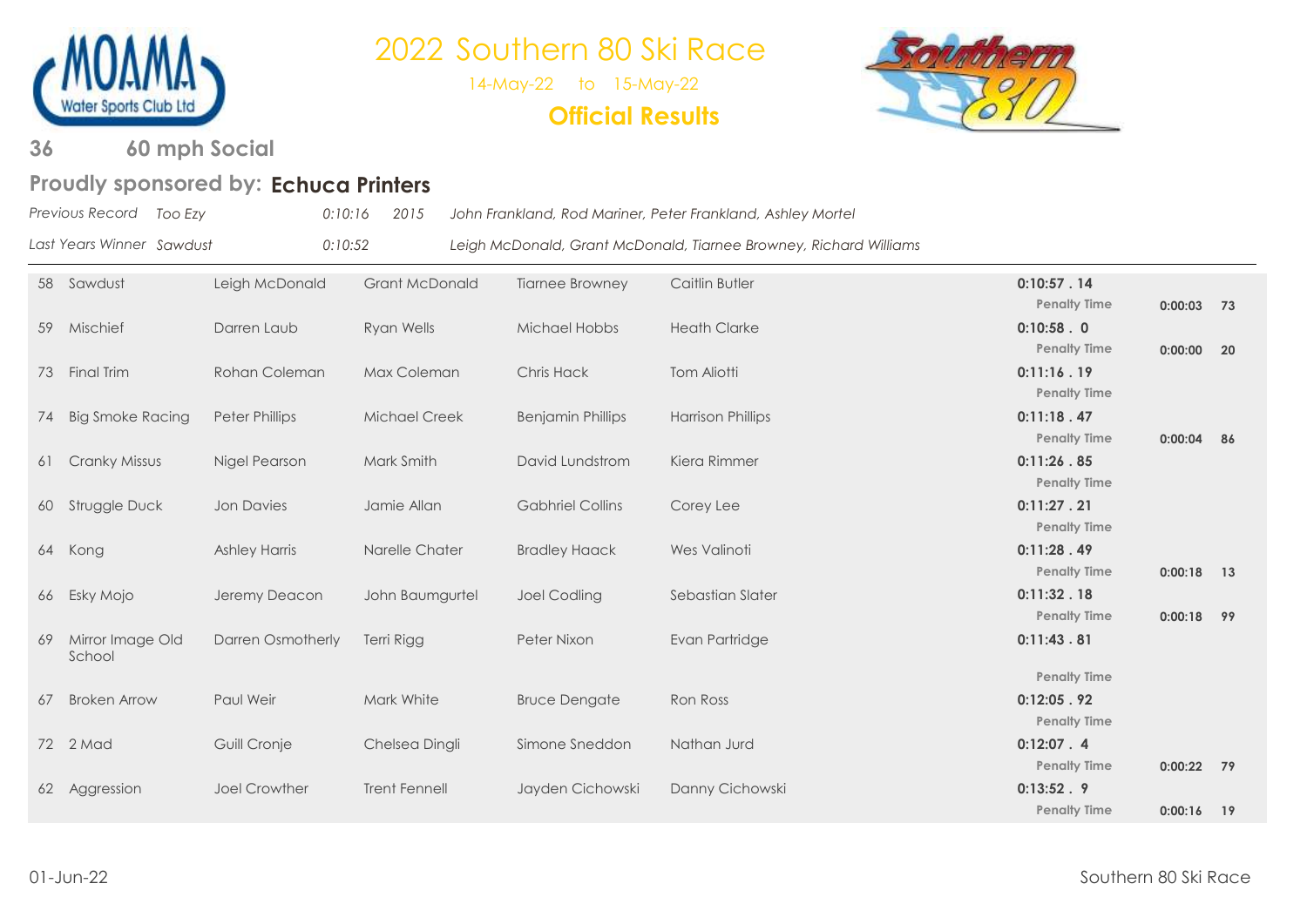|          |                                 |                    |                       | 2022 Southern 80 Ski Race<br>14-May-22<br>to 15-May-22 |                        |                                                                |              |  |
|----------|---------------------------------|--------------------|-----------------------|--------------------------------------------------------|------------------------|----------------------------------------------------------------|--------------|--|
|          | Water Sports Club Ltd           |                    |                       | <b>Official Results</b>                                |                        |                                                                |              |  |
|          | 87 Harikari                     | Rod Senior         | Jacob Smith           | <b>Billy Elliott</b>                                   | Emma Wymer             | 0:14:22.49<br><b>Penalty Time</b>                              |              |  |
| 71       | Settle Down                     | <b>Tony Morley</b> | Nick Thomas           | Lachlan Morley                                         | <b>Brodie Hartland</b> | 0:15:07.54<br><b>Penalty Time</b>                              | $0:00:34$ 66 |  |
|          | 76 No Bull F2                   | Ian Follington     | David McMillan        | Mackenzie Lindsell                                     | <b>Connor Lindsell</b> | 0:19:12.36<br><b>Penalty Time</b>                              |              |  |
| 65<br>70 | Burn N Wood                     | Leigh Freeman      | <b>Pauline Butler</b> | Hayden Freeman                                         | <b>Lachlan Gates</b>   | dns<br><b>Penalty Time</b><br>.0<br>dns<br><b>Penalty Time</b> |              |  |
| 37       | <b>Disabled</b>                 |                    |                       |                                                        |                        |                                                                |              |  |
|          | Proudly sponsored by: Signarama |                    |                       |                                                        |                        |                                                                |              |  |
|          | Previous Record Temper          | 0:07:48            | 2015                  | Andrew Davis, Adam Reid, Alex Handley                  |                        |                                                                |              |  |
|          | Last Years Winner Hellbent      | 0:07:50            |                       | Matthew Sadler, Sam Handley, Alex Handly               |                        |                                                                |              |  |
|          | 116 The Joker                   | Trinton Smith      | Paul Tannenberg       | Tyler Tannenberg                                       |                        | 0:09:28.84<br><b>Penalty Time</b>                              |              |  |
|          | 117 Harrasment                  | <b>Ross Harris</b> | <b>Molly Palser</b>   | Luke Johnson                                           |                        | 0:13:20.20<br><b>Penalty Time</b>                              |              |  |
|          | 115 SteelRoots                  | Chris Storer       | Adam Wilson           | Daniel Hildebrand                                      |                        | 0:17:36.44<br><b>Penalty Time</b>                              |              |  |

118 Wyvern F2 Alan France Stephen Jordan Nathan Jordan **. 0 dnf Penalty Time**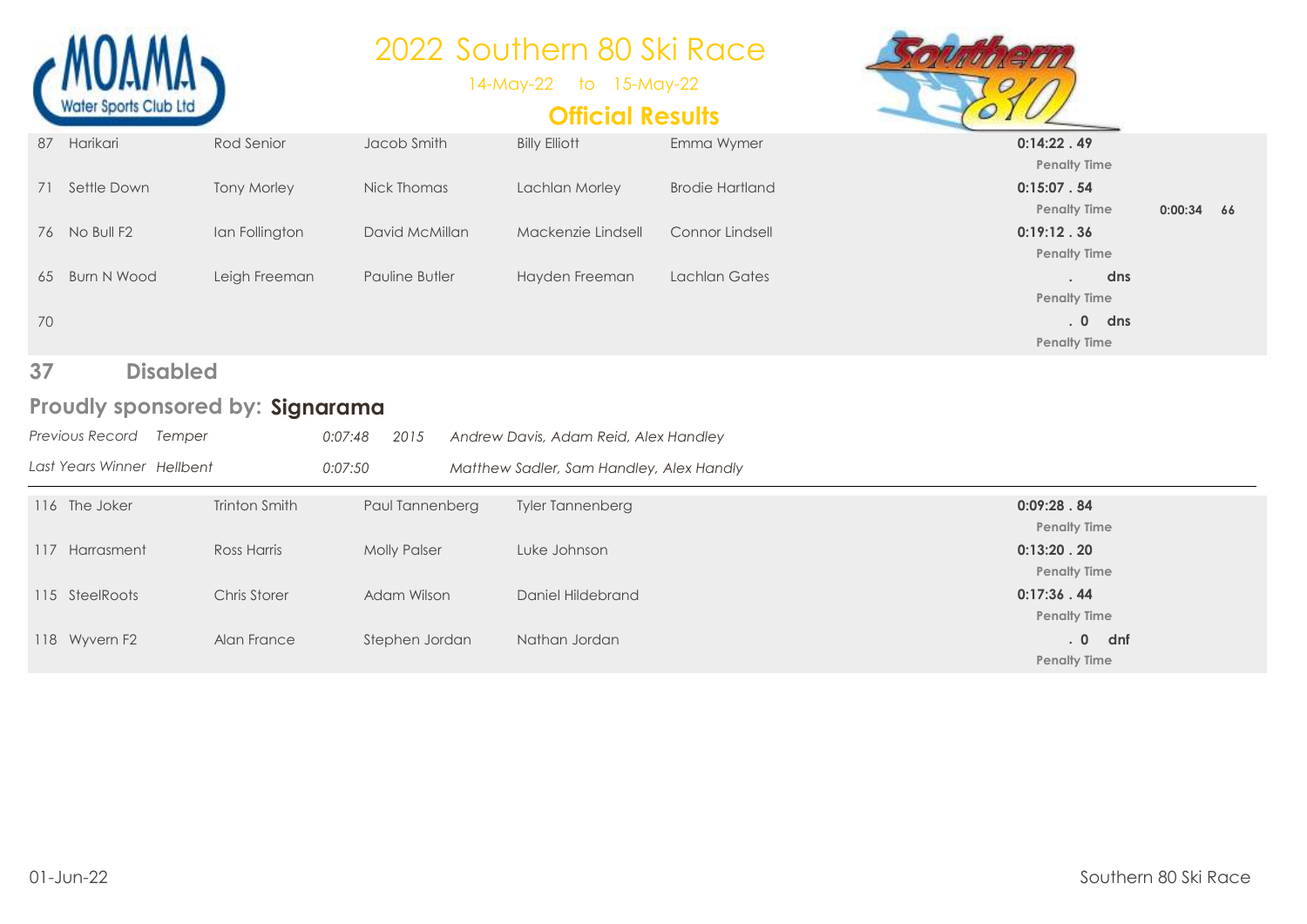

14-May-22 to 15-May-22

### **Official Results**



**Under 10s Boys 38a**

### Proudly sponsored by: Welch Quality Builders

|            | Previous Record                                                                                          | Jim Beam Racing                 | 0:08:20<br>2008         | Michael Brooks, Steven Hammond, Jackson Hammond |                                   |  |  |
|------------|----------------------------------------------------------------------------------------------------------|---------------------------------|-------------------------|-------------------------------------------------|-----------------------------------|--|--|
|            |                                                                                                          | Last Years Winner Arkham Asylum | 0:11:05                 | Trent Souwer, Jason Davis, Huddi Spits          |                                   |  |  |
|            | Sapphire                                                                                                 | <b>Tim Pickford</b>             | <b>Brian Griffin</b>    | <b>Jedd Pickford</b>                            | 0:11:25.35<br><b>Penalty Time</b> |  |  |
| 4          | Sixteen 48                                                                                               | <b>Billy Anderson</b>           | Chris Anderson          | Sonny Anderson                                  | 0:23:31.94<br><b>Penalty Time</b> |  |  |
| <b>38b</b> | <b>Under 10s Girls</b>                                                                                   |                                 |                         |                                                 |                                   |  |  |
|            | <b>Proudly sponsored by: Welch Quality Builders</b>                                                      |                                 |                         |                                                 |                                   |  |  |
|            | Previous Record<br>Jim Beam Racing<br>0:08:20<br>2008<br>Michael Brooks, Steven Hammond, Jackson Hammond |                                 |                         |                                                 |                                   |  |  |
|            | Last Years Winner Dare Devil                                                                             |                                 | 0:14:31                 | Tony Fox, Anthony Giddens, Sharmayn Fox         |                                   |  |  |
| 2          | Showbiz                                                                                                  | Greg Plummer                    | Sarah Moore             | Elli McCallum                                   | 0:14:06.46<br><b>Penalty Time</b> |  |  |
| 3          | Team 26                                                                                                  | <b>Brandon Cropper</b>          | Matthew Smith           | Tilly Smith                                     | 0:15:41.38<br><b>Penalty Time</b> |  |  |
| 6          | Struggle Duck                                                                                            | <b>Jon Davies</b>               | <b>Gabhriel Collins</b> | <b>Ruby Collins</b>                             | 0:24:31.21<br><b>Penalty Time</b> |  |  |
| 5          | Sixteen 48                                                                                               | Adam Tuddenham                  | Michael James           | Nellie Tuddenham                                | .0<br>dns<br><b>Penalty Time</b>  |  |  |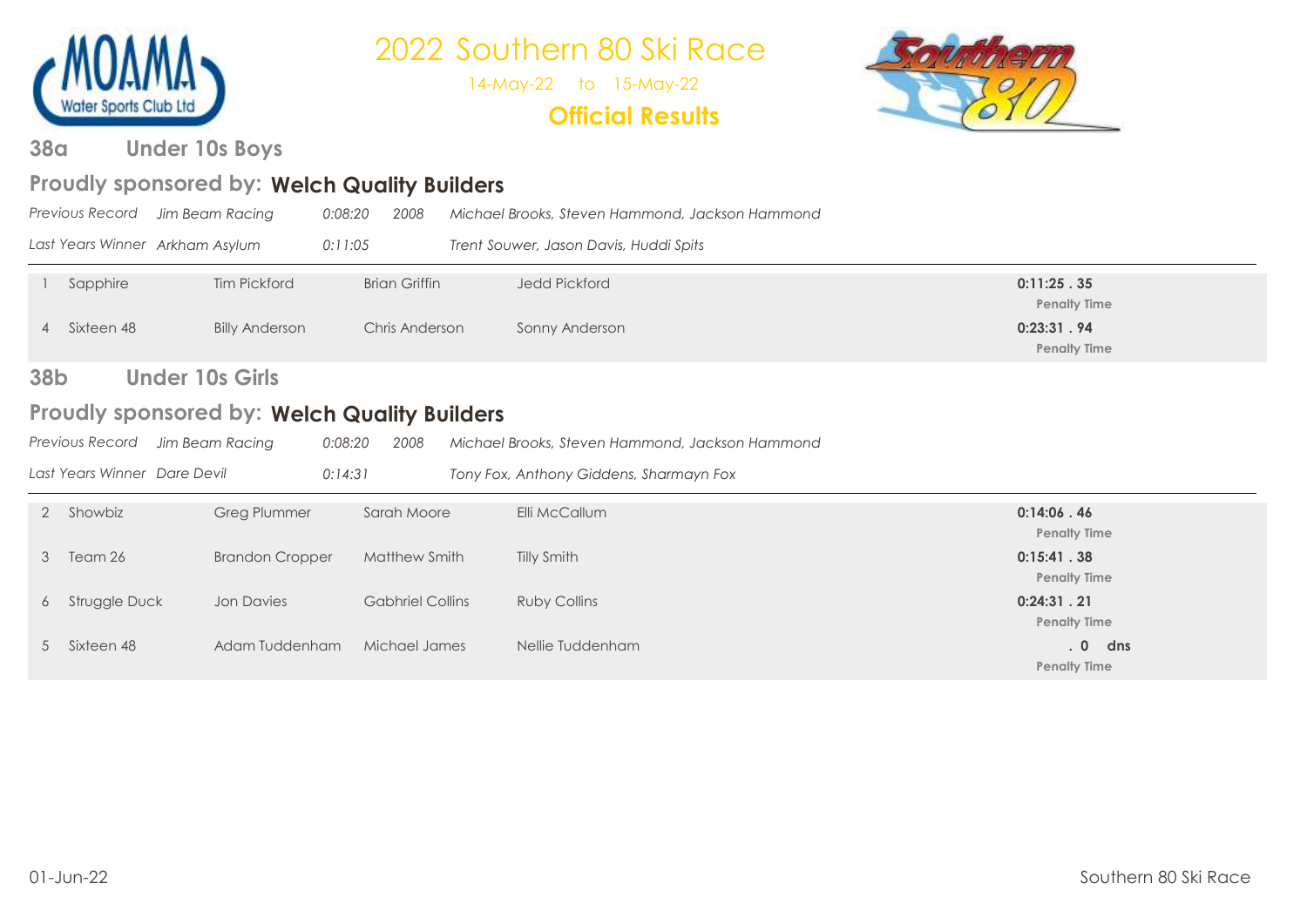

14-May-22 to 15-May-22

**Official Results**



**Bakers Blitz 39**

### Proudly sponsored by: Harp of Erin

|              | Previous Record<br>Hellrazor | 0:06:25              | 2014                  |                                                         | Mark Cranny, Damien Matthews, Peter Proctor, Jason Walmsley |                                      |
|--------------|------------------------------|----------------------|-----------------------|---------------------------------------------------------|-------------------------------------------------------------|--------------------------------------|
|              | Last Years Winner TR         | 0:06:39              |                       | an Tricker, Kevin Boylan, Dylan Stevenson, Raympnd Ball |                                                             |                                      |
| $\mathbf{2}$ | Sapphire F1                  | <b>Tim Pickford</b>  | <b>Brian Griffin</b>  | Lachlan Nix                                             | Aiden Cuff                                                  | 0:06:42.62<br><b>Penalty Time</b>    |
|              | Superman                     | Darren McGuire       | Steven Robertson      | Daniel Graziano                                         | Daniel Cotton                                               | 0:06:45.39<br><b>Penalty Time</b>    |
|              | 4 Temper 2                   | <b>Rhett Davis</b>   | <b>Ben Hackett</b>    | <b>Jack Coaldrake</b>                                   | Raymond Ball                                                | $0:06:50$ . 4<br><b>Penalty Time</b> |
| 6            | Hellbent                     | Alex Handley         | Jack Battye           | Cameron Nix                                             | Jason Cartledge                                             | 0:06:50.98<br><b>Penalty Time</b>    |
| 8            | Supernova                    | <b>Scott Cleaver</b> | <b>Brad Robertson</b> | Cameron Osborne                                         | Cooper Robertson                                            | 0:07:00.94<br><b>Penalty Time</b>    |
|              | The Mistress                 | Zachary Welch        | Leo Welch             | <b>Bradley Osmotherly</b>                               | Jamie Oliver                                                | dnf<br><b>Penalty Time</b>           |
| 3            | Pigs Arsenal                 | Chris Stevens        | Doug Perry            | Jack Stevens                                            | Jake Ellery                                                 | dnf<br><b>Penalty Time</b>           |
| 5            | <b>Brimstone Racing</b>      | Jon Horbury          | Timothy Horbury       | <b>Bradley Williams</b>                                 | <b>Thomas Perry</b>                                         | dnf<br><b>Penalty Time</b>           |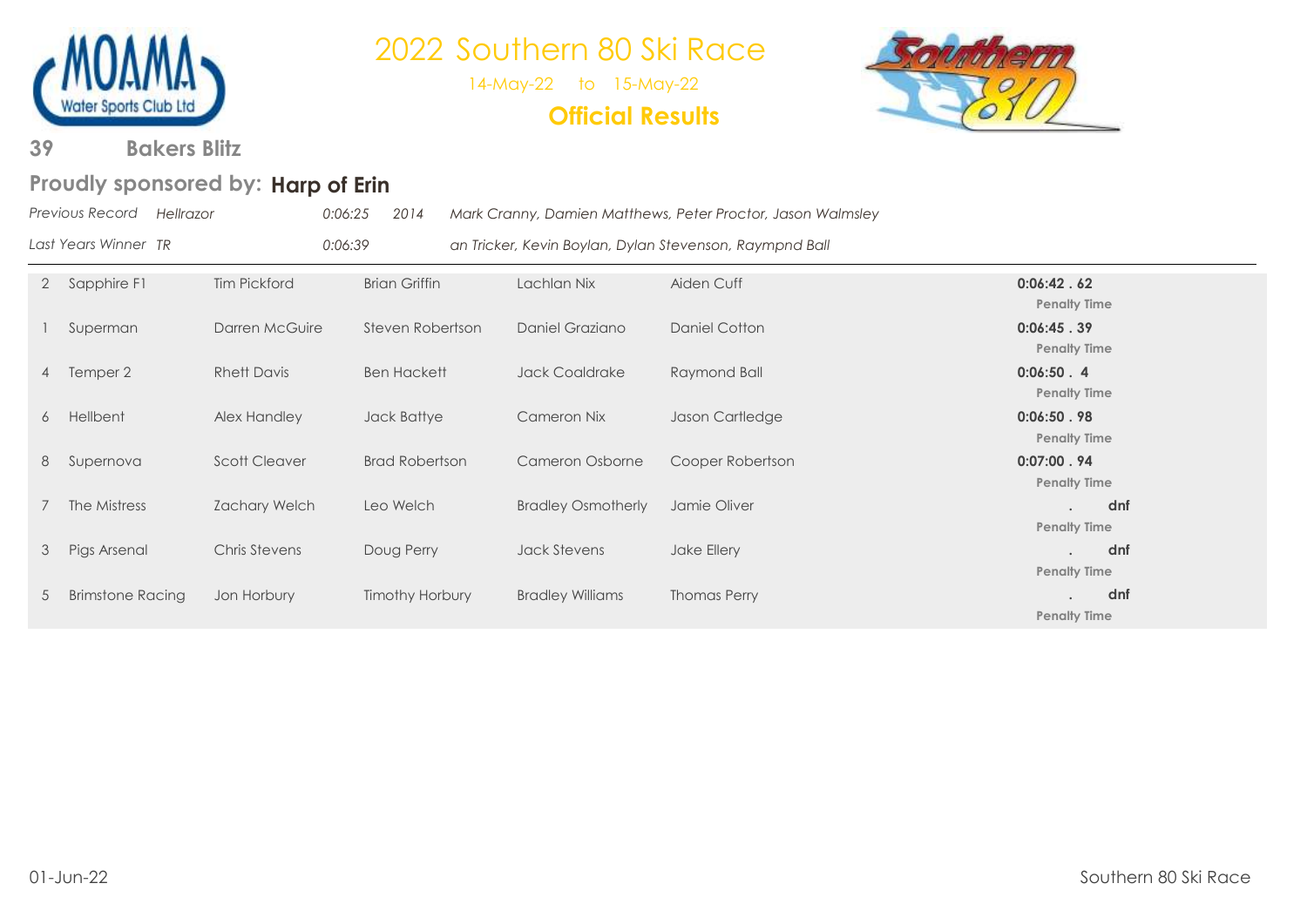

14-May-22 to 15-May-22

### **Official Results**



#### **Presidents Dash/Tim Driver Memorial 40**

### Proudly sponsored by: Morrisons Winery

| Previous Record Arkham Asylum  | 0:06:39 | 2018 | Brett Spits, Robbie Skennerton, Clancy Vaughan, Troy Barens |
|--------------------------------|---------|------|-------------------------------------------------------------|
| Last Years Winner The Mistress | 0:06:58 |      | Zachary Welch, Leo Welch, Aiden Cuff, Craig Gordon          |

| 19 | Elm Street            | <b>Wesley Davison</b> | <b>Nathan Perkins</b>       | Kody Davison          | <b>William Groves</b>   | 0:07:21.74                        |              |    |
|----|-----------------------|-----------------------|-----------------------------|-----------------------|-------------------------|-----------------------------------|--------------|----|
|    |                       |                       |                             |                       |                         | <b>Penalty Time</b>               | $0:00:00$ 23 |    |
|    | 34 Sportspage         | Dean Johns            | Anthony O Reilly            | Dylan Stevenson       | <b>Cameron Horne</b>    | 0:07:22.14                        |              |    |
|    |                       |                       |                             |                       |                         | <b>Penalty Time</b>               |              |    |
|    | 10 Doindough          | Paul Collard          | <b>Mark Spencer</b>         | <b>Jess Spencer</b>   | Connor Ballingall       | 0:07:24.82                        |              |    |
|    |                       |                       |                             |                       |                         | <b>Penalty Time</b>               |              |    |
| 23 | Agrovation            | Chris Doonan          | <b>Stuart Horne</b>         | Kane Horne            | <b>Bryce Horne</b>      | 0:07:28.33                        |              |    |
|    |                       |                       |                             |                       |                         | <b>Penalty Time</b>               |              |    |
| 9  | Tempered              | <b>Andrew Davis</b>   | David McMillan              | <b>Brock McMillan</b> | <b>Brendan Tidswell</b> | 0:07:34.79                        |              |    |
|    |                       |                       |                             |                       |                         | <b>Penalty Time</b>               | $0:00:16$ 65 |    |
|    | 12 Masterforce        | Geoff Thomson         | <b>Craig Nicholls</b>       | Ryan Thomson          | Reece Simmonds          | 0:07:37.45                        |              |    |
|    |                       |                       |                             |                       |                         | <b>Penalty Time</b>               |              |    |
|    | 15 Primevil           | Ian Payne             | Cameron Monaghan Liam Forde |                       | <b>Brayden Harris</b>   | 0:07:41.52                        |              |    |
|    |                       |                       |                             |                       |                         | <b>Penalty Time</b>               |              |    |
|    | 11 Mirror Image       | Daniel Galea          | Luke Nixon                  | David Follett         | Mitchell Horan          | 0:07:42.68                        |              |    |
|    |                       |                       |                             |                       |                         | <b>Penalty Time</b>               |              |    |
|    | 32 Noizworks          | Peter Gisinger        | Peter Thompson              | Mark Stephenson       | Brayden Jameson         | 0:07:45.48                        |              |    |
|    |                       |                       |                             |                       |                         | <b>Penalty Time</b>               |              |    |
|    | 14 Hooligan           | John Grabiec          | <b>Jeff Marshall</b>        | <b>Blaze Branson</b>  | Jack Heather            | 0:07:46.24<br><b>Penalty Time</b> |              |    |
|    |                       |                       |                             |                       |                         |                                   |              |    |
| 25 | <b>Public Enemies</b> | <b>Glenn Rowlands</b> | Arran Samuels               | Max Rowlands          | Mason Vaughan           | 0:07:46.34<br><b>Penalty Time</b> |              |    |
|    |                       |                       |                             |                       |                         | 0:07:48.43                        |              |    |
|    | 37 Stalker            | Peter Hilet           | Simon Zealley               | <b>Matthew Hilet</b>  | Calum Lindberg          | <b>Penalty Time</b>               | 0:00:01      | 44 |
|    | 21 Hells Arsenal      | Mark Boyer            | <b>Brandan McGlynn</b>      | Jacob Hinterholzl     | Dylan Cuff              | 0:07:50.77                        |              |    |
|    |                       |                       |                             |                       |                         | <b>Penalty Time</b>               |              |    |
|    |                       |                       |                             |                       |                         |                                   |              |    |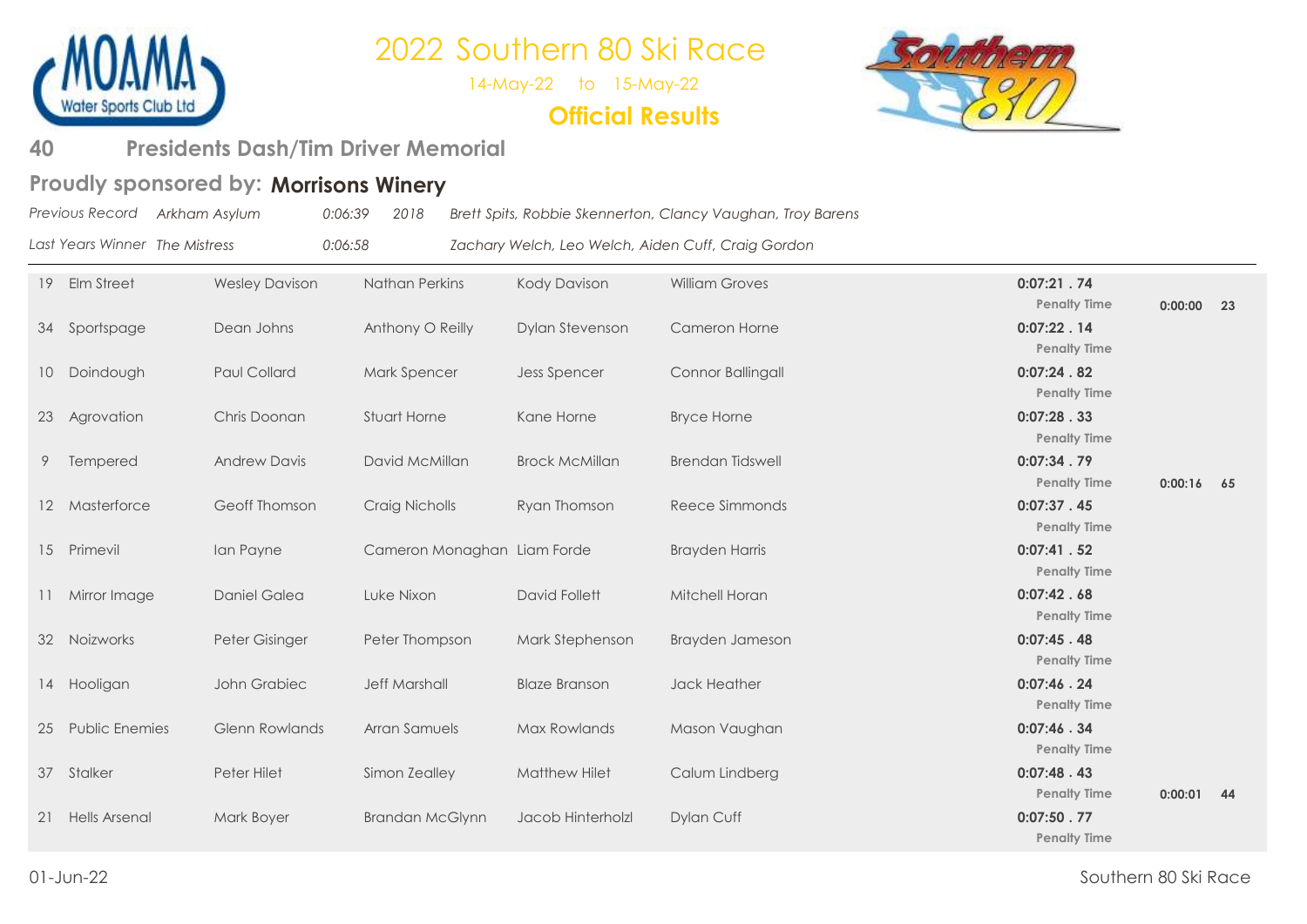

14-May-22 to 15-May-22

### **Official Results**



**Penalty Time Penalty Time 0:00:02 0 Penalty Time Penalty Time Penalty Time Penalty Time Penalty Time Penalty Time 0:00:00 8 Penalty Time Penalty Time 0:00:51 55 Penalty Time Penalty Time Penalty Time Penalty Time Penalty Time 1 min 13.13(d) Penalty Time**

|    | 20 ORSM Racing                    | Jason Dingli           | Danny Cropper          | <b>Blake Dingli</b>    | <b>Bailey Cropper</b>  | 0:07:54.33        |
|----|-----------------------------------|------------------------|------------------------|------------------------|------------------------|-------------------|
|    |                                   |                        |                        |                        |                        | <b>Penalty Ti</b> |
|    | 18 Ghostrider                     | Rick Janssen           | Ryan Hatherell         | Mitchell Gogoll        | Rhys Duggan            | 0:07:54.84        |
|    |                                   |                        |                        |                        |                        | <b>Penalty Ti</b> |
|    | 38 Gone Mental                    | <b>Shane Dower</b>     | James King             | <b>Troy Evans</b>      | Shannon Fornari        | $0:08:01$ . 25    |
|    |                                   |                        |                        |                        |                        | Penalty Ti        |
|    | 35 Helta Skelta                   | Michael Askew          | <b>Richard Souwer</b>  | <b>Joel Massey</b>     | Mick Kelly             | 0:08:05.30        |
|    |                                   |                        |                        |                        |                        | <b>Penalty Ti</b> |
|    | 16 Agitator                       | Chris Affoo            | <b>Steve Hurrey</b>    | Ross J Harris          | <b>Riley Arnold</b>    | $0:08:06$ .20     |
|    |                                   |                        |                        |                        |                        | <b>Penalty Ti</b> |
|    | 24 Extreme Meltdown               | Anthony Savona         | Sam Horne              | Lucy Savona            | Ashlee Cuff            | 0:08:07.63        |
|    |                                   |                        |                        |                        |                        | <b>Penalty Ti</b> |
|    | 33 Formula One                    | Andrew Sproull         | <b>Bradley Audsley</b> | <b>Brad Knights</b>    | Joshua Tyrrell         | 0:08:14.56        |
|    |                                   |                        |                        |                        |                        | <b>Penalty Ti</b> |
|    | 39 Corruption                     | Adam Barclay           | Shane Bru              | Clinton Brown          | Zac Francis            | 0:08:15.53        |
|    |                                   |                        |                        |                        |                        | <b>Penalty Ti</b> |
|    | 40 Argo                           | <b>Richard Manning</b> | <b>Brett Armstrong</b> | Jack Manning           | Zak Armstrong          | 0:08:18.96        |
|    |                                   |                        |                        |                        |                        | <b>Penalty Ti</b> |
|    | 22 Hollowpoint                    | <b>Steven Czapp</b>    | Jason Loftus           | <b>Brendon Fogarty</b> | Damian Payne           | 0:08:20.95        |
|    |                                   |                        |                        |                        |                        | <b>Penalty Ti</b> |
|    | 13 Merc Force F1                  | Colin Hockley          | James Marth            | Will Hockley           | Korey Galley           | 0:08:26.48        |
|    |                                   |                        |                        |                        |                        | <b>Penalty Ti</b> |
|    | 36 Synthetic                      | Stuart Evans           | Wayne Duggan           | Joshua Reid            | <b>Greg Norton</b>     | 0:08:28.3         |
|    |                                   |                        |                        |                        |                        | <b>Penalty Ti</b> |
| 28 | Illusion Down Under Stuart Clough |                        | Daryl Farley           | Josh Horne             | <b>Riley Fogarty</b>   | 0:08:36.47        |
|    |                                   |                        |                        |                        |                        | <b>Penalty Ti</b> |
|    | 31 Whitenoiz                      | <b>Brian Nutley</b>    | Erron Jameson          | <b>Riley Jarvis</b>    | Nellie McMillan        | 0:08:37.38        |
|    |                                   |                        |                        |                        |                        | <b>Penalty Ti</b> |
|    | 27 Korrupt                        | Glenn Scanlon          | <b>Chris Neville</b>   | Nicholas Chase         | <b>Tyson Heathcote</b> | 0:09:05.30        |
|    |                                   |                        |                        |                        |                        | <b>Penalty Ti</b> |
|    | 29 Pure Enemy                     | <b>Brad Chesser</b>    | Nathan Batchelor       | Paul Bruton            | Kane Marks             | 0:09:44.35        |
|    |                                   |                        |                        |                        |                        |                   |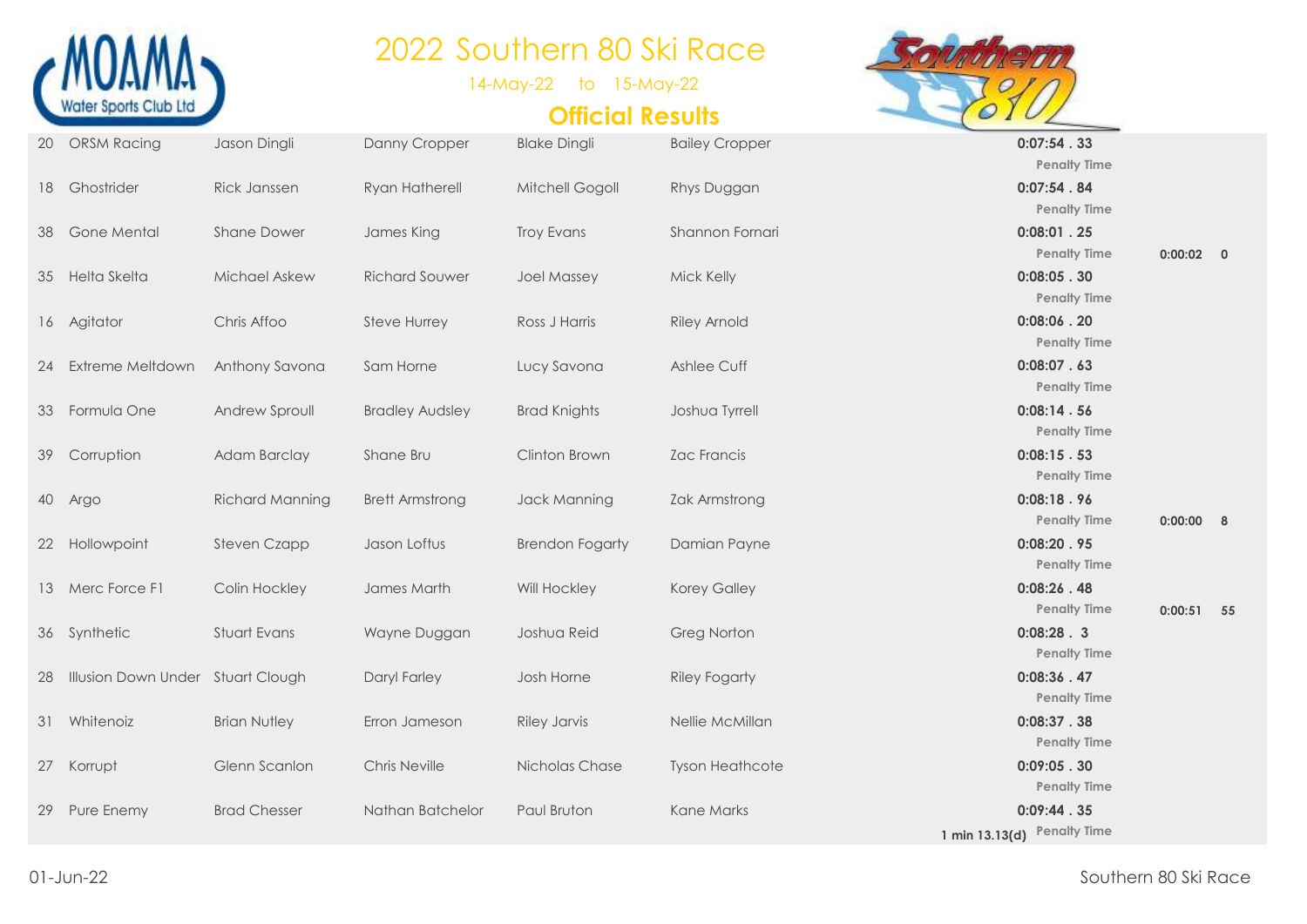

### Proudly sponsored by: Georgian Motor Inn

| Previous Record The Syndicate | 0:06:47 | 2010     Garry Rudd, Boyd Edwards, Kevin Vahtrik, Danny Cropper |
|-------------------------------|---------|-----------------------------------------------------------------|
| Last Years Winner Superman    | 0:07:22 | Darren McGuire, Steven Robertson, Daniel Cotton, Jamie Oliver   |

|    | 88 Superman        | Darren McGuire      | Steven Robertson       | Reece Simmonds         | Daniel Cotton           | 0:06:59.36<br><b>Penalty Time</b>             |
|----|--------------------|---------------------|------------------------|------------------------|-------------------------|-----------------------------------------------|
| 89 | Masterforce        | Geoff Thomson       | Brandan McGlynn        | Brett Jenkins          | Mark Boyer              | 0:08:00.58<br><b>Penalty Time</b>             |
| 92 | <b>Brute Force</b> | Kris Pogorelec      | <b>Bevis Squire</b>    | <b>Brendon Fogarty</b> | Paul Bruton             | 0:08:04.40<br><b>Penalty Time</b>             |
| 93 | Ghostrider         | Rick Janssen        | Ryan Hatherell         | Wayne Duggan           | <b>Greg Norton</b>      | 0:08:22.72<br><b>Penalty Time</b>             |
| 96 | <b>Blown Cash</b>  | Angelo Mezzomo      | <b>Michael Perkins</b> | David Follett          | Shannon Fornari         | dnf<br><b>Penalty Time</b>                    |
| 90 |                    |                     | Matthew Kennedy        | James Kennedy          | <b>Brett Williamson</b> | .0 <sub>1</sub><br>dns<br><b>Penalty Time</b> |
| 97 | Doindough          | <b>Paul Collard</b> | Mark Spencer           | Mathew Arnall          | Lance Muus              | .0<br>dns<br><b>Penalty Time</b>              |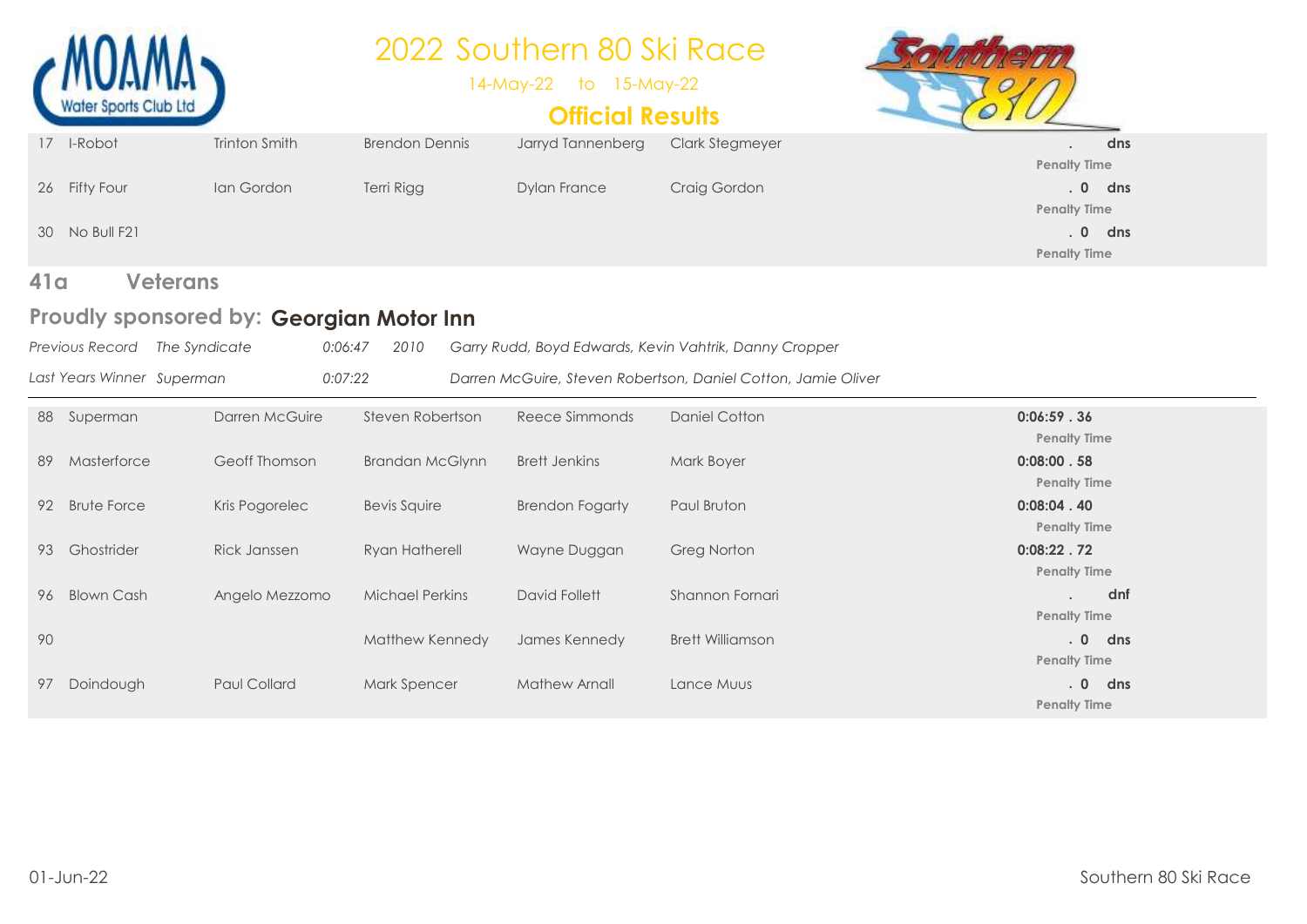

14-May-22 to 15-May-22

**Official Results**



**Masters 41b**

### Proudly sponsored by: Georgian Motor Inn

*Previous Record New Class*

*Last Years Winner New Class*

|    | 91 Team 50 F1       | <b>Brent Wisemantel</b> | Cameron Osborne          | Darren Lindsell         | Michael Hall          | 0:08:18.54           |     |              |  |
|----|---------------------|-------------------------|--------------------------|-------------------------|-----------------------|----------------------|-----|--------------|--|
|    |                     |                         |                          |                         |                       | <b>Penalty Time</b>  |     | $0:00:04$ 14 |  |
|    | 101 Gone Mental     | <b>Shane Dower</b>      | James King               | Troy Evans              | Clinton Brown         | 0:08:25.58           |     |              |  |
|    |                     |                         |                          |                         |                       | <b>Penalty Time</b>  |     | $0:00:06$ 35 |  |
|    | 102 Mirror Image    | Daniel Galea            | Luke Nixon               | James Pullen            | Darren Isaacs         | 0:08:25.98           |     |              |  |
|    |                     |                         |                          |                         |                       | <b>Penalty Time</b>  |     |              |  |
|    | 95 Hells Attitude   | Alex Handley            | Kim Cartledge            | Noel Cartledge          | <b>Adrian Nix</b>     | 0:08:38.98           |     |              |  |
|    |                     |                         |                          |                         |                       | <b>Penalty Time</b>  |     |              |  |
|    | 98 Supernova        | <b>Scott Cleaver</b>    | Lachlan Cleaver          | David Dean              | <b>Timothy Balaam</b> | 0:09:05.66           |     |              |  |
|    |                     |                         |                          |                         |                       | <b>Penalty Time</b>  |     | $0:00:49$ 50 |  |
|    | 107 Mortgage Choice | <b>Robert Casey</b>     | Michael Sullivan         | David Biggs             | Susan Cartwright      |                      | dnf |              |  |
|    |                     |                         |                          |                         |                       | <b>Penalty Time</b>  |     |              |  |
|    | 112 Speed Lab       | Darren Hitchcock        | <b>Russell Hitchcock</b> | <b>Greg Farrell</b>     | Cameron McKenzie      | $. 0$ dnf            |     |              |  |
|    |                     |                         |                          |                         |                       | <b>Penalty Time</b>  |     |              |  |
|    | 108 The Contractor  | Neil Donald             | Sarah Moore              | <b>Bernadette Carne</b> | Sam Horne             | $. 0$ dnf            |     |              |  |
|    |                     |                         |                          |                         |                       | <b>Penalty Time</b>  |     |              |  |
|    | 100 WALKN Racing    | <b>Greg Walker</b>      | <b>Mitchell Stokes</b>   | Conor O Toole           | Jayden Cichowski      | $\ddot{\phantom{0}}$ | dns |              |  |
|    |                     |                         |                          |                         |                       | <b>Penalty Time</b>  |     |              |  |
|    | 94 Reload           | Anthony Hore            | Shane Archibald          | Shane Henderson         | Kim McEgan            | $. 0$ dns            |     |              |  |
|    |                     |                         |                          |                         |                       | <b>Penalty Time</b>  |     |              |  |
| 99 | Filthy              | Jarred Jarvis           | Erron Jameson            | Jason Fletcher          |                       | $. 0$ dns            |     |              |  |
|    |                     |                         |                          |                         |                       | <b>Penalty Time</b>  |     |              |  |